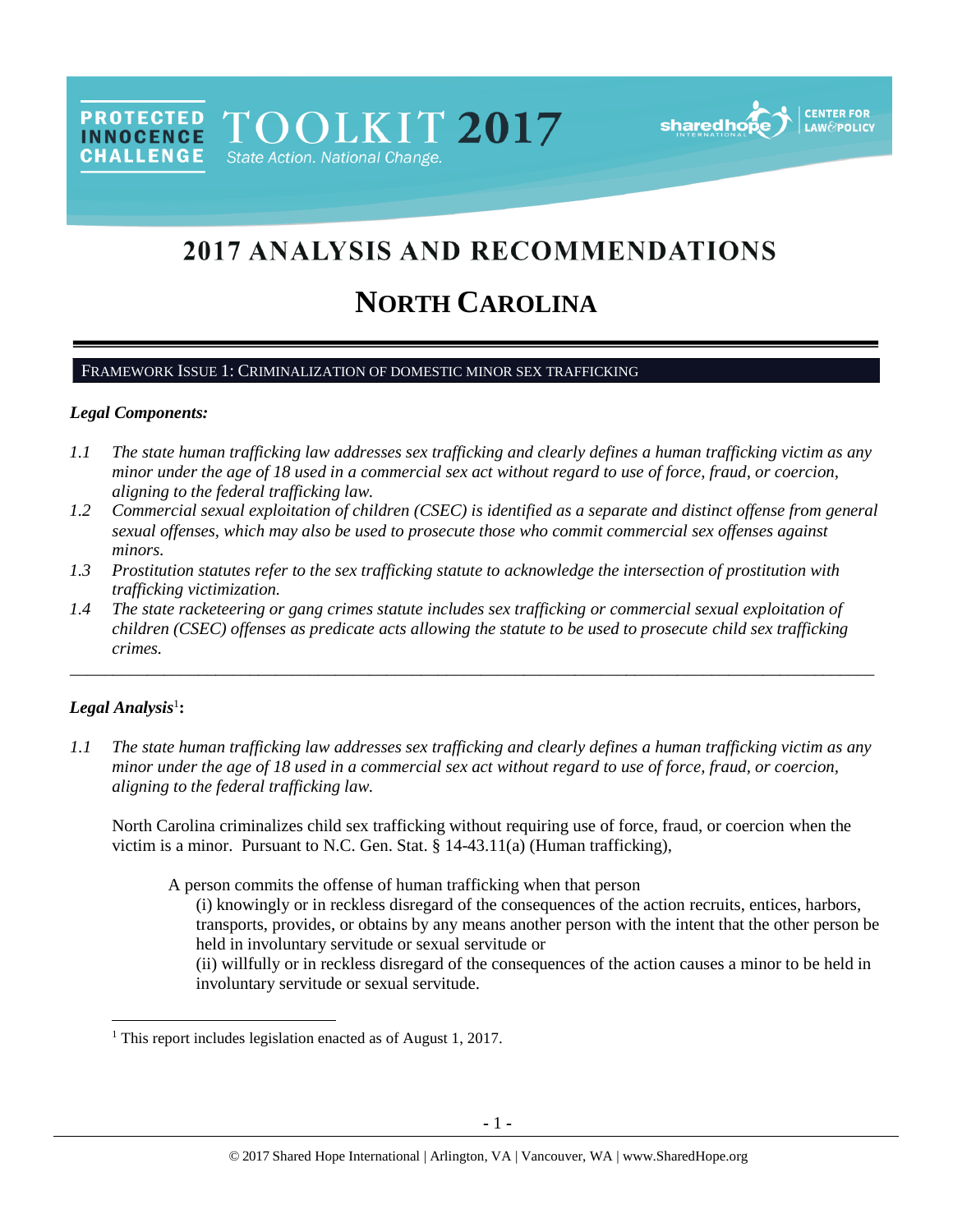N.C. Gen. Stat. § 14-43.13(a) (Sexual servitude) separately criminalizes "knowingly or in reckless disregard of the consequences of the action subject[ing] or maintain[ing] another in sexual servitude." Pursuant to N.C. Gen. Stat. § 14-43.10(a)(5) (Definitions), "sexual servitude" is defined to include the following:

<span id="page-1-0"></span>a. Any sexual activity as defined in G.S.  $14-190.13<sup>2</sup>$  [Definitions for certain offenses concerning minors] for which anything of value is directly or indirectly given, promised to, or received by any person, which conduct is induced or obtained by coercion or deception or which conduct is induced or obtained from a person under the age of 18 years; or

b. Any sexual activity as defined in G.S. 14-190.13 that is performed or provided by any person, which conduct is induced or obtained by coercion or deception or which conduct is induced or obtained from a person under the age of 18 years.

If the victim is a minor, a violation of N.C. Gen. Stat. § 14-43.11 is a Class B2 felony, which carries a presumptive sentence of 125–157 months imprisonment.<sup>3</sup> N.C. Gen. Stat. §§ 14-43.11(b),<sup>4</sup> 15A-1340.17(c).<sup>5</sup> If the victim is a minor, a violation of N.C. Gen. Stat. § 14-43.13 is a Class C felony, which carries a presumptive sentence of 58–73 months imprisonment. N.C. Gen. Stat. §§ 14-43.13(b), 15A-1340.17(c).

Any of the following acts:

 $\overline{\phantom{a}}$ 

<span id="page-1-1"></span>a. Masturbation, whether done alone or with another human or an animal.

b. Vaginal, anal, or oral intercourse, whether done with another human or with an animal.

c. Touching, in an act of apparent sexual stimulation or sexual abuse, of the clothed or unclothed genitals, pubic area, or buttocks of another person or the clothed or unclothed breasts of a human female.

d. An act or condition that depicts torture, physical restraint by being fettered or bound, or flagellation of or by a person clad in undergarments or in revealing or bizarre costume.

e. Excretory functions . . . .

f. The insertion of any part of a person's body, other than the male sexual organ, or of any object into another person's anus or vagina, except when done as part of a recognized medical procedure. g. The lascivious exhibition of the genitals or pubic area of any person.

<sup>3</sup> The sentences of imprisonment provided throughout this report are based on the assumption that the defendant has no prior felony or misdemeanor convictions and that there are no aggravating or mitigating factors. A defendant with prior felony or misdemeanor convictions may be subject to a greater minimum sentence of imprisonment pursuant to N.C. Gen. Stat. §§ 15A-1340.14, 15A-1340.21. The presence of aggravating factors, such as where the "defendant involved a person under the age of 16 in the commission of the crime," "the offense is a violation of ... [human trafficking and sexual servitude]... and involved multiple victims", or "the offense is a violation of ... [human trafficking and sexual servitude] . . . and the victim suffered serious injury as result of the offense", at least in felony convictions, may subject the defendant to an increased minimum sentence of imprisonment, while the presence of mitigating factors may decrease the sentencing range applicable to a defendant. N.C. Gen. Stat. §§ 15A-1340.16(d)(13), (19a), (19b), (e).

<sup>4</sup> The text of N.C. Gen. Stat. § 14-43.11 cited here and elsewhere in this report includes amendments made by the enactment of Senate Bill 548 during the 2017–2018 Session of the North Carolina Legislature (effective December 1, 2017).

<sup>5</sup> Pursuant to N.C. Gen. Stat. § 15A-1340.17(f), "[u]nless provided otherwise in a statute establishing a punishment for a specific crime, for offenders sentenced for a Class B1 through E felony that is a reportable conviction subject to the registration requirement of Article 27A of Chapter 14 of the General Statutes, the maximum term of imprisonment shall be equal to the sum of the minimum term of imprisonment and twenty percent (20%) of the minimum term of imprisonment, rounded to the next highest month, plus 60 additional months."

<sup>&</sup>lt;sup>2</sup> "Sexual activity" is defined in N.C. Gen. Stat.  $\S$  14-190.13(5) as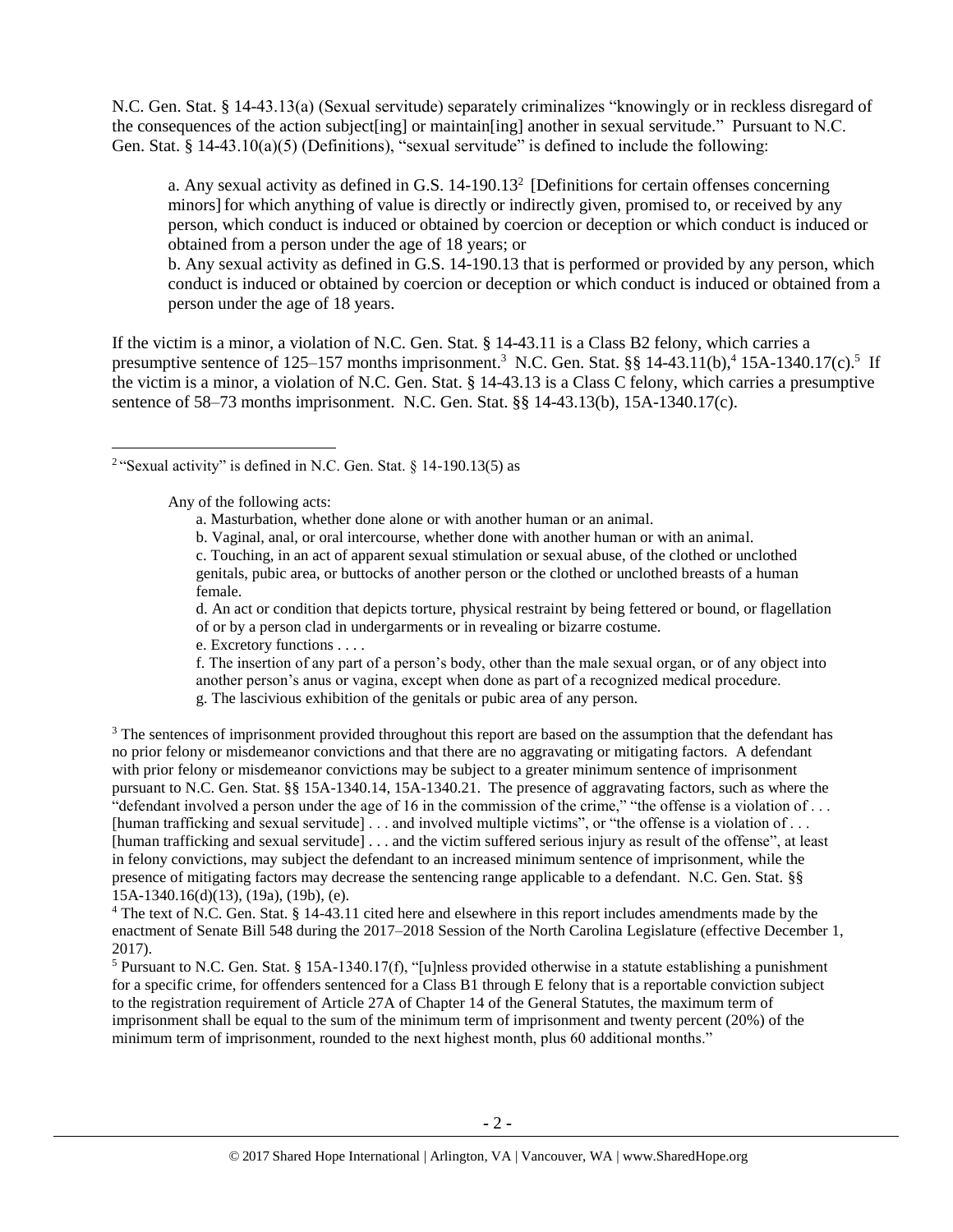Also contained in Article 10A (Human trafficking), N.C. Gen. Stat. § 14-43.14 (Unlawful sale, surrender, or purchase of a minor) makes it a crime when a person,

acting with willful or reckless disregard for the life or safety of a minor, participates in any of the following: the acceptance, solicitation, offer, payment, or transfer of any compensation, in money, property, or other thing of value, at any time, by any person in connection with the unlawful acquisition or transfer of the physical custody of a minor, except as ordered by the court.<sup>6</sup>

Violation of this provision is a Class F felony, which carries a presumptive sentence of 13–16 months imprisonment and a minimum fine of \$5,000, and "[f]or each subsequent violation, a person is guilty of a Class F felony and shall pay a minimum fine of ten thousand dollars (\$10,000)." N.C. Gen. Stat. §§ 14-43.12(b), 15A 1340.17(c). This offense does not specify the sale, surrender or purchase of a minor for the purpose of engaging the minor in commercial sexual activity, however, pursuant to § 14-43.14(d), "A violation of this section is a lesser included offense of G.S. 14-43.11 [Human trafficking]," which includes trafficking for sexual servitude, indicating the intent that this offense could apply in cases involving sex trafficking of minors. Additionally, N.C. Gen. Stat. § 14-43.14(e) states,

When a person is convicted of a violation of this section, the sentencing court shall consider whether the person is a danger to the community and whether requiring the person to register as a sex offender pursuant to Article 27A of this Chapter would further the purposes of that Article as stated in G.S. 14-208.5. If the sentencing court rules that the person is a danger to the community and that the person shall register, then an order shall be entered requiring the person to register.

*1.2 Commercial sexual exploitation of children (CSEC) is identified as a separate and distinct offense from general sexual offenses, which may also be used to prosecute those who commit commercial sex offenses against minors.*

Several laws treat CSEC separately from non-commercial sex offenses.

1. N.C. Gen. Stat. § 14-205.1 (Solicitation of prostitution) states that "any person who solicits another for the purpose of prostitution is guilty of a Class 1 misdemeanor for a first offense and a Class H felony for a second subsequent offense." Additionally, "any person 18 years of age or older who willfully solicits a minor for the purpose of prostitution is guilty of a Class G felony." N.C. Gen. Stat. § 14-203(5) (Definitions) defines "prostitution" as

<span id="page-2-1"></span><span id="page-2-0"></span>The performance of, offer of, or agreement to perform vaginal intercourse, any sexual  $\arctan^7$  as defined in G.S. 14-27.20, or any sexual contact<sup>8</sup> as defined in G.S. 14-27.1, for the purpose of sexual arousal or gratification for any money or other consideration.

 $\overline{a}$  $6$  N.C. Gen. Stat. § 14-43.14(a) further provides, "This section does not apply to actions that are ordered by a court, authorized by statute, or otherwise lawful."

<sup>7</sup> N.C. Gen. Stat. § 14-27.20(4) (Definitions) defines "sexual act" to include "cunnilingus, fellatio, analingus, or anal intercourse, but does not include vaginal intercourse. Sexual act also means the penetration, however slight, by any object into the genital or anal opening of another person's body: provided that it shall be an affirmative defense that the penetration was for accepted medical purposes."

 $8$  N.C. Gen. Stat. § 14-27.20(5) (Definitions) defines "sexual contact" to mean

<sup>(</sup>i) touching the sexual organ, anus, breast, groin, or buttocks of any person,

<sup>(</sup>ii) a person touching another person with their own sexual organ, anus, breast, groin, or buttocks, or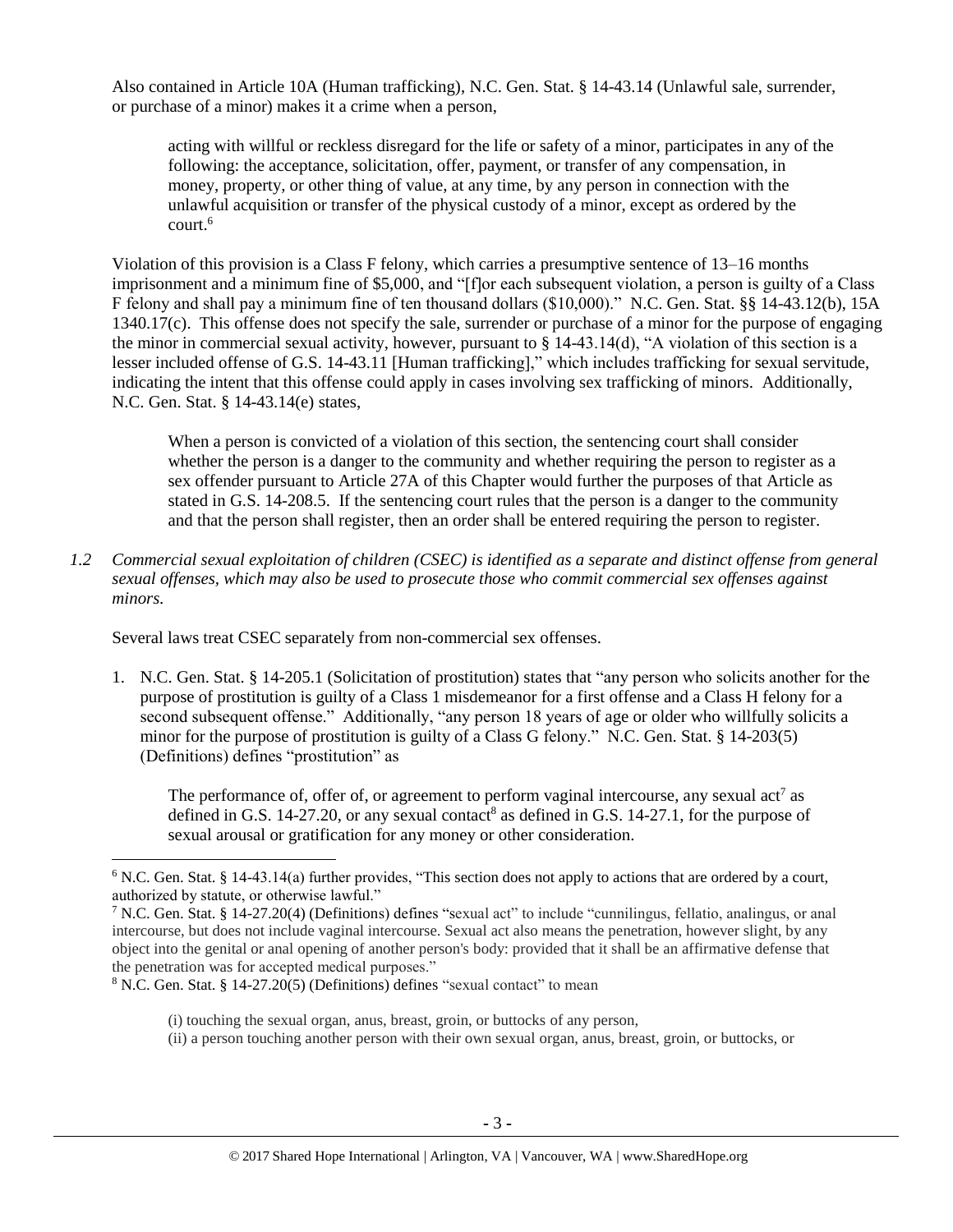A Class 1 misdemeanor is punishable by 1–45 days imprisonment. N.C. Gen. Stat. §§ 14-205.1,  $15A-1340.23(c)(2)$ . A Class H felony is punishable by a presumptive sentence of 5–6 months imprisonment and a Class G felony is punishable by a presumptive sentence of 10–13 months imprisonment. N.C. Gen. Stat. §§ 14-205.1, 15A-1340.17(c).

2. N.C. Gen. Stat. §14-205.2(a) (Patronizing a prostitute) provides,

Any person who willfully performs any of the following acts with a person not his or her spouse commits the offense of patronizing a prostitute:

(1) Engages in vaginal intercourse, any sexual act<sup>9</sup> as defined in G.S. 14-27.1, or any sexual contact<sup>10</sup> as defined in G.S. 14-27.1, for the purpose of sexual arousal or gratification with a prostitute.

(2) Enters or remains in a place of prostitution with intent to engage in vaginal intercourse, any sexual act as defined in G.S.14-27.1, or any sexual contact as defined in G.S. 14-27.1, for the purpose of sexual arousal or gratification

A violation of N.C. Gen. Stat. § 14-205.2 is a Class F felony "if the defendant is 18 years of age or older and the prostitute is a minor." A Class F felony is punishable by a presumptive sentence of 13– 16 months imprisonment. N.C. Gen. Stat. §§ 14-205.2, 15A-1340.17(c).

3. N.C. Gen. Stat. §14-205.3(b) (Promoting prostitution) states,

Any person who willfully performs any of the following acts commits the offense of promoting prostitution of a minor or mentally disabled person:

<span id="page-3-0"></span>(1) Advances prostitution as defined in G.S.  $14-203$ ,<sup>11</sup> where a minor or severely or profoundly mentally disabled person engaged in prostitution, or any person engaged in prostitution in the place of prostitution is a minor or is severely or profoundly mentally disabled at the time of the offense.

(iii) a person ejaculating, emitting, or placing semen, urine, or feces upon any part of another person.

<sup>9</sup> *See supra* note [7.](#page-2-0)

 $\overline{a}$ 

<sup>10</sup> *See supra* note [8.](#page-2-1)

<sup>11</sup> N.C. Gen. Stat. § 14-203(1) (Definitions) defines "advancing prostitution" to include the following:

a. Soliciting for a prostitute by performing any of the following acts when acting as other than a prostitute or a patron of a prostitute:

- 1. Soliciting another for the purpose of prostitution.
- 2. Arranging or offering to arrange a meeting of persons for the purpose of prostitution.
- 3. Directing another to a place knowing the direction is for the purpose of prostitution.
- 4. Using the Internet, including any social media Web site, to solicit another for the purpose of prostitution.

b. Keeping a place of prostitution by controlling or exercising control over the use of any place that could offer seclusion or shelter for the practice of prostitution and performing any of the following acts when acting as other than a prostitute or a patron of a prostitute:

1. Knowingly granting or permitting the use of the place for the purpose of prostitution.

2. Granting or permitting the use of the place under circumstances from which the person should reasonably know that the place is used or is to be used for purposes of prostitution.

3. Permitting the continued use of the place after becoming aware of facts or circumstances from which the person should know that the place is being used for the purpose of prostitution.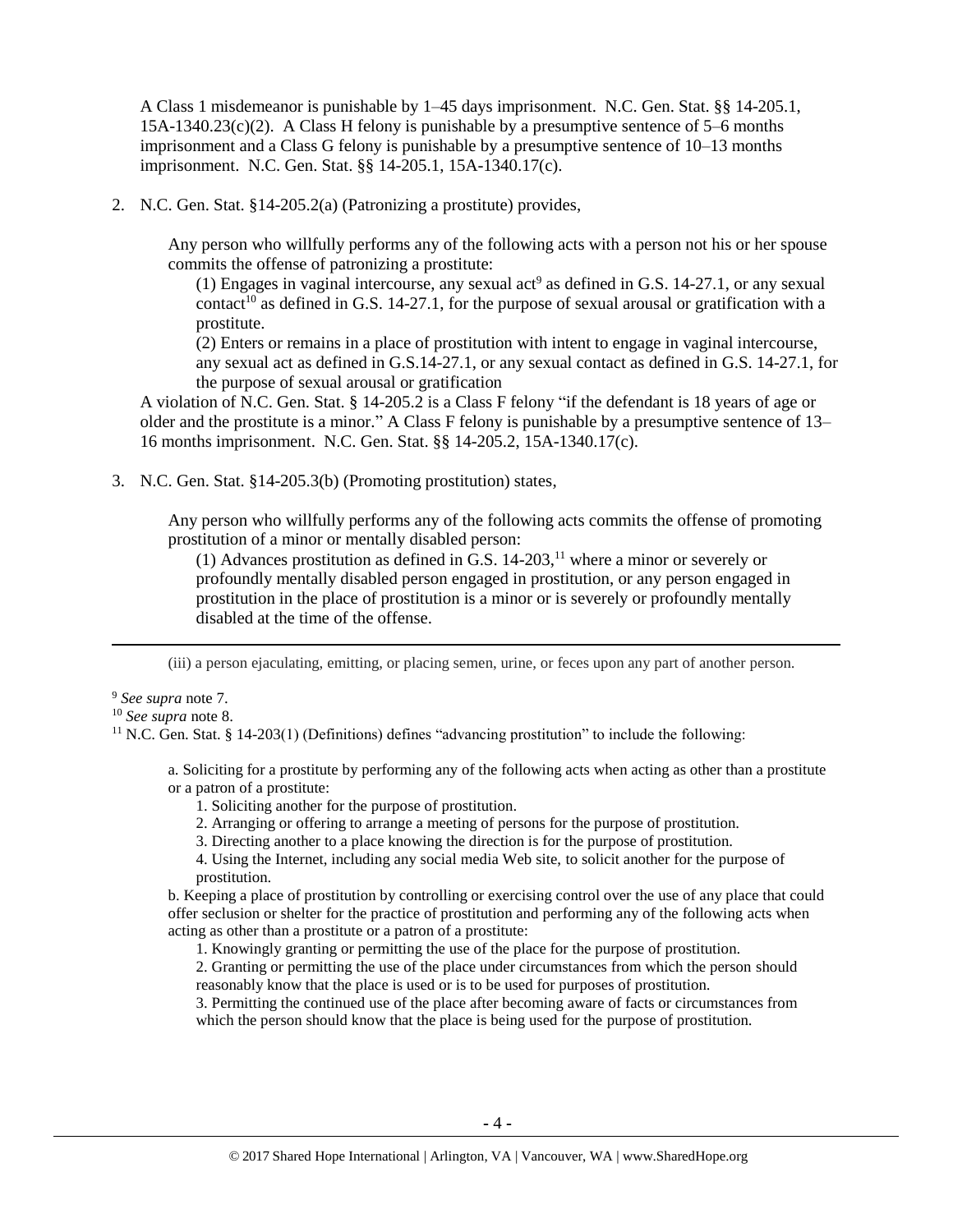(2) Profits from prostitution by any means where the prostitute is a minor or is severely or profoundly mentally disabled at the time of the offense.

(3) Confines a minor or a severely or profoundly mentally disabled person against the person's will by the infliction or threat of imminent infliction of great bodily harm, permanent disability, or disfigurement or by administering to the minor or severely or profoundly mentally disabled person, without the person's consent or by threat or deception and for other than medical purposes, any alcoholic intoxicant or a drug as defined in Article 5 of Chapter 90 of the General Statutes (North Carolina Controlled Substances Act) and does any of the following:

a. Compels the minor or severely or profoundly mentally disabled person to engage in prostitution.

b. Arranges a situation in which the minor or severely or profoundly mentally disabled person may practice prostitution.

c. Profits from prostitution by the minor or severely or profoundly mentally disabled person.

Generally, a violation of N.C. Gen. Stat.  $\S 14-205.3(b)(1)$  or (2) is a class D felony which is punishable by a presumptive sentence of 20–25 months imprisonment. However, a violation of N.C. Gen. Stat. §14-205.2(b)(3) is a Class C felony, which carries a presumptive sentence of 58–73 months imprisonment. N.C. Gen. Stat. §§ 14-205.3(c), (d), 15A-1340.17(c).

4. N.C. Gen. Stat. § 14-190.16(a) (First degree sexual exploitation of a minor) makes it an offense if a person, while "knowing the character or content of the material or performance,"

(1) Uses, employs, induces, coerces, encourages, or facilitates a minor to engage in or assist others to engage in sexual activity for a live performance or for the purpose of producing material that contains a visual representation depicting this activity; or

(2) Permits a minor under his custody or control to engage in sexual activity for a live performance or for the purpose of producing material that contains a visual representation depicting this activity; or (3) Transports or finances the transportation of a minor through or across this State with the intent that the minor engage in sexual activity for a live performance or for the purpose of producing material that contains a visual representation depicting this activity; or

(4) Records, photographs, films, develops, or duplicates for sale or pecuniary gain material that contains a visual representation depicting a minor engaged in sexual activity.

First degree sexual exploitation of a minor is a Class C felony, which carries a sentence of 58–73 months imprisonment. N.C. Gen. Stat. §§ 14-190.16(d), 15A-1340.17(c).

5. N.C. Gen. Stat. § 14-190.17 (Second degree sexual exploitation of a minor) makes it an offense if a person, "knowing the character or content of the material,"

(1) Records, photographs, films, develops, or duplicates material that contains a visual representation of a minor engaged in sexual activity; or

(2) Distributes, transports, exhibits, receives, sells, purchases, exchanges, or solicits material that contains a visual representation of a minor engaged in sexual activity.

Second degree sexual exploitation of a minor is a Class E felony, which carries a sentence of 20–25 months imprisonment. N.C. Gen. Stat. §§ 14-190.17(d), 15A-1340.17(c).

6. N.C. Gen. Stat. § 14-190.17A (Third degree sexual exploitation of a minor) criminalizes a person for the offense of third degree sexual exploitation of a minor,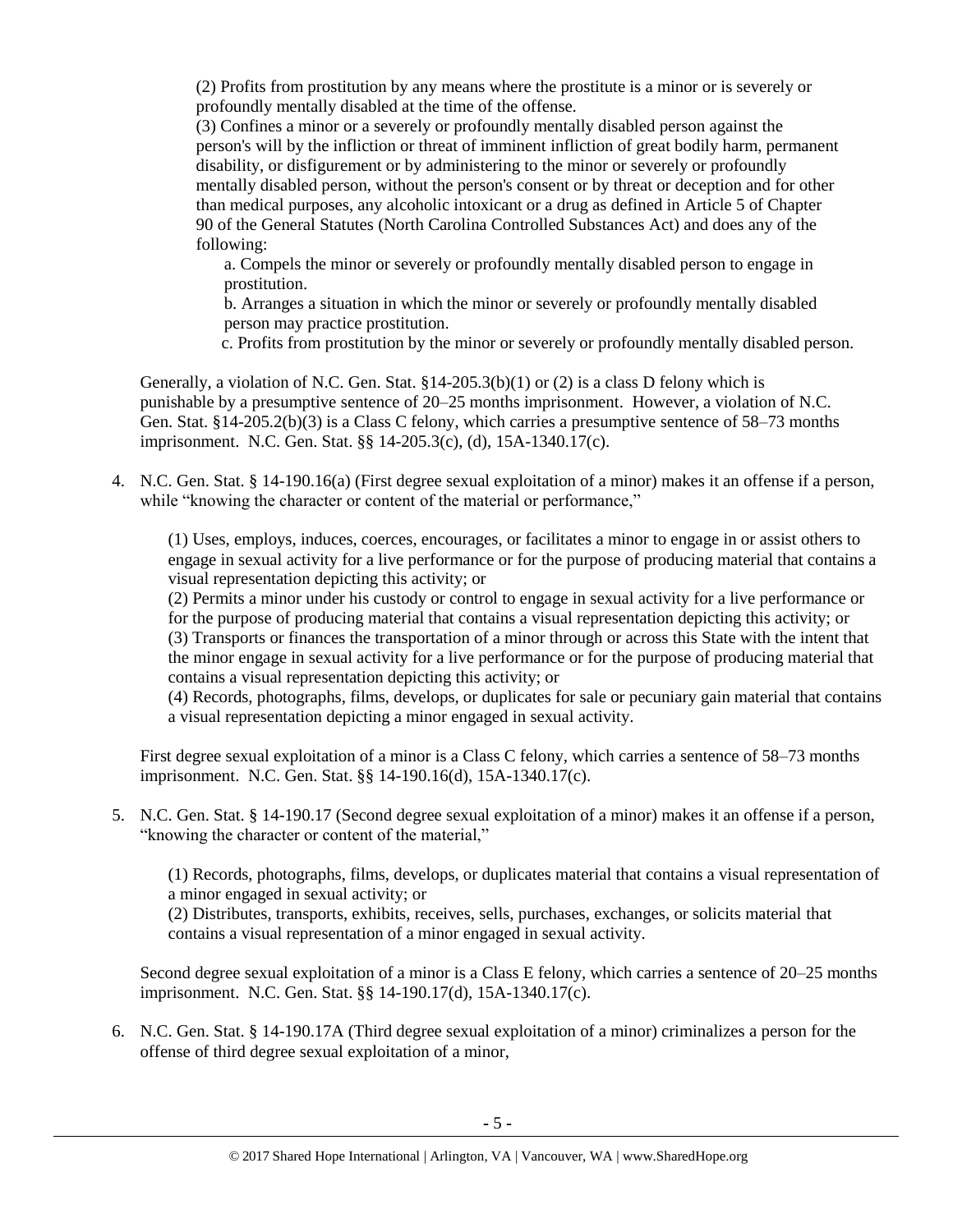(a) If, knowing the character or content of the material, he possesses material that contains a visual representation of a minor engaging in sexual activity.

(b) In a prosecution under this section, the trier of fact may infer that a participant in sexual activity with whom material through its tile, text, visual representations or otherwise represents or depicts as a minor is a minor.

A violation of N.C. Gen. Stat. § 14-190.17A is a Class H felony.

7. N.C. Gen. Stat. § 14-190.6 (Employing or permitting minor to assist in offense under Article) makes it a crime if any person 18 or older "intentionally, in any manner, hires, employs, uses or permits any minor under the age of 16 years to do or assist in doing any act or thing constituting an offense under this Article [Offenses against Public Morality and Decency] and involving any material, act or thing he knows or reasonably should know to be obscene within the meaning of G.S. 14-190.1 [Obscene literature and exhibitions] . . . .<sup>"12</sup> A violation of N.C. Gen. Stat. § 14-190.6 is a Class I felony, which carries a presumptive sentence of 4–6 months imprisonment. N.C. Gen. Stat. §§ 14-190.6, 15A-1340.17(c).

Certain non-commercial sexual offenses against children also may be applicable in cases of commercial sexual exploitation of a child. These include the following statutes:

1. N.C. Gen. Stat. § 14-39(a) (Kidnapping) states in part,

Any person who shall unlawfully confine, restrain, or remove from one place to another, any other person 16 years of age or over without the consent of such person, or any other person under the age of 16 years without the consent of a parent or legal custodian of such person, shall be guilty of kidnapping if such confinement, restraint or removal is for the purpose of:

. . . . (5) Trafficking another person with the intent that the other person be held in involuntary servitude or sexual servitude in violation of G.S. 14-43.11 [Human trafficking].

(6) Subjecting or maintaining such other person for sexual servitude in violation of G.S. 14-43.13 [Sexual servitude].

Kidnapping is a Class C felony where "the person kidnapped either was not released by the defendant in a safe place or had been seriously injured or sexually assaulted," which carries a presumptive sentence of 58– 73 months imprisonment. N.C. Gen. Stat. §§ 14-39(b), 15A-1340.17(c). Where "the person kidnapped was released in a safe place by the defendant and had not been seriously injured or sexually assaulted, the offense is kidnapping in the second degree and is punishable as a Class E felony," which carries a presumptive sentence of 20–25 months imprisonment. N.C. Gen. Stat. §§ 14-39(b), 15A-1340.17(c).

2. N.C. Gen. Stat. §  $14-27.21(a)(3)$  (First-degree forcible rape) states,

<sup>&</sup>lt;sup>12</sup> Material is "obscene" if all of the following apply: " $(1)$  The material depicts or describes in a patently offensive way sexual conduct specifically defined by subsection (c) of this section; and (2) The average person applying contemporary community standards relating to the depiction or description of sexual matters would find that the material taken as a whole appeals to the prurient interest in sex; and (3) The material lacks serious literary, artistic, political, or scientific value; and (4) The material as used is not protected or privileged under the Constitution of the United States or the Constitution of North Carolina." N.C. Gen. Stat. §14-190.1(b).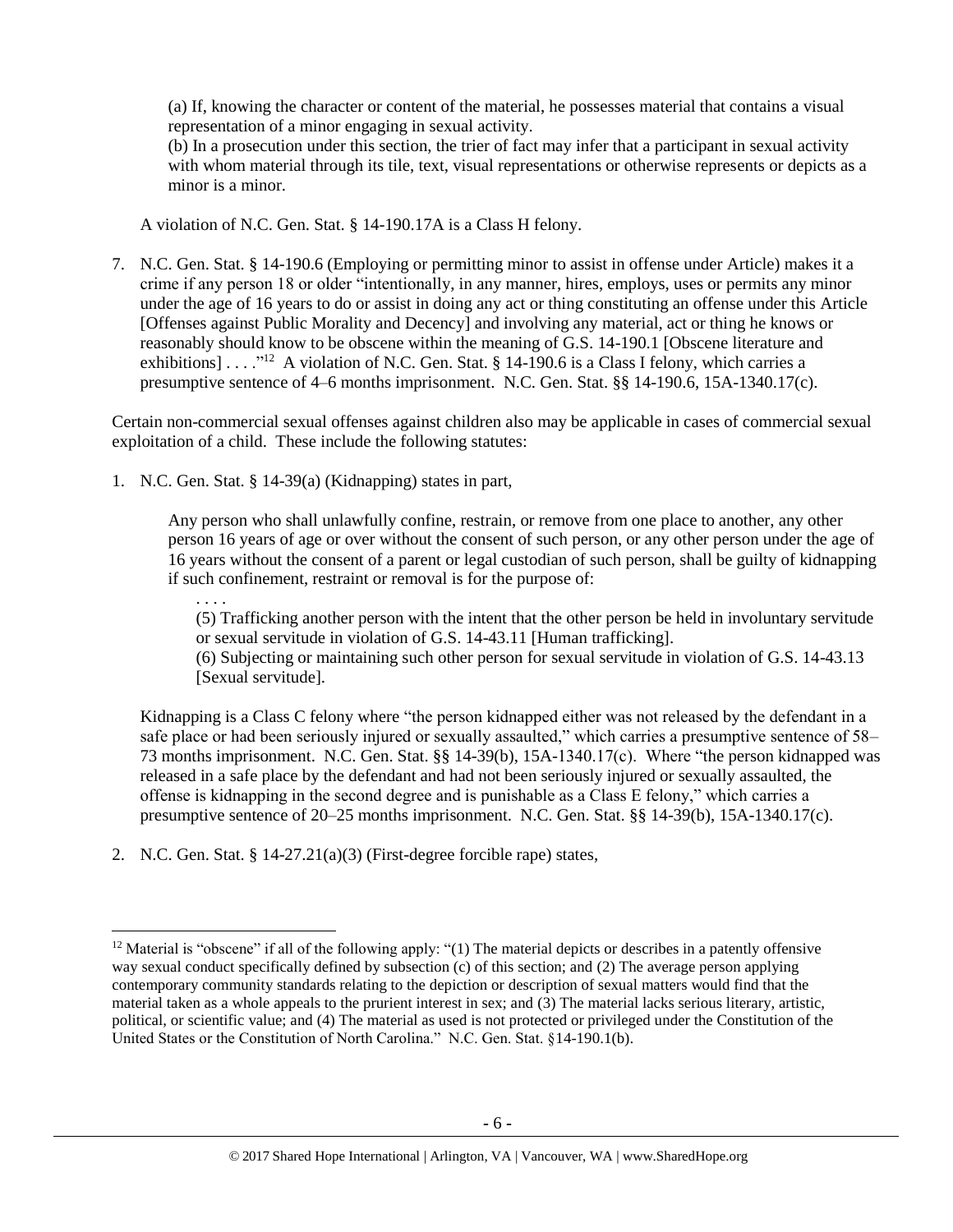A person is guilty of first-degree forcible rape if the person engages in vaginal intercourse with another person by force or against the will of the other person and does any of the following:

. . . . (3) The person commits the offense aided and abetted by one or more other persons.

First degree forcible rape is a Class B1 felony, which carries a presumptive sentence of 144 months to life imprisonment without parole.

3. N.C. Gen. Stat. § 14-27.24 (First-degree statutory rape) criminalizes the rape of a child under 13 years of age, making such an offense a Class B1 felony. N.C. Gen. Stat. § 14-27.24(a) states,

A person is guilty of first-degree statutory rape if the person engages in vaginal intercourse with a victim who is a child under the age of 13 years and the defendant is at least 12 years old and is at least four years older than the victim.

4. N.C. Gen. Stat. § 14-27.25(a) (Statutory rape of a person who is 15 years of age or younger) states,

A person is guilty of a Class B1 felony if the defendant engages in vaginal intercourse with another person who is 15 years of age or younger and the defendant is at least 12 years old and at least six years older than the person, except when the defendant is lawfully married to the person.

5. N.C. Gen. Stat. § 14-27.26(a)(3) (First-degree forcible sexual offense) is a Class B1 felony when,

[A] person engages in a sexual act with another person by force or against the will of the other person, and does any of the following:

- . . . . (3) The person commits the offense aided or abetted by one or more other persons.
- 6. N.C. Gen. Stat. § 14-27.27 (Second-degree forcible sexual offense) states,

(a) A person is guilty of second degree forcible sexual offense if the person engages in a sexual act with another person:

- (1) By force and against the will of the other person; or
- . . . . (b) Any person who commits the offense defined in this section is guilty of a Class C felony.
- 7. N.C. Gen. Stat. § 14-27.28 (Statutory sexual offense with a child by an adult) states,

(a) A person is guilty of statutory sexual offense with a child by an adult if the person is at least 18 years of age and engages in a sexual act with a victim who is a child under the age of 13 years. . . . .

(d) The offense under N.C. Gen. Stat. § 14-27.29 (First-degree statutory sexual offense) is a lesser included offense in this section.

8. N.C. Gen. Stat. § 14-27.30 (Statutory sexual offense with a person who is 15 years of age or younger) states,

(a) A defendant is guilty of a Class B1 felony if the defendant engages in a sexual act with another person who is 15 years of age or younger and the defendant is at least 12 years old and at least six years older than the person, except when the defendant is lawfully married to the person.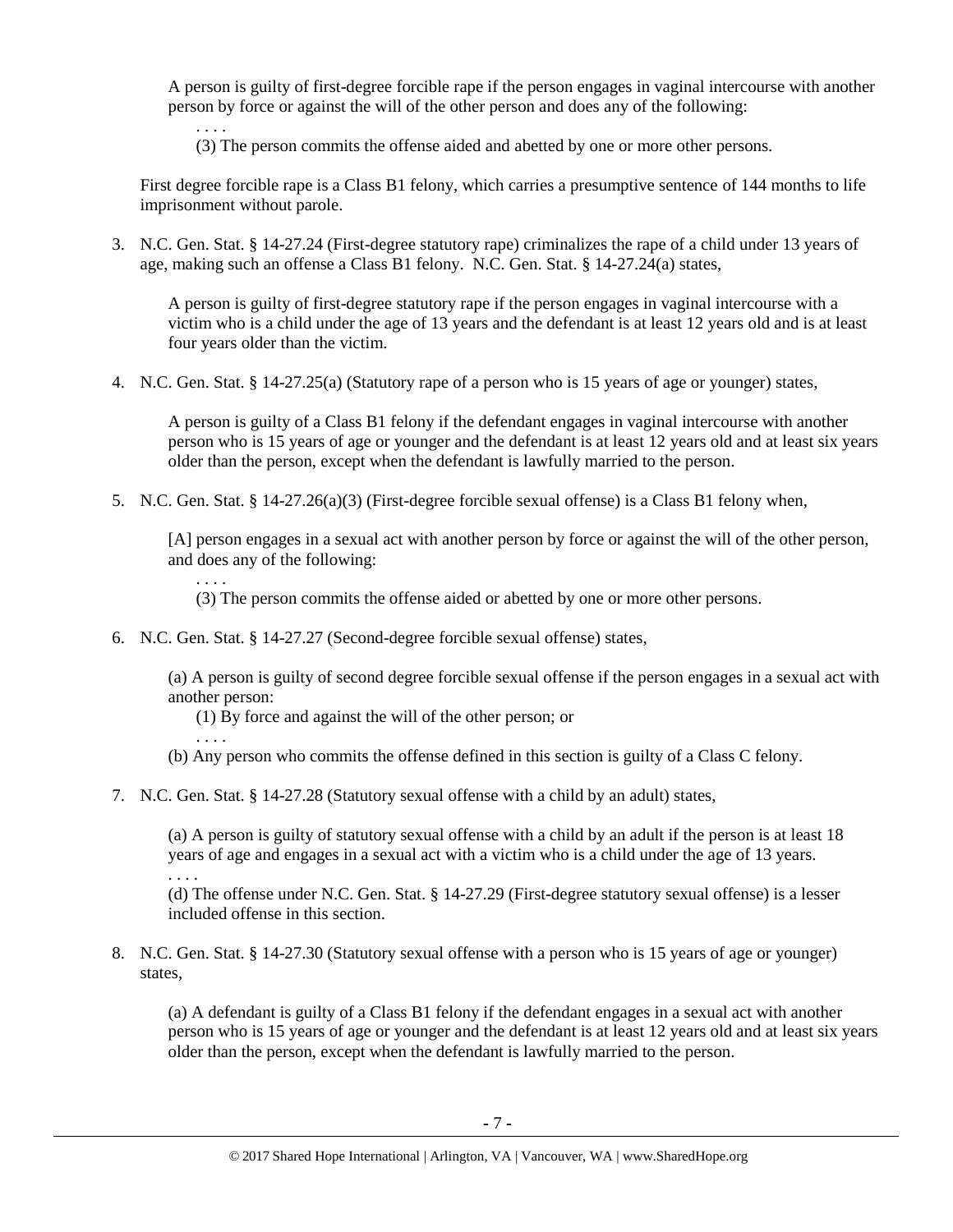(b) Unless the conduct is covered under some other provision of law providing greater punishment, a defendant is guilty of a Class C felony if the defendant engages in a sexual act with another person who is 15 years of age or younger and the defendant is at least 12 years old and more than four but less than six years older than the person, except when the defendant is lawfully married to the person.

9. N.C. Gen. Stat. § 14-202.3(a) (Solicitation of child by computer or certain other electronic devices to commit an unlawful sex act) criminalizes the solicitation of a child by a computer by stating,

A person is guilty of solicitation of a child by a computer if the person is 16 years of age or older and the person knowingly, with the intent to commit an unlawful sex act, entices, advises, coerces, orders, or commands, by means of a computer or any other device capable of electronic data storage or transmission, a child who is less than 16 years of age and at least five years younger than the defendant, or a person the defendant believes to be a child who is less than 16 years of age and who the defendant believes to be at least five years younger than the defendant, to meet with the defendant or any other person for the purpose of committing an unlawful sex act . . . .

Violation of N.C. Gen. Stat. § 14-202.3 is generally a Class H felony, which carries a presumptive sentence of 5–6 months imprisonment; however, if the defendant actually appears at the intended meeting location, the violation is a Class G felony carrying a presumptive sentence of 10–13 months imprisonment. N.C. Gen. Stat. §§ 14-202.3(c), 15A-1340.17(c).

*1.3 Prostitution statutes refer to the sex trafficking statute to acknowledge the intersection of prostitution with trafficking victimization.* 

N.C. Gen. Stat. § 14-204(c) (Prostitution) and § 14-205.1 (Solicitation of prostitution) reference N.C. Gen. Stat. § 14-43.11 (Human trafficking) and § 14-43.13 (Sexual servitude) to identify commercially sexually exploited minors as sex trafficking victims who must be directed to social services rather than arrested and charged for commercial sexual conduct.

*1.4 The state racketeering or gang crimes statute includes sex trafficking or commercial sexual exploitation of children (CSEC) offenses as predicate acts allowing the statute to be used to prosecute child sex trafficking crimes.* 

North Carolina's RICO statute<sup>13</sup> provides solely civil remedies and does not impose criminal liability or financial penalties on criminal enterprises that engage in domestic minor sex trafficking. The offense of continuing criminal enterprise under N.C. Gen. Stat. § 14-7.20 (Continuing criminal enterprise), however, does impose criminal penalties on such enterprises. N.C. Gen. Stat. § 14-7.20 provides,

(a) Except as otherwise provided in subsection (a1) of this section, any person who engages in a continuing criminal enterprise shall be punished as a Class H felon and in addition shall be subject to the forfeiture prescribed in subsection (b) of this section.

<sup>. . . .</sup>

<sup>13</sup> North Carolina's Racketeer Influenced and Corrupt Organizations Act (RICO Act) is codified under N.C. General Statutes Chapter 75D. N.C. Gen. Stat. § 75D-4 prohibits engaging in racketeering activity or a pattern thereof and any direct or indirect participation or direction of an enterprise (defined by  $\S$  75D-3(a) as ranging from a single person to legally organized entities and informal entities) engaging in such activities. The definition of racketeering activity includes all CSEC and trafficking offenses. See § 75D-3(b)–(c).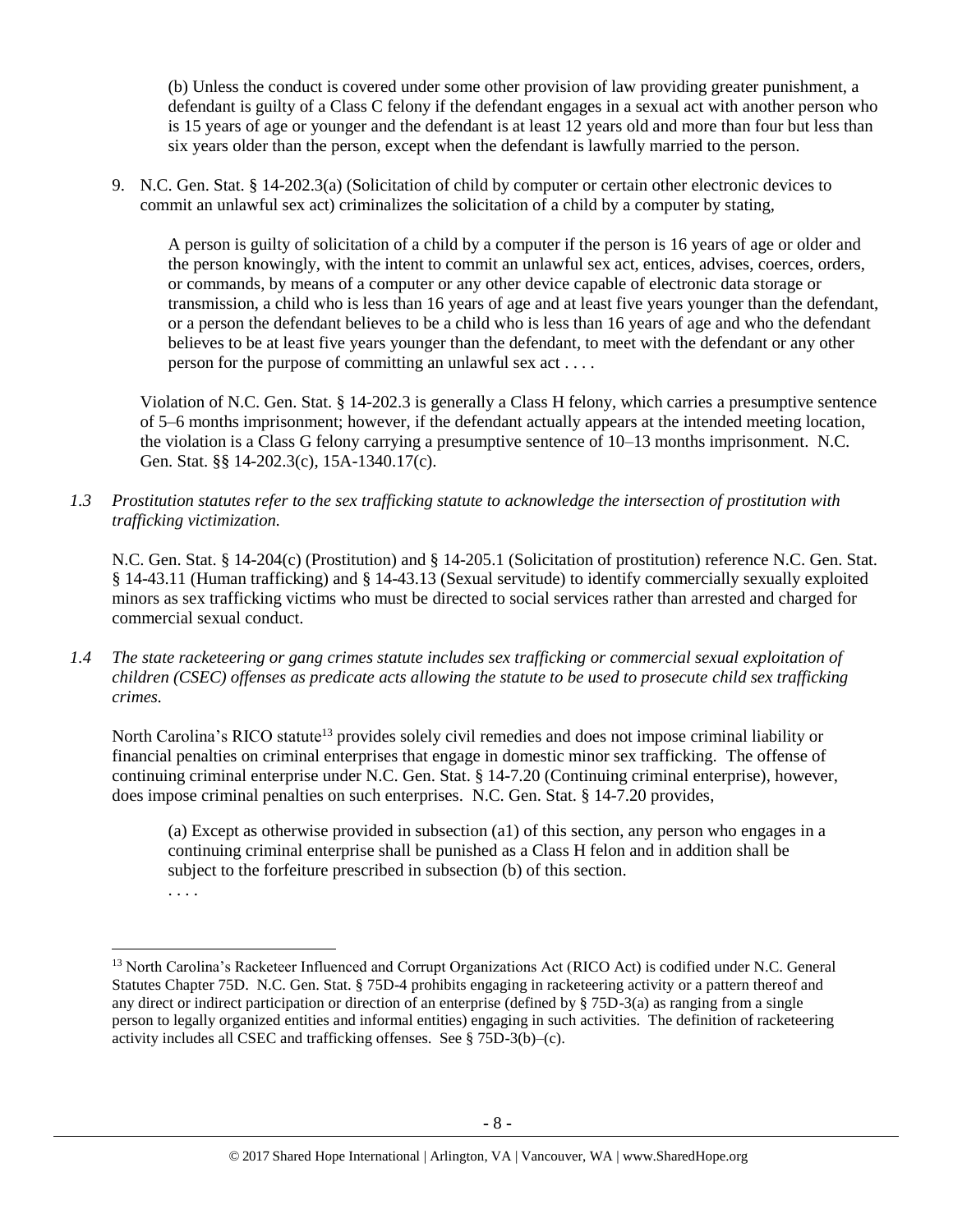(b) Any person who is convicted under subsection (a) or  $(a)(1)$  of this section of engaging in a continuing criminal enterprise shall forfeit to the State of North Carolina:

(1) The profits obtained by the person in the enterprise, and

(2) Any of the person's interest in, claim against, or property or contractual rights of any kind affording a source of influence over, such enterprise.

- (c) For purposes of this section, a person is engaged in a continuing criminal enterprise if:
	- (1) The person violates any provision of this Chapter, the punishment of which is a felony; and
	- (2) The violation is a part of a continuing series of violations of this Chapter:
		- a. Which are undertaken by the person in concert with five or more other persons with respect to whom the person occupies a position of organizer, a supervisory position, or any other position of management; and
		- b. From which the person obtains substantial income or resources.

All CSEC and trafficking offenses are felonies under Chapter 14 (Criminal Law) of the N.C. General Statutes. Because felonies are included as felonies under this definition of criminal enterprises, acts of commercial sexual exploitation qualify as predicate crimes for prosecution of some criminal enterprises involved in domestic minor sex trafficking under N.C. Gen. Stat. § 14-7.20. Thus, for organizations of five or more persons, the organizers or managers may be criminally prosecuted and subject to forfeiture under this criminal statute as well as civil forfeiture procedures under the RICO Act. Unfortunately, this precludes prosecution of smaller organizations and non-management participants of the enterprise.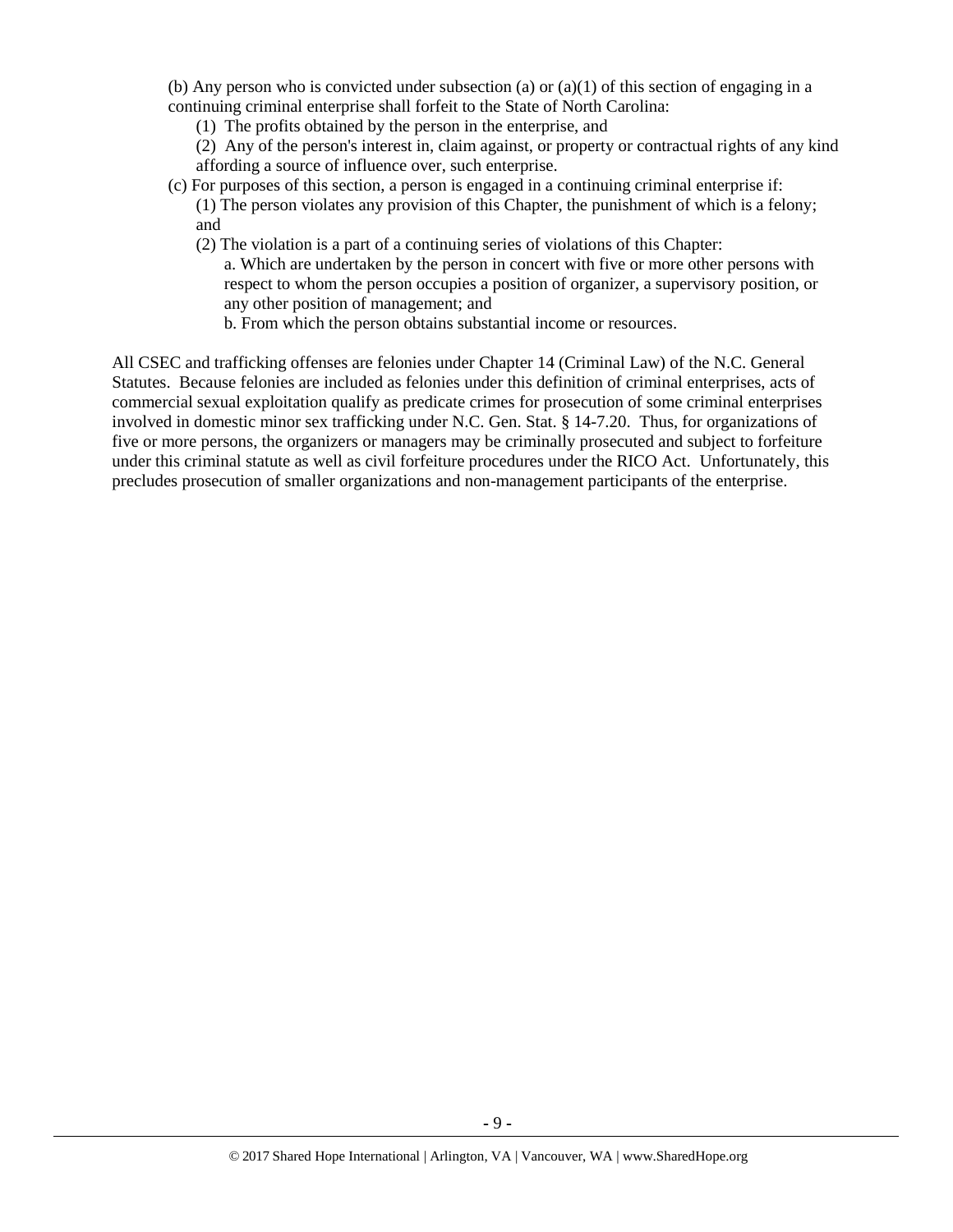#### FRAMEWORK ISSUE 2: CRIMINAL PROVISIONS ADDRESSING DEMAND

# *Legal Components:*

- *2.1 The state sex trafficking law can be applied to buyers of commercial sex acts with a minor.*
- *2.2 Buyers of commercial sex acts with a minor can be prosecuted under commercial sexual exploitation of children (CSEC) laws.*
- *2.3 Solicitation of prostitution laws differentiate between buying sex acts with an adult and buying sex acts with a minor under 18.*
- *2.4 Penalties for buyers of commercial sex acts with minors are as high as federal penalties.*
- *2.5 Using the Internet or electronic communications to lure, entice, or purchase, or attempt to lure, entice, or purchase commercial sex acts with a minor is a separate crime or results in an enhanced penalty for buyers.*
- *2.6 No age mistake defense is permitted for a buyer of commercial sex acts with any minor under 18.*
- *2.7 Base penalties for buying sex acts with a minor under 18 are sufficiently high and not reduced for older minors.*
- *2.8 Financial penalties for buyers of commercial sex acts with minors are sufficiently high to make it difficult for buyers to hide the crime.*
- *2.9 Buying and possessing images of child sexual exploitation carries penalties as high as similar federal offenses.*

\_\_\_\_\_\_\_\_\_\_\_\_\_\_\_\_\_\_\_\_\_\_\_\_\_\_\_\_\_\_\_\_\_\_\_\_\_\_\_\_\_\_\_\_\_\_\_\_\_\_\_\_\_\_\_\_\_\_\_\_\_\_\_\_\_\_\_\_\_\_\_\_\_\_\_\_\_\_\_\_\_\_\_\_\_\_\_\_\_\_\_\_\_\_

*2.10 Convicted buyers of commercial sex acts with minors are required to register as sex offenders.*

# *Legal Analysis:*

*2.1 The state sex trafficking law can be applied to buyers of commercial sex acts with a minor.* 

A buyer of commercial sex with a minor could be prosecuted under N.C. Gen. Stat. § 14-43.13 (Sexual servitude). N.C. Gen. Stat. § 14-43.13 separately criminalizes "knowingly or in reckless disregard to the consequences of the action subject[ing] or maintain[ing] another in sexual servitude." N.C. Gen. Stat. § 14- 43.13(a). N.C. Gen. Stat. § 14-43.10(a)(5) defines "sexual servitude" as,

a. Any sexual activity as defined in G.S. 14-190.13 [Definitions for certain offenses concerning minors] for which anything of value is directly or indirectly given, promised to, or received by any person, which conduct is induced or obtained by coercion or deception or which conduct is induced or obtained from a person under the age of 18 years; or

b. Any sexual activity as defined in G.S. 14-190.13 that is performed or provided by any person, which conduct is induced or obtained by coercion or deception or which conduct is induced or obtained from a person under the age of 18 years.

The act of knowingly or in reckless disregard to the consequences of the action subjecting a person who is a minor to "sexual activity"<sup>14</sup> for which "anything of value" was given, promised or received to induce or obtain that activity appears to capture the crime of buying a commercial sex act with a minor and fall under N.C. Gen. Stat. § 14-43.13(a) (Sexual servitude).

North Carolina's human trafficking law can also apply to buyers of sex with minors following federal precedent though the term "obtain." N.C. Gen. Stat. § 14-43.11(a) (Human trafficking), states in part,

A person commits the offense of human trafficking when that person

<sup>14</sup> *See supra* note [2.](#page-1-0)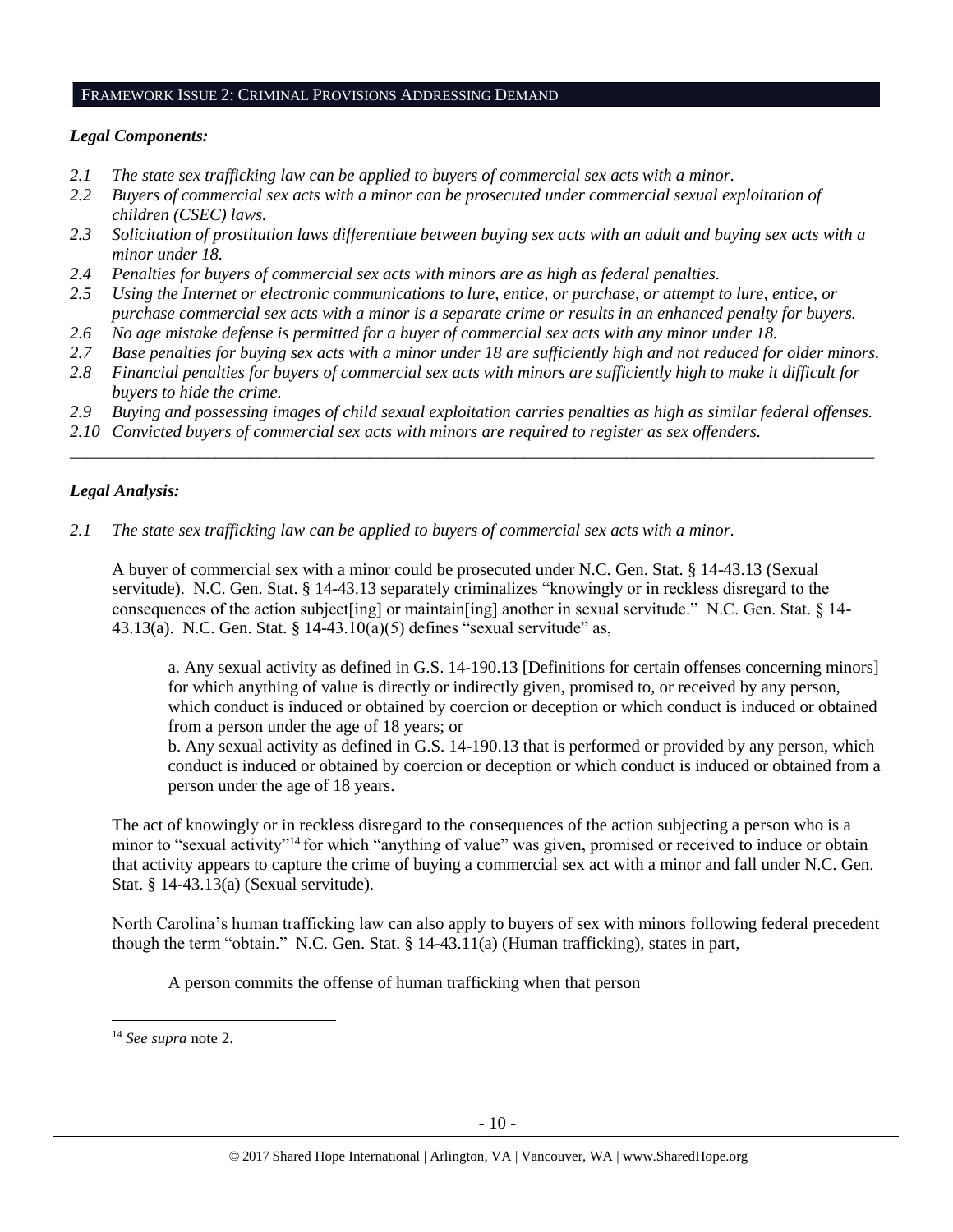(i) knowingly or in reckless disregard of the consequences of the action  $\dots$  obtains<sup>15</sup> by any means another person with the intent that the other person be held in involuntary servitude or sexual servitude or

(ii) willfully or in reckless disregard of the consequences of the action causes a minor to be held in involuntary servitude or sexual servitude.

Additionally, N.C. Gen. Stat. § 14-43.14 (Unlawful sale, surrender, or purchase of a minor) criminalizes "the acceptance, solicitation, offer, payment, or transfer of any compensation, in money, property, or other thing of value, at any time, by any person in connection with the unlawful acquisition or transfer of the physical custody of a minor," but does not specifically reference "solicitation" or "payment" for the purpose of engaging in sex acts with a minor so it does not clearly apply to buyers of commercial sex acts with minors.

- 2.1.1 Recommendation: Amend N.C. Gen. Stat. § 14-43.13 (Sexual servitude) to clarify that buyer conduct is included as a violation of N.C. Gen. Stat. § 14-43.13.
- *2.2 Buyers of commercial sex acts with a minor can be prosecuted under commercial sexual exploitation of children (CSEC) laws.*

CSEC laws separately criminalize buying sex with a minor. N.C. Gen. Stat. § 14-205.1 (Solicitation of prostitution) states,

Except as otherwise provided in this section, any person who solicits another for the purpose of prostitution is guilty of a Class 1 misdemeanor for a first offense and a Class H felony for a second or subsequent offense. Any person 18 years of age or older who willfully solicits a minor for the purpose of prostitution is guilty of a Class G felony . . . . Punishment under this section may include participation in a program devised for the education and prevention of sexual exploitation, where available.

A Class 1 misdemeanor is punishable by 1–45 days imprisonment. N.C. Gen. Stat. §§ 14-205.1, 15A-1340.23(c)(2). A Class H felony is punishable by a presumptive sentence of 5–6 months imprisonment

 $\overline{a}$ 

<sup>15</sup> *See United States v. Jungers*, 702 F.3d 1066 (8th Cir. 2013). In this case, the Eighth Circuit held that the federal sex trafficking law, 18 U.S.C. § 1591 (Sex trafficking of children or by force, fraud, or coercion) applies to buyers of sex with minors. Reversing a District of South Dakota ruling that Congress did not intend the string of verbs constituting criminal conduct under 18 U.S.C.  $\S$  1591(a)(1) ("recruits, entices, harbors, transports, provides, obtains, or maintains") to reach the conduct of buyers (United States v. Jungers, 834 F. Supp. 2d 930, 931 (D.S.D. 2011)), the Eighth Circuit concluded that 18 U.S.C. § 1591 does not contain "a latent exemption for purchasers" because buyers can "engage in at least some of the prohibited conduct." Jungers, 702 F. 3d 1066, 1072. Congress codified Jungers clarifying that the federal sex trafficking law is intended to apply to buyers in the Justice for Victims of Trafficking Act (JVTA) of 2015 Pub. L. No. 114-22, 129 Stat 227), enacted on May 29, 2015. The JVTA adds the terms "patronize" and "solicit" to the list of prohibited conduct and expressly states, "section 108 of this title amends section 1591 of title 18, United States Code, to add the words 'solicits or patronizes' to the sex trafficking statute making absolutely clear for judges, juries, prosecutors, and law enforcement officials that criminals who purchase sexual acts from human trafficking victims may be arrested, prosecuted, and convicted as sex trafficking offenders when this is merited by the facts of a particular case." Id. at Sec. 109. The Eighth Circuit decision in *United States v. Jungers* and the federal sex trafficking law as amended by the Justice for Victims of Trafficking Act establish persuasive authority when state courts interpret the string of verbs constituting prohibited conduct in state sex trafficking laws (in particular the term "obtains") to the extent such interpretation does not conflict with state case law.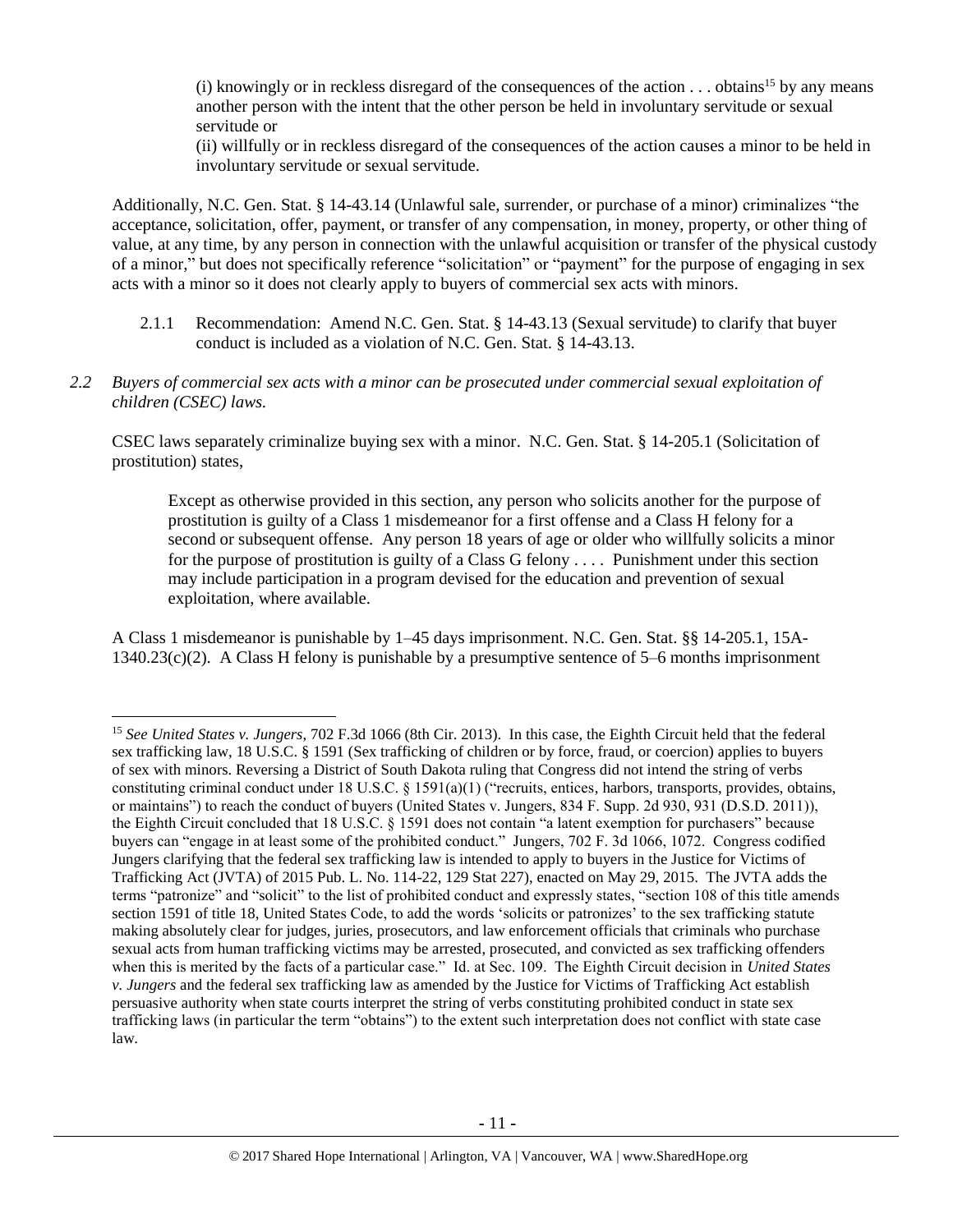and a Class G felony is punishable by a presumptive sentence of 10–13 months imprisonment. N.C. Gen. Stat. §§ 14-205.1, 15A-1340.17(c).

N.C. Gen. Stat. § 14-205.2(a) (Patronizing a prostitute) states,

Any person who willfully performs any of the following acts with a person not his or her spouse commits the offense of patronizing a prostitute:

(1) Engages in vaginal intercourse, any sexual act as defined in G.S. 14-27.20<sup>16</sup>, or any sexual contact as defined in G.S.  $14-27.20$ ,<sup>17</sup> for the purpose of sexual arousal or gratification with a prostitute.

(2) Enters or remains in a place of prostitution with intent to engage in vaginal intercourse, any sexual act as defined in G.S. 14-27.20, or any sexual contact as defined in G.S. 14-27.20, for the purpose of sexual arousal or gratification.

A violation of N.C. Gen. Stat. §14-205.2 is a Class F felony "if the defendant is 18 years of age or older and the prostitute is a minor." A Class F felony is punishable by a presumptive sentence of 13–16 months imprisonment. N.C. Gen. Stat. §§ 14-205.2, 15A-1340.17(c).

Additionally, a buyer may be convicted, under limited circumstances, under N.C. Gen. Stat. § 14-205.3 (Promoting prostitution) which states that

(a) Any person who willfully performs any of the following acts commits promoting prostitution: (1) Advances prostitution<sup>18</sup> as defined in G.S. 14-203.

(b) Any person who willfully performs any of the following acts commits the offense of promoting prostitution of a minor . . . :

(1) Advances prostitution as defined in G.S. 14-203, where a minor . . . engaged in prostitution, or any person engaged in prostitution in the place of prostitution is a minor

. . . .

. . . .

 $\overline{a}$ 

. . . .

(3) Confines a minor . . . against the person's will by the infliction or threat of imminent infliction of great bodily harm, permanent disability, or disfigurement or by administering to the minor . . . without the person's consent or by threat or deception and for other than medical purposes, any alcoholic intoxicant or a drug as defined in Article 5 of Chapter 90 of the General Statutes (North Carolina Controlled Substances Act) and does any of the following:

. . . .

b. Arranges a situation in which the minor may . . . practice prostitution.

Generally, a violation of N.C. Gen. Stat. §14-205.3(a) is a class D felony which is punishable by a presumptive sentence of 20-25 months imprisonment. However, a violation of N.C. Gen. Stat. §14- 205.2(b)(1) or (2) is a Class C felony which carries a sentence of 58–73 months imprisonment. N.C. Gen. Stat. §§ 14-205.3(c), (d), 15A-1340.17(c).

<sup>&</sup>lt;sup>16</sup> *See supra* note [7](#page-2-0) for the definition of "sexual act."

<sup>&</sup>lt;sup>17</sup> *See supra* note [8](#page-2-1) for the definition of "sexual contact."

<sup>&</sup>lt;sup>18</sup> *See supra* note [11](#page-3-0) for the definition of "advances prostitution."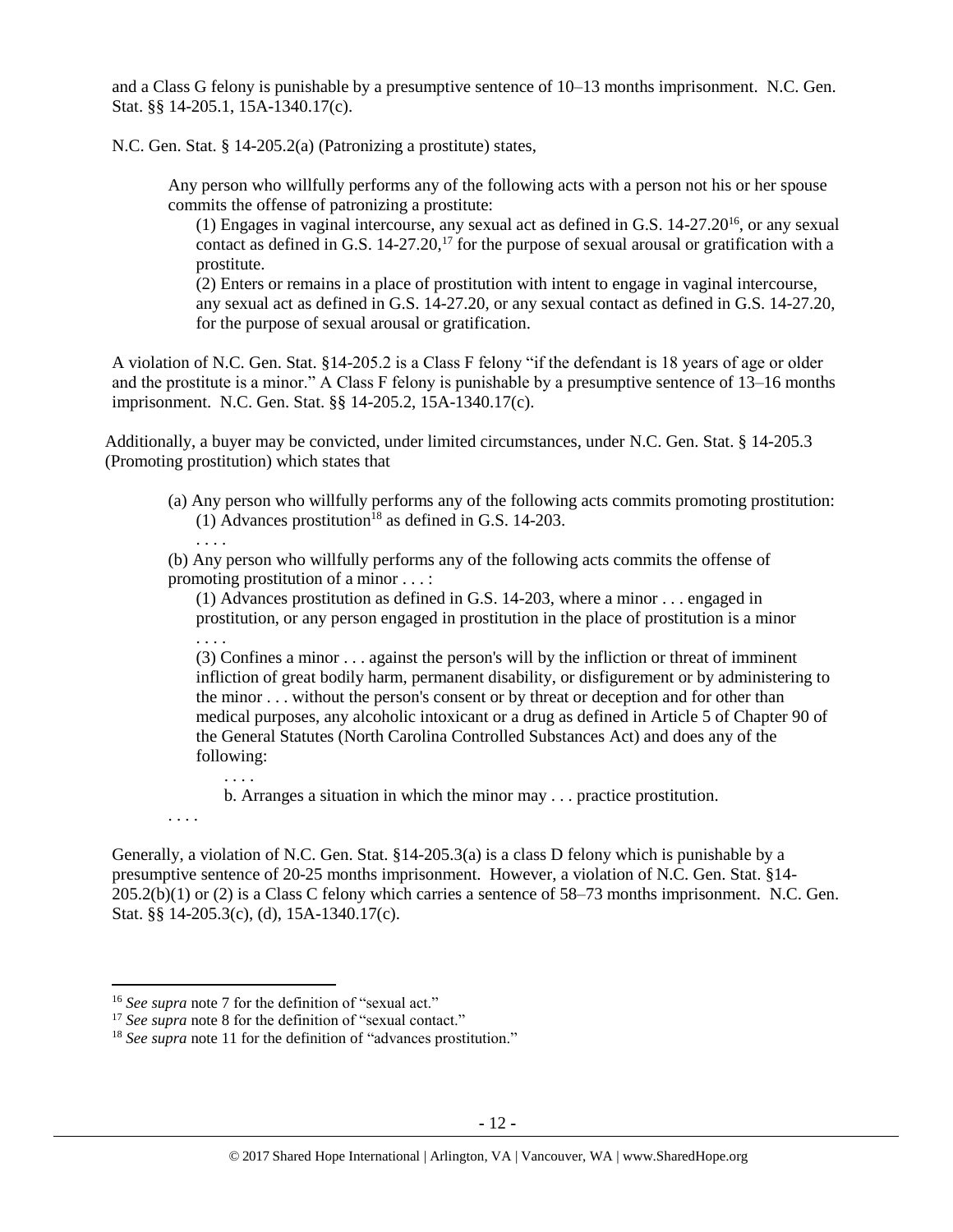## *2.3 Solicitation of prostitution laws differentiate between buying sex acts with an adult and buying sex acts with a minor under 18.*

North Carolina law differentiates between the crime of buying sex with an adult and the crime of buying sex with a minor. Under N.C. Gen. Stat. §  $14-43.11(b)^{19}$  (Human trafficking), convicted buyers face a Class C felony when the victim of the offense is an adult and a Class B2 felony when the victim of the offense is a minor. A Class C felony is punishable by a presumptive sentence of 58–73 months imprisonment while a Class B2 felony is punishable by a presumptive sentence of 125–157 months imprisonment. N.C. Gen. Stat. § 15A-1340.17(c) (Punishment limits for each class of offense and prior record level).

N.C. Gen. Stat. §14-205.1 (Solicitation of prostitution) enhances the penalty for a person over 18 years of age who solicits a minor for prostitution. "Any person 18 years of age or older who willfully solicits a minor for the purpose of prostitution is guilty of a Class G felony." A Class G felony carries a presumptive sentence of 10–13 months imprisonment. N.C. Gen. Stat. §§ 14-205.1, 15A-1340.17(c). In contrast, soliciting a person over 18 for prostitution is a Class 1 misdemeanor and is punishable by 1–45 days imprisonment. N.C. Gen. Stat. §§ 14- 205.1, 15A-1340.23(c)(2).

A buyer in violation of N.C. Gen. Stat. § 14-205.2 (Patronizing a prostitute) is subject to a Class F felony "if the defendant is 18 years of age or older and the prostitute is a minor." A Class F felony is punishable by a presumptive sentence of 13–16 months imprisonment. N.C. Gen. Stat. §§ 14-205.2(c), 15A-1340.17(c). A violation of N.C. Gen. Stat. § 14-205.2 when the defendant patronizes a prostitute over 18 years of age is a Class A1 misdemeanor and is punishable by 1-60 days imprisonment. N.C. Gen. Stat. §§ 14-205.2(a), 15A-1340.17(b).

Additionally, N.C. Gen. Stat. § 14-205.3 (Promoting prostitution) specifically criminalizes a person who willfully "advances prostitution"<sup>20</sup> of a minor or confines a minor against the person's will and "arranges" a situation in which the minor . . . may practice prostitution." N.C. Gen. Stat. § 14-205.3(b)(1), (b)(3)(b). Generally, a violation of N.C. Gen. Stat. §14-205.3(b)(1) or (2) is a class D felony which is punishable by a presumptive sentence of 20-25 months imprisonment. However, a violation of N.C. Gen. Stat. § 14- 205.2(b)(3) is a Class C felony, which carries a presumptive sentence of 58–73 months imprisonment. N.C. Gen. Stat. §§ 14-205.3(c), (d), 15A-1340.17(c). In contrast, a violation of N.C. Gen. Stat. § 14- 205.2(a) involving an adult is a Class F felony punishable by a presumptive sentence of 13–16 months imprisonment. N.C. Gen. Stat. §§ 14-205.2(a), 15A-1340.17(c).

### *2.4 Penalties for buyers of commercial sex acts with minors are as high as federal penalties.*

Buyers of commercial sex acts with minors convicted under N.C. Gen. Stat. § 14-43.11 (Human trafficking), a Class B2 felony when the victim is a minor, are subject to a presumptive sentence of 125–157 months imprisonment. N.C. Gen. Stat. §§ 14-43.11(b),<sup>21</sup> 15A-1340.17(c). A conviction under N.C. Gen. Stat. § 14-43.13 (Sexual servitude) is a Class C felony punishable by a presumptive sentence of 58–73 months when the victim is a minor. To the extent that N.C. Gen. Stat. § 14-43.14 (Unlawful sale, surrender, or purchase of a minor) applies to buyers, violation of this provision is a Class F felony, which carries a presumptive sentence of 13–16 months imprisonment and a minimum fine of \$5,000, and "[f]or each subsequent violation, a person is guilty of a Class F felony and shall pay a minimum fine of ten thousand dollars (\$10,000)." N.C. Gen. Stat. §§ 14-43.12(b), 15A 1340.17(c).

 $\overline{a}$ 

<sup>19</sup> *See supra* note [4.](#page-1-1)

<sup>20</sup> *See supra* note [11](#page-3-0) for definition of "advances prostitution."

<sup>21</sup> *See supra* note [4.](#page-1-1)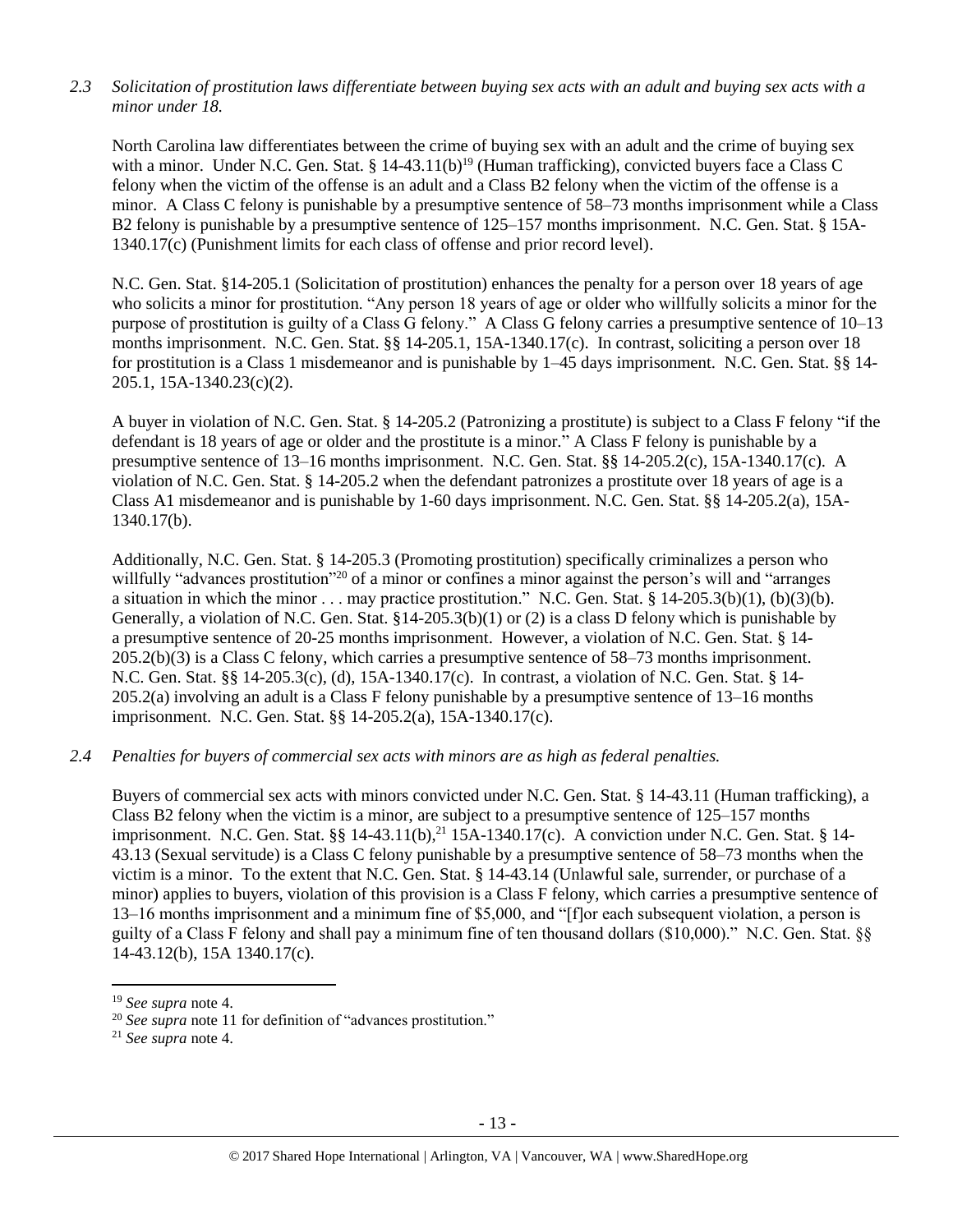Several CSEC laws can be used to prosecute a buyer involved in the commission of an offense against a minor. N.C. Gen. Stat. § 14-205.1 (Solicitation of prostitution) is a Class G felony, which carries a presumptive sentence of 10–13 months imprisonment. N.C. Gen. Stat. §§ 14-205.1, 15A-1340.17(c). Additionally, N.C. Gen. Stat. § 14-205.2 (Patronizing a prostitute) imposes a Class F felony on a buyer which is punishable by a presumptive sentence of 13–16 months imprisonment. N.C. Gen. Stat. §§ 14-205.2(c), 15A-1340.17(c). Under some circumstances, a buyer may be convicted of N.C. Gen. Stat. § 14-205.3 (Promoting prostitution) and sentenced to a Class D or C felony which is punishable by a presumptive sentence of 20-25 months imprisonment or 58–73 months imprisonment, respectively. N.C. Gen. Stat. §§ 14-205.3(b)(1), (3), 15A-1340.17(c).

<span id="page-13-0"></span>In comparison, if the victim is under the age of 14, a conviction under the TVPA for child sex trafficking is punishable by 15 years to life imprisonment and a fine not to exceed \$250,000. 18 U.S.C. §§ 1591(b)(1),  $3559(a)(1)$ ,  $3571(b)(3)$ . If the victim is between the ages of  $14-17$ , a conviction is punishable by 10 years to life imprisonment and a fine not to exceed \$250,000. 18 U.S.C. §§ 1591(b)(2), 3559(a)(1), 3571(b)(3). A conviction is punishable by mandatory life imprisonment, however, if the buyer has a prior conviction for a federal sex offense<sup>22</sup> against a minor. 18 U.S.C. § 3559(e)(1). To the extent buyers can be prosecuted under other federal CSEC laws,<sup>23</sup> a conviction is punishable by penalties ranging from a fine not to exceed \$250,000 to life imprisonment and a fine not to exceed \$250,000.<sup>24</sup>

*2.5 Using the Internet or electronic communications to lure, entice, or purchase, or attempt to lure, entice, or purchase commercial sex acts with a minor is a separate crime or results in an enhanced penalty for buyers.*

While not limited to commercial sex acts, the use of the Internet to solicit commercial sex acts with a minor falls under N.C. Gen. Stat. § 14-202.3(a) (Solicitation of child by computer or certain other electronic devices to commit an unlawful sex act), which criminalizes the use of a computer by a person 16 or older who

knowingly, with the intent to commit an unlawful sex act, entices, advises, coerces, orders, or commands, by means of a computer or any other device capable of electronic data storage or transmission, a child who is less than 16 years of age and at least five years younger than the defendant,

<sup>23</sup> 18 U.S.C. §§ 2251A(b) (Selling or buying of children), 2251(a) (Sexual exploitation of children), 2423(a) (Transportation of a minor with intent for minor to engage in criminal sexual activity), 2422(a) (Coercion and enticement), 2252(a)(2), (a)(4) (Certain activities relating to material involving the sexual exploitation of minors). <sup>24</sup> 18 U.S.C. §§ 2251A(b) (conviction punishable by imprisonment for 30 years to life and a fine), 2251(e) (conviction punishable by imprisonment for 15–30 years and a fine), 2423(a) (conviction punishable by imprisonment for 10 years to life and a fine), 2422(a) (conviction punishable by a fine, imprisonment up to 20 years, or both), 2252(b) (stating that a conviction under subsection (a)(2) is punishable by imprisonment for  $5-20$  years and a fine, while a conviction under subsection (a)(4) is punishable by imprisonment up to 10 years, a fine, or both.); *see also* 18 U.S.C §§ 3559(a)(1) (classifying all of the above listed offenses as felonies), 3571(b)(3) (providing a fine up to \$250,000 for any felony conviction).

 $\overline{\phantom{a}}$ <sup>22</sup> Pursuant to 18 U.S.C. § 3559(e)(2), "federal sex offense" is defined as

an offense under section 1591 [18 USCS § 1591] (relating to sex trafficking of children), 2241 [18 USCS § 2241] (relating to aggravated sexual abuse),  $2242$  [18 USCS § 2242] (relating to sexual abuse),  $2244(a)(1)$ [18 USCS  $\S$  2244(a)(1)] (relating to abusive sexual contact), 2245 [18 USCS  $\S$  2245] (relating to sexual abuse resulting in death), 2251 [18 USCS § 2251] (relating to sexual exploitation of children), 2251A [18 USCS § 2251A] (relating to selling or buying of children),  $2422(b)$  [18 USCS § 2422(b)] (relating to coercion and enticement of a minor into prostitution), or  $2423(a)$  [18 USCS §  $2423(a)$ ] (relating to transportation of minors).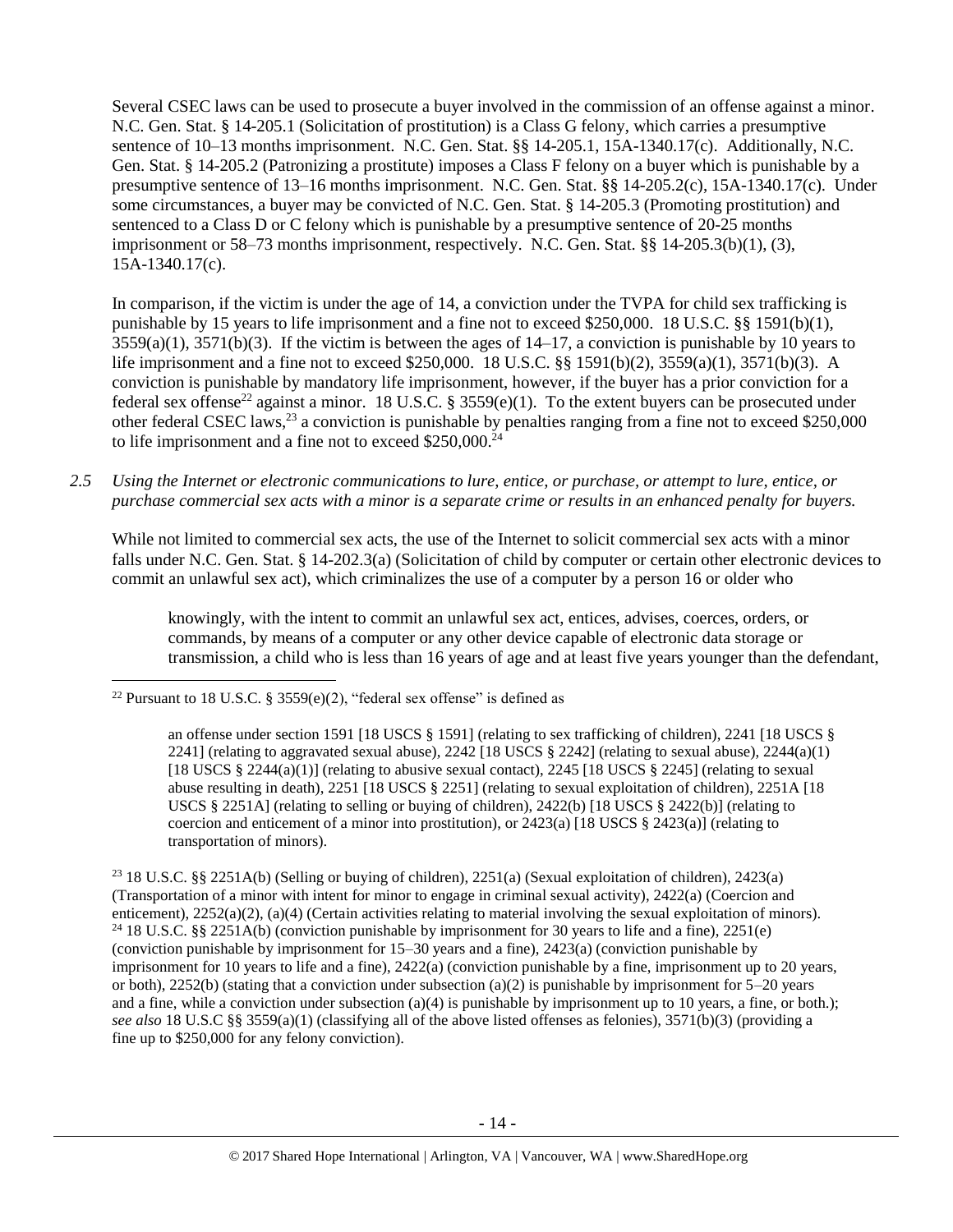or a person the defendant believes to be a child who is less than 16 years of age and who the defendant believes to be at least five years younger than the defendant, to meet with the defendant or any other person for the purpose of committing an unlawful sex act . . . .

Violation of N.C. Gen. Stat. § 14-202.3 is generally a Class H felony, which carries a presumptive sentence of 5–6 months imprisonment; however, if "the defendant, or any other person for whom the defendant was arranging the meeting in violation of this section, actually appears at the meeting location," the violation is a Class G felony carrying a presumptive sentence of 10–13 months imprisonment. N.C. Gen. Stat. §§ 14- 202.3(c), 15A-1340.17(c).

*2.6 No age mistake defense is permitted for a buyer of commercial sex acts with any minor under 18.*

N.C. Gen. Stat. § 14-43.11 (Human trafficking) and § 14-43.13 (Sexual servitude) expressly prohibit mistake of age defenses in prosecutions under those statutes. N.C. Gen. Stat. § 14-43.11(c1) and § 43.13(b1) state in relevant part, "[m]istake of age is not a defense to prosecution under this section."

The buyer-applicable CSEC offense under N.C. Gen. Stat. § 14-205.1 (Solicitation of prostitution, however, does not expressly prohibit a mistake of age defense.

- 2.6.1 Recommendation: Amend N.C. Gen. Stat. § 14-205.1 (Solicitation of prostitution) to expressly prohibit a defendant from asserting a defense based on mistake as to the age of the minor victim.
- *2.7 Base penalties for buying sex acts with a minor under 18 are sufficiently high and not reduced for older minors.*

North Carolina's trafficking law, N.C. Gen. Stat. § 14-43-11 (Human trafficking), does not stagger penalties based on a minor's age and provides a sufficiently high penalty. A violation of N.C. Gen. Stat. § 14-43.11 is a Class B2 felony punishable by a presumptive sentence of 125–157 months imprisonment if the victim is a minor. N.C. Gen. Stat. §§ 14-43.11(b),<sup>25</sup> 15A-1340.17(c).

Similarly, North Carolina's sexual servitude and buyer-applicable CSEC laws do not stagger penalties based on a minor's age; however, penalties for violating these offenses are not sufficiently high. A violation of N.C. Gen. Stat. § 14-43.13 (Sexual servitude) is a Class C felony punishable by a presumptive sentence of 58–73 months imprisonment if the victim is a minor. N.C. Gen. Stat. §§ 14-43.13(b), 15A-1340.17(c). Further, a violation of N.C. Gen. Stat. § 14-205.2 (Patronizing a prostitute) is a Class F felony punishable by a presumptive sentence of 13–16 months imprisonment if the victim is a minor, while a violation of N.C. Gen. Stat. § 14-205.1 (Solicitation of prostitution) is a Class G felony punishable by a presumptive sentence of 10–13 months imprisonment if the victim is a minor. N.C. Gen. Stat. §§ 14-205.2, 14-205.1, 15A-1340.17(c).

*2.8 Financial penalties for buyers of commercial sex acts with minors are sufficiently high to make it difficult for buyers to hide the crime.*

Buyers of sex with minors could be subject to several types of financial penalties, including fines, forfeiture, and restitution. Buyers of sex with minors convicted of criminal charges may be ordered to pay a fine. Pursuant to N.C. Gen. Stat. § 15A-1361, "A person who has been convicted of a criminal offense may be

<sup>25</sup> *See supra* note [4.](#page-1-1)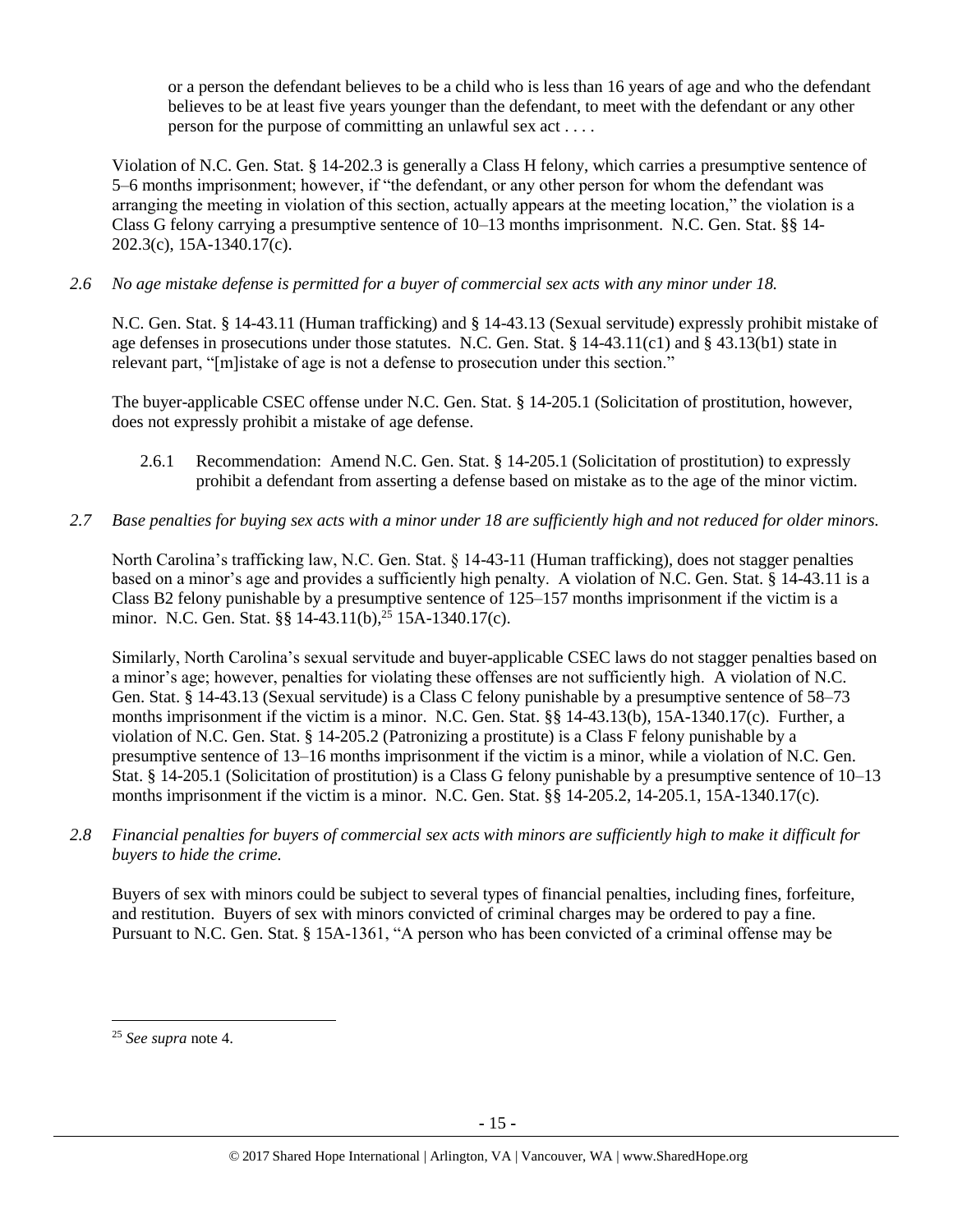ordered to pay a fine as provided by law."<sup>26</sup> To the extent that N.C. Gen. Stat. § 14-43.14 (Unlawful sale, surrender, or purchase of a minor) applies to child sex trafficking, buyers face a minimum fine of \$5,000, and "[f]or each subsequent violation  $\dots$  a minimum fine of ten thousand dollars (\$10,000)." N.C. Gen. Stat. §§ 14-43.12(b), 15A 1340.17(c).

In addition, buyers are subject to mandatory, criminal asset forfeiture. Pursuant to N.C. Gen. Stat. § 14-2.3 (Forfeiture of gain acquired through criminal activity), "Except as is otherwise provided in Article 3 of Chapter 31A [Willful and unlawful killing of decedent], in the case of any violation of Article 13A [North Carolina street gang suppression act] of Chapter 14, or a general statute constituting a felony other than a nonwillful homicide, any money or other property or interest in property acquired thereby shall be forfeited to the State of North Carolina, including any profits, gain, remuneration, or compensation directly or indirectly collected by or accruing to any offender." Further, N.C. Gen. Stat. § 14-43.20 (Mandatory restitution; victim services; forfeiture) specifically provides that "a person who commits a violation of G.S. 14-43.11 [Human trafficking] . . . or 14-43.13 [Sexual servitude] is subject to the property forfeiture provisions set forth in G.S. 14-2.3." N.C. Gen. Stat. § 14-43.20(e).

Buyers may also face forfeiture under nuisance laws. Pursuant to N.C. Gen. Stat. § 19-1 (What are nuisances under this chapter), the following may be deemed a nuisance:

(a) The erection, establishment, continuance, maintenance, use, ownership or leasing of any building or place for the purpose of assignation, prostitution, gambling, illegal possession or sale of alcoholic beverages, illegal possession or sale of controlled substances as defined in the North Carolina Controlled Substances Act, or illegal possession or sale of obscene or lewd matter, as defined in this Chapter, shall constitute a nuisance. The activity sought to be abated need not be the sole purpose of the building or place in order for it to constitute a nuisance under this Chapter.

. . . .

. . . .

 $\overline{a}$ 

(b1) The erection, establishment, continuance, maintenance, use, ownership or leasing of any building or place wherein or whereon are carried on, conducted, or permitted repeated activities or conditions which violate a local ordinance regulating sexually oriented businesses so as to contribute to adverse secondary impacts shall constitute a nuisance.

(c) The building, place, vehicle, or the ground itself, in or upon which a nuisance as defined in subsection (a), (b), or (b1) of this section is carried on, and the furniture, fixtures, and contents, are also declared a nuisance, and shall be enjoined and abated as hereinafter provided. . . . .

Money and property may also be deemed a nuisance pursuant to N.C. Gen. Stat. § 19-1.3 (Personal property as a nuisance; knowledge of nuisance) which states,

The following are also declared to be nuisances, as personal property used in conducting and maintaining a nuisance under this Chapter:

(1) All moneys paid as admission price to the exhibition of any lewd film found to be a nuisance; (2) All valuable consideration received for the sale of any lewd publication which is found to be a nuisance;

<sup>&</sup>lt;sup>26</sup> Pursuant to N.C. Gen. Stat. § 15A-1340.17(b) (Punishment limits for each class of offense and prior record level), "Any judgment that includes a sentence of imprisonment may also include a fine . . . . Unless otherwise provided, the amount of the fine is in the discretion of the court."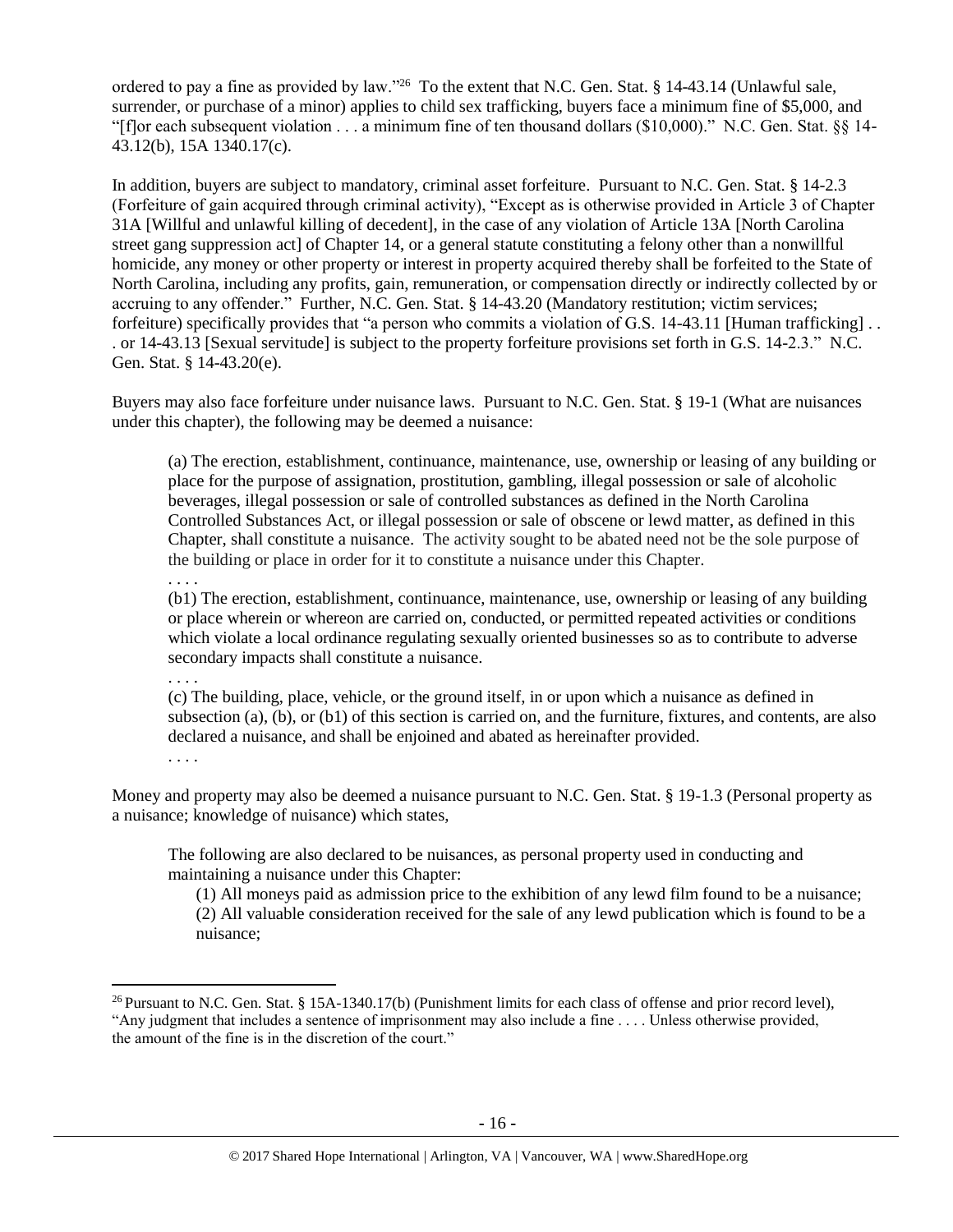(3) All money or other valuable consideration, vehicles, conveyances, or other property received or used in gambling, prostitution, the illegal sale of alcoholic beverages or the illegal sale of substances proscribed under the North Carolina Controlled Substances Act, as well as the furniture and movable contents of a place used in connection with such prohibited conduct.

Additionally, N.C. Gen. Stat. § 19–6 (Civil penalty; forfeiture; accounting; lien as to expenses of abatement; invalidation of lease) provides in part, "Lewd matter is contraband, and there are no property rights therein. All personal property, including all money and other considerations, declared to be a nuisance under the provisions of G.S. 19‑1.3 and other sections of this Article, are subject to forfeiture to the local government and are recoverable as damages in the county wherein such matter is sold, exhibited or otherwise used. Such property including moneys may be traced to and shall be recoverable from persons who, under G.S. 19–2.4, have knowledge of the nuisance at the time such moneys are received by them."

Buyers may be subject to payment of mandatory restitution. N.C. Gen. Stat. § 14-43.20 (Mandatory restitution; victim services; forfeiture) defines "victim" as a "person subject to the practices set forth in G.S. 14-43.11 [Human trafficking], 14-43.12 [Involuntary servitude], or 14-43.13 [Sexual servitude]." N.C. Gen. Stat. § 14- 43.20(b) provides,

Restitution for a victim is mandatory under this Article. At a minimum, the court shall order restitution in an amount equal to the value of the victim's labor as guaranteed under the Minimum Wage Law and overtime provisions of the Fair Labor Standards Act (FLSA). In addition, the judge may order any other amount of loss identified, including the gross income or value to the defendant of the victim's labor or services.

Buyers also could be ordered to pay restitution to the domestic minor sex trafficking victim, as the court is required to consider a potential order of restitution at sentencing. Pursuant to N.C. Gen. Stat. § 15A-1340.34(a) (Restitution generally), "When sentencing a defendant convicted of a criminal offense, the court shall determine whether the defendant shall be ordered to make restitution to any victim of the offense in question. For purposes of this Article, the term 'victim' means a person directly and proximately harmed as a result of the defendant's commission of the criminal offense." Subsection (b) states in part, "If the defendant is being sentenced for an offense for which the victim is entitled to restitution under Article 46 of this Chapter, the court shall, in addition to any penalty authorized by law, require that the defendant make restitution to the victim or the victim's estate for any injuries or damages arising directly and proximately out of the offense committed by the defendant."<sup>27</sup> Under subsection (c), "When subsection (b) of this section does not apply, the court may, in addition to any other penalty authorized by law, require that the defendant make restitution to the victim or the victim's estate for any injuries or damages arising directly and proximately out of the offense committed by the defendant."

*2.9 Buying and possessing images of child sexual exploitation carries penalties as high as similar federal offenses.*

A person who buys images of child sexual exploitation (ICSE) may be prosecuted under N.C. Gen. Stat. § 14- 190.17 (Second degree sexual exploitation of a minor), which makes it an offense if a person, "knowing the character or content of the material, . . . purchases . . . material that contains a visual representation of a minor engaged in sexual activity." N.C. Gen. Stat. § 14-190.17(a)(2). N.C. Gen. Stat. § 14-190.17(c) (Second degree sexual exploitation of a minor) expressly states that mistake of age is no defense for second degree sexual

 $\overline{a}$ 

 $27$  The remainder of subsection (b) states, "If the defendant is placed on probation or post-release supervision, any restitution ordered under this subsection shall be a condition of probation as provided in G.S. 15A-1343(d) or a condition of post-release supervision as provided in G.S. 148-57.1."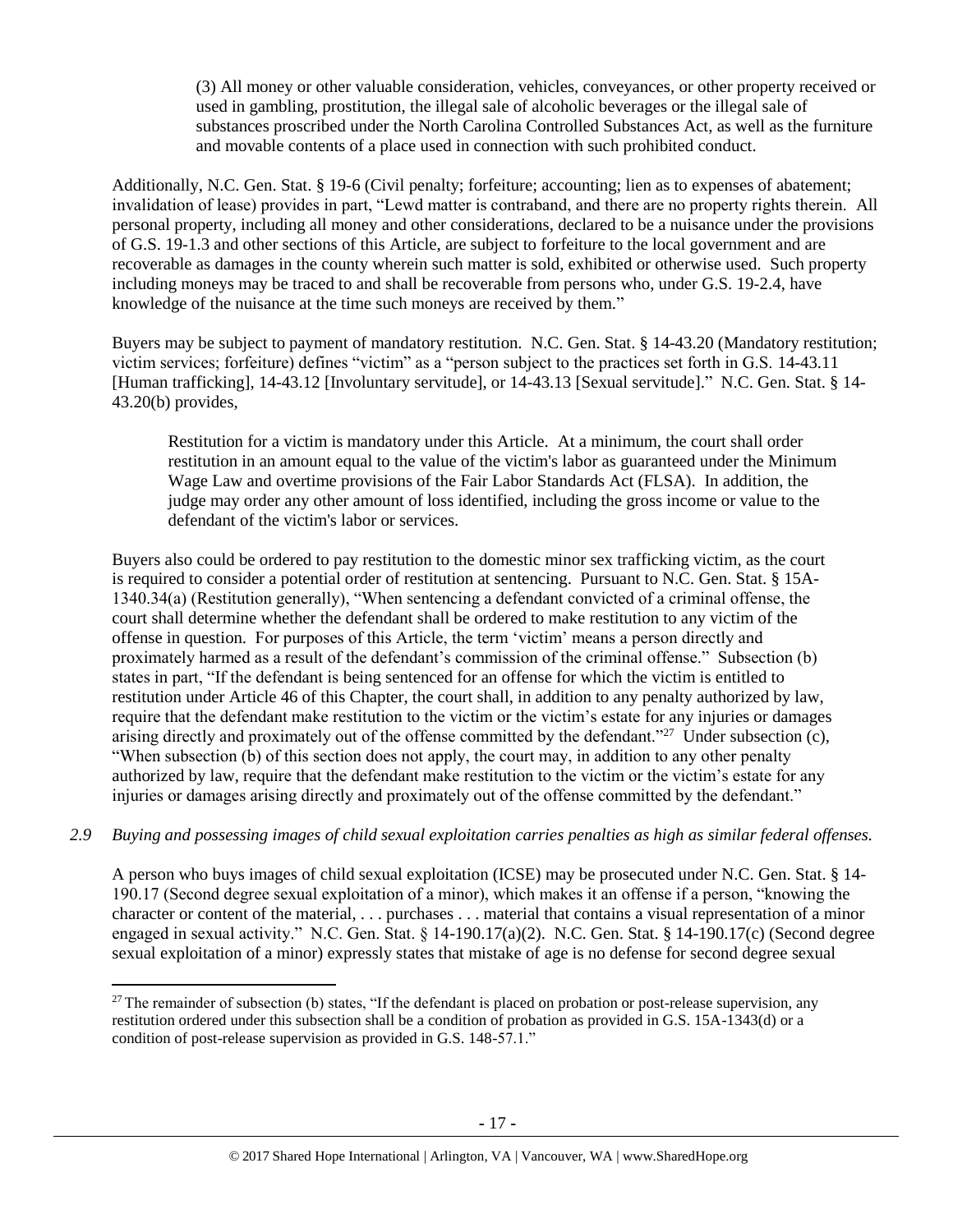exploitation of a minor. Second degree sexual exploitation of a minor is a Class E felony, which carries a presumptive sentence of 20–25 months imprisonment. N.C. Gen. Stat. §§ 14-190.17(d), 15A-1340.17(c).

In addition, a person who possesses ICSE may be prosecuted under N.C. Gen. Stat. § 14-190.17A (Third degree sexual exploitation of a minor), which makes it an offense if a person, "knowing the character or content of the material, . . . possesses material that contains a visual representation of a minor engaging in sexual activity." N.C. Gen. Stat. § 14-190.17A(a). Third degree sexual exploitation of a minor is a Class H felony, which carries a presumptive sentence of 5–6 months imprisonment. N.C. Gen. Stat. §§ 14-190.17A(d), 15A-1340.17(c).

In comparison, a federal conviction for possession of  $ICSE<sup>28</sup>$  is generally punishable by imprisonment for 5–20 years and a fine not to exceed \$250,000.<sup>29</sup> Subsequent convictions, however, are punishable by imprisonment up to 40 years and a fine not to exceed \$250,000.<sup>30</sup>

2.9.1 Recommendation: Raise penalties for buying and possessing images of child sexual exploitation to reflect the seriousness of the offenses.

### *2.10 Convicted buyers of commercial sex acts with minors are required to register as sex offenders.*

Convicted buyers of commercial sex acts with minors are required to register as sex offenders under Article 27A (Sex offender and public protection registration programs) of Chapter 14 (Criminal law) of the North Carolina General Statutes. Pursuant to N.C. Gen. Stat. § 14-208.7(a), "A person who is a State resident and who has a reportable conviction shall be required to maintain registration with the sheriff of the county where the person resides." A "reportable conviction" is defined by N.C. Gen. Stat.  $\S$  14-208.6 (4) as

a. A final conviction for an offense against a minor,  $3<sup>1</sup>$  a sexually violent offense, or an attempt to commit any of those offenses . . . .

<sup>. . .</sup> .

 $\overline{a}$ <sup>28</sup> 18 U.S.C. §§ 2252(a)(2), (a)(4) (Certain activities relating to material involving the sexual exploitation of minors),  $2252A(a)(2)$ –(3) (Certain activities relating to material constituting or containing child pornography), 1466A(a), (b) (Obscene visual representations of the sexual abuse of children).

<sup>&</sup>lt;sup>29</sup> 18 U.S.C. §§ 2252(b) (stating that a conviction under subsection (a)(2) is punishable by imprisonment for 5–20 years and a fine, while a conviction under subsection (a)(4) is punishable by imprisonment up to 10 years, a fine, or both),  $2252A(b)(1)$  (a conviction is punishable by imprisonment for 5–20 years and a fine),  $1466A(a)$ , (b) (stating that a conviction under subsection (a) is "subject to the penalties provided in section  $2252A(b)(1)$ ," imprisonment for 5–20 years and a fine, while a conviction under subsection (b) is "subject to the penalties provided in section 2252A(b)(2)," imprisonment up to 10 years, a fine, or both); *see also* 18 U.S.C §§ 3559(a)(1) (classifying all of the above listed offenses as felonies), 3571(b)(3) (providing a fine up to \$250,000 for any felony conviction).  $30\,18$  U.S.C. §§ 2252(b) (stating if a person has a prior conviction under subsection (a)(2), or a list of other statutes, a conviction is punishable by a fine and imprisonment for 15–40 years, but if a person has a prior conviction under subsection (a)(4), or a list of other statutes, a conviction is punishable by a fine and imprisonment for  $10-20$  years),  $2252A(b)(1)$  (stating if a person has a prior conviction under subsection (a)(2), (a)(3), or a list of other statutes, a conviction is punishable by a fine and imprisonment for  $15-40$  years),  $1466A(a)$ , (b) (stating that the penalty scheme for section 2252A(b) applies); *see also* 18 U.S.C §§ 3559(a)(1) (classifying all of the above listed offenses as felonies), 3571(b)(3) (providing a fine up to \$250,000 for any felony conviction).

<sup>&</sup>lt;sup>31</sup> The term "offense against a minor" is defined in N.C. Gen. Stat. § 14-208.6(1m) (Definitions) as "any of the following offenses if the offense is committed against a minor, and the person committing the offense is not the minor's parent: G.S. 14-39 (kidnapping), G.S. 14-41 (abduction of children), and G.S. 14-43.3 (felonious restraint). The term also includes the following if the person convicted of the following is not the minor's parent: a solicitation or conspiracy to commit any of these offenses; aiding and abetting any of these offenses."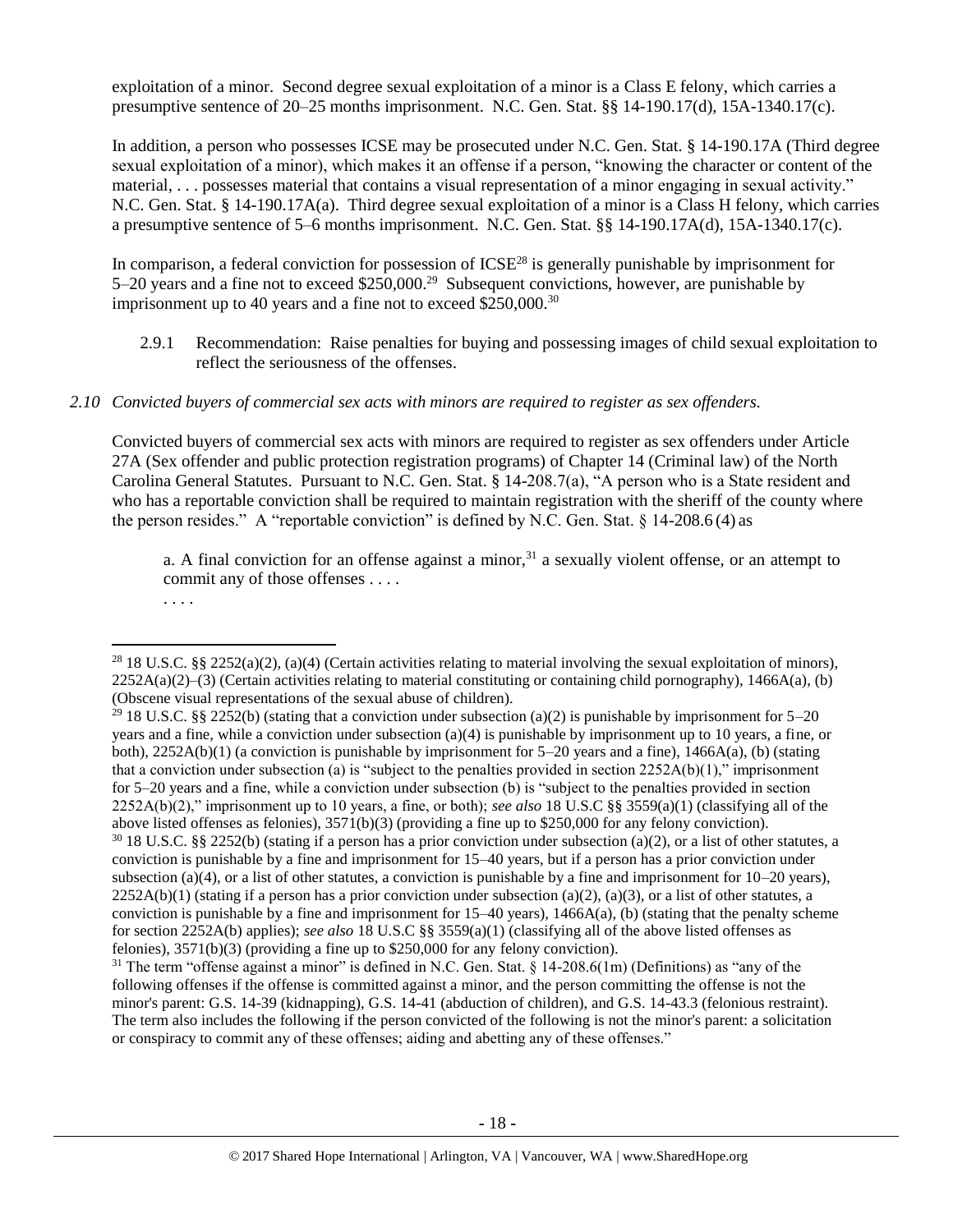e. A final conviction for a violation of G.S. 14-43.14 [Unlawful sale, surrender, or purchase of a minor], only if the court sentencing the individual issues an order pursuant to G.S. 14-43.14(e) requiring the individual to register.

N.C. Gen. Stat. § 14-208.6(5)<sup>32</sup> defines "sexually violent offense" as

<span id="page-18-0"></span>a violation of former G.S. 14-27.6 (attempted rape or sexual offense), G.S. 14-27.21 (first-degree forcible rape), G.S. 14-27.22 (second-degree forcible rape), G.S. 14-27.23 (statutory rape of a child by an adult), G.S. 14-27.24 (first-degree statutory rape), G.S. 14-27.25(a) (statutory rape of a person who is 15 years of age or younger where the defendant is at least six years older), G.S. 14-27.26 (first-degree forcible sexual offense), G.S. 14-27.27 (second-degree forcible sexual offense), G.S. 14-27.28 (statutory sexual offense with a child by an adult), G.S. 14-27.29 (first-degree statutory sexual offense), G.S. 14-27.30(a) statutory sexual offense with a person who is 15 years of age or younger where the defendant is at least six years older), G.S. 14-27.31 (sexual activity by a substitute parent or custodian), G.S. 14-27.32 (sexual activity with a student), G.S. 14-27.33 (sexual battery), G.S. 14-43.11 (human trafficking) if (i) the offense is committed against a minor who is less than 18 years of age or (ii) the offense is committed against any person with the intent that they be held in sexual servitude, G.S. 14- 43.13 (subjecting or maintaining a person for sexual servitude), . . . G.S. 14-190.6 (employing or permitting minor to assist in offenses against public morality and decency), . . . G.S. 14-190.17 (second degree sexual exploitation of a minor), G.S. 14-190.17A (third degree sexual exploitation of a minor), . . . G.S. 14-202.3 (Solicitation of child by computer or certain other electronic devices to commit an unlawful sex act),  $\dots$  G.S. 14-205.2(c) or (d) (patronizing a prostitute who is a minor or a mentally disabled person), G.S. 14-205.3(b) (promoting prostitution of a minor or a mentally disabled  $person) \ldots$ .

 $\overline{a}$ 

 $32$  The text of N.C. Gen. Stat. § 14-208.6 cited here and elsewhere in this report includes amendments made by the enactment of House Bill 229 during the 2017–2018 Session of the North Carolina Legislature (effective December 1, 2015).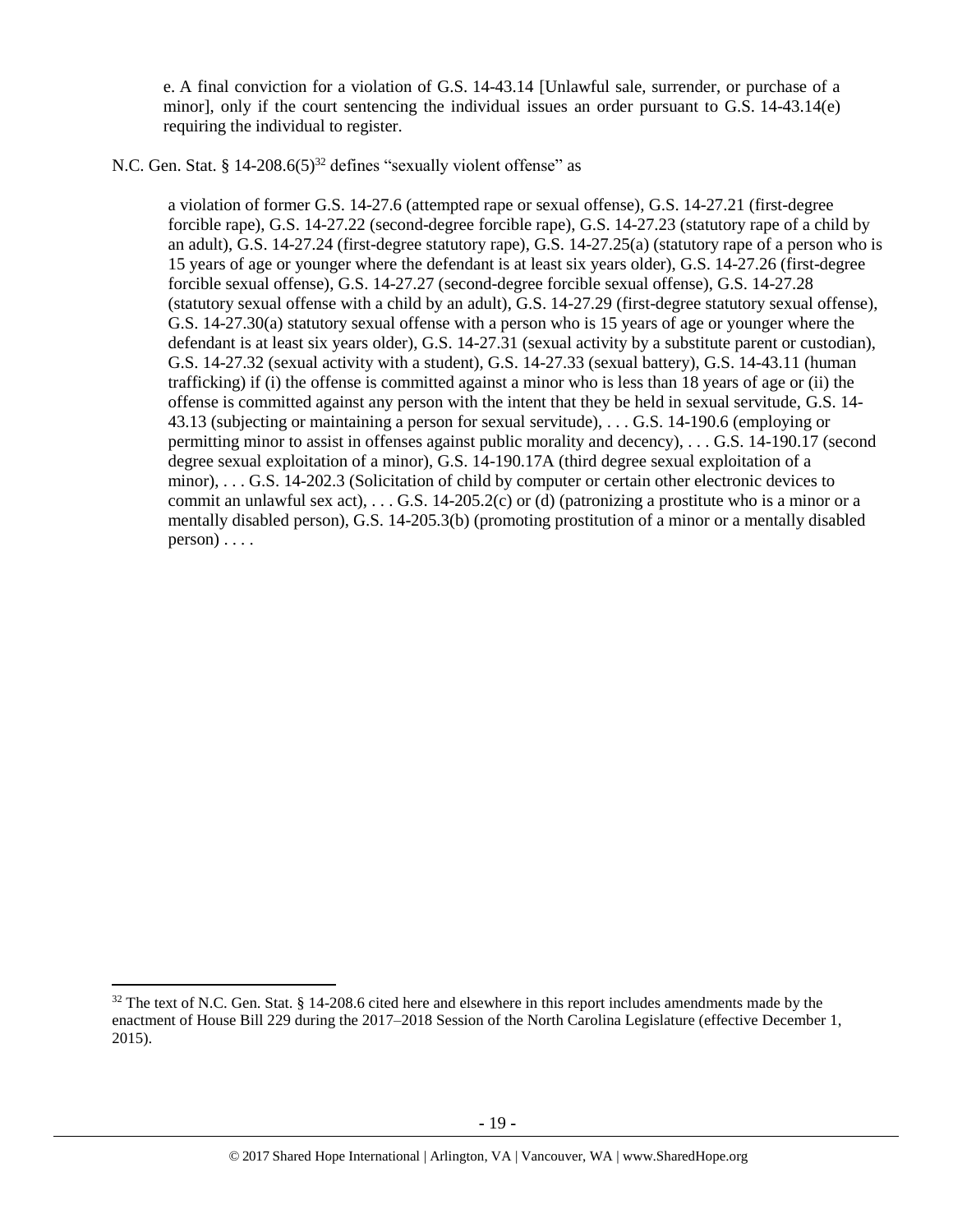#### FRAMEWORK ISSUE 3: CRIMINAL PROVISIONS FOR TRAFFICKERS

### *Legal Components:*

- *3.1 Penalties for trafficking a child for sexual exploitation are as high as federal penalties.*
- *3.2 Creating and distributing images of child sexual exploitation carries penalties as high as similar federal offenses.*
- *3.3 Using the Internet or electronic communications to lure, entice, recruit, or sell commercial sex acts with a minor is a separate crime or results in an enhanced penalty for traffickers.*
- *3.4 Financial penalties for traffickers, including asset forfeiture, are sufficiently high*.
- *3.5 Convicted traffickers are required to register as sex offenders.*
- *3.6 Laws relating to termination of parental rights include sex trafficking or commercial sexual exploitation of children (CSEC) offenses as grounds for termination in order to prevent traffickers from exploiting their parental rights as a form of control.*

*\_\_\_\_\_\_\_\_\_\_\_\_\_\_\_\_\_\_\_\_\_\_\_\_\_\_\_\_\_\_\_\_\_\_\_\_\_\_\_\_\_\_\_\_\_\_\_\_\_\_\_\_\_\_\_\_\_\_\_\_\_\_\_\_\_\_\_\_\_\_\_\_\_\_\_\_\_\_\_\_\_\_\_\_\_\_\_\_\_\_\_\_\_\_*

# *Legal Analysis:*

*3.1 Penalties for trafficking a child for sexual exploitation are as high as federal penalties.* 

Penalties for trafficking a child are comparable to federal penalties. If convicted under N.C. Gen. Stat. § 14- 43.11 (Human trafficking), traffickers face a Class B2 felony, which carries a presumptive sentence of 125–157 months imprisonment, when the victim is a minor. N.C. Gen. Stat.  $\S$ § 14-43.11(b),<sup>33</sup> 15A-1340.17(c). Traffickers also could be prosecuted under N.C. Gen. Stat. § 14-43.13 (Sexual servitude), a Class C felony when the victim is a minor, which carries a presumptive sentence of  $58-73$  months imprisonment. N.C. Gen. Stat. §§ 14-43.13(b), 15A-1340.17(c). To the extent that N.C. Gen. Stat. § 14-43.14 (Unlawful sale, surrender, or purchase of a minor) applies to traffickers, violation of this provision is a Class F felony, which carries a presumptive sentence of 13–16 months imprisonment and a minimum fine of \$5,000, and "[f]or each subsequent violation, a person is guilty of a Class F felony and shall pay a minimum fine of ten thousand dollars (\$10,000)." N.C. Gen. Stat. §§ 14-43.12(b), 15A 1340.17(c).

Traffickers may be convicted under N.C. Gen. Stat. § 14-205.3 (Promoting prostitution), which is a class C or D felony punishable by a presumptive sentence of 58–73 months imprisonment or a presumptive sentence of 20–25 months imprisonment, respectively. N.C. Gen. Stat. §§ 14-205.3(c), (d), 15A-1340.17(c).

Traffickers could also be prosecuted under N.C. Gen. Stat. § 14-39 (Kidnapping) in combination with a crime of human trafficking or sexual servitude. N.C. Gen. Stat. § 14-39 is a Class C felony, which carries a presumptive sentence of 58–73 months imprisonment when "the person kidnapped either was not released by the defendant in a safe place or had been seriously injured or sexually assaulted." N.C. Gen. Stat. §§ 14-39(b), 15A-1340.17(c). When the "person kidnapped was released in a safe place by the defendant and had not been seriously injured or sexually assaulted, the offense is kidnapping in the second degree and is punishable as a Class E felony," which carries a presumptive sentence of 20–25 months imprisonment. N.C. Gen. Stat. §§ 14- 39(b), 15A-1340.17(c).

<sup>33</sup> *See supra* note [4.](#page-1-1)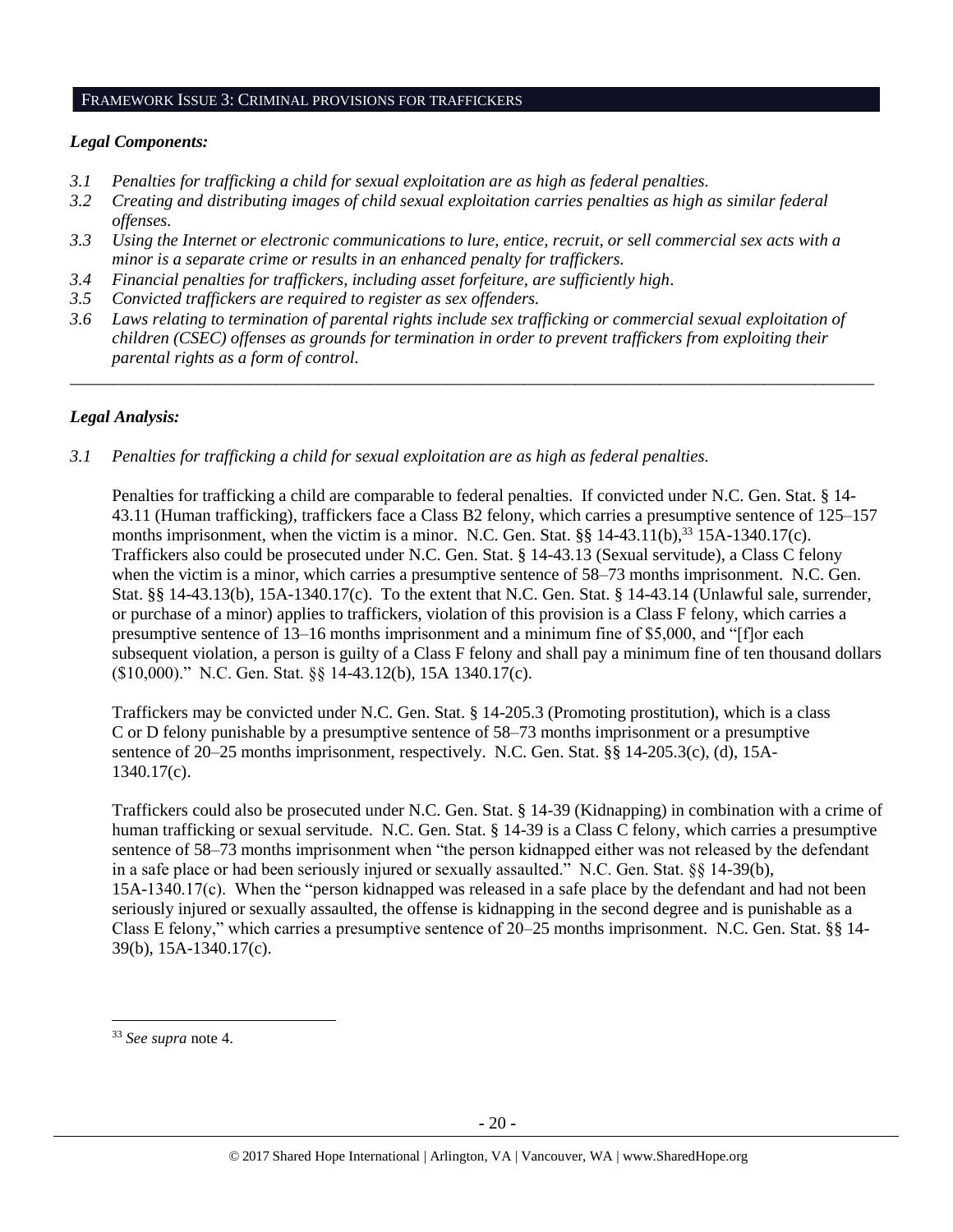Traffickers prosecuted under N.C. Gen. Stat. § 14-190.16(a) (First degree sexual exploitation of a minor) will be guilty of a Class C felony, which carries a sentence of 58–73 months imprisonment. N.C. Gen. Stat. §§ 14- 190.16(d), 15A-1340.17(c).

In comparison, if the victim is under the age of 14, a conviction under the Trafficking Victims Protection Act (TVPA) for child sex trafficking is punishable by 15 years to life imprisonment and a fine not to exceed \$250,000. 18 U.S.C. §§ 1591(b)(1), 3559(a)(1), 3571(b)(3). If the victim is between the ages of 14–17, a conviction is punishable by 10 years to life imprisonment and a fine not to exceed \$250,000. 18 U.S.C. §§ 1591(b)(2), 3559(a)(1), 3571(b)(3). A conviction is punishable by mandatory life imprisonment, however, if the trafficker has a prior conviction for a federal sex offense<sup>34</sup> against a minor. 18 U.S.C. § 3599(e)(1).

# *3.2 Creating and distributing images of child sexual exploitation carries penalties as high as similar federal offenses.*

Traffickers who create or distribute images of child sexual exploitation (ICSE) face prosecution under N.C. Gen. Stat. § 14-190.16 (First degree sexual exploitation of a minor) and § 14-190.17 (Second degree sexual exploitation of a minor).

N.C. Gen. Stat. § 14-190.16 makes it an offense, among other things, if a person, "knowing the character or content of the material or performance, . . . (4) Records, photographs, films, develops, or duplicates for sale or pecuniary gain material that contains a visual representation depicting a minor engaged in sexual activity. N.C. Gen. Stat. § 14-190.16(a)(1), (4). First degree sexual exploitation of a minor is a Class C felony, which carries a sentence of 58–73 months imprisonment. N.C. Gen. Stat. §§ 14-190.16(d), 15A-1340.17(c).

N.C. Gen. Stat. § 14-190.17(a) (Second degree sexual exploitation of a minor) removes the commercial benefit component in subsection (1), making it an offense if a person, "knowing the character or content of the material, . . . (1) Records, photographs, films, develops, or duplicates material that contains a visual representation of a minor engaged in sexual activity; or (2) Distributes, transports, exhibits, receives, sells, purchases, exchanges, or solicits material that contains a visual representation of a minor engaged in sexual activity." N.C. Gen. Stat. § 14-190.17(a). Second degree sexual exploitation of a minor is a Class E felony, which carries a presumptive sentence of 20–25 months imprisonment. N.C. Gen. Stat. §§ 14-190.17(d), 15A-1340.17(c).

In comparison, if the victim is under the age of 14, a conviction under the TVPA for child sex trafficking is punishable by 15 years to life imprisonment and a fine not to exceed \$250,000. 18 U.S.C. §§ 1591(b)(1), 3559(a)(1), 3571(b)(3). If the victim is between the ages of 14–17, a conviction is punishable by 10 years to life imprisonment and a fine not to exceed \$250,000. 18 U.S.C. §§ 1591(b)(2),  $3559(a)(1)$ ,  $3571(b)(3)$ . A conviction is punishable by mandatory life imprisonment, however, if the trafficker has a prior conviction for a federal sex offense against a minor. 18 U.S.C. § 3599(e)(1). Additionally, a federal conviction for distribution of  $ICSE<sup>35</sup>$  is generally punishable by imprisonment for 5–20 years and a fine not to exceed \$250,000.<sup>36</sup> Subsequent convictions, however, are punishable by imprisonment up to 40 years and a fine not to exceed  $$250,000.<sup>37</sup>$ 

<sup>34</sup> *See supra* note [22.](#page-13-0) 

 $35\,18$  U.S.C. §§ 2252(a)(1), (a)(2), (a)(3) (Certain activities relating to material involving the sexual exploitation of minors),  $2252A(a)(2)$ , (a)(3) (Certain activities relating to material constituting or containing child pornography), 1466A(a) (Obscene visual representations of the sexual abuse of children).

<sup>&</sup>lt;sup>36</sup> 18 U.S.C. §§ 2252(b) (stating that a conviction under subsection (a)(1), (a)(2), or (a)(3) is punishable by imprisonment for  $5-20$  years and a fine),  $2252A(b)(1)$  (a conviction is punishable by imprisonment for  $5-20$  years and a fine), 1466A(a), (b) (stating that a conviction under subsection (a) is "subject to the penalties provided in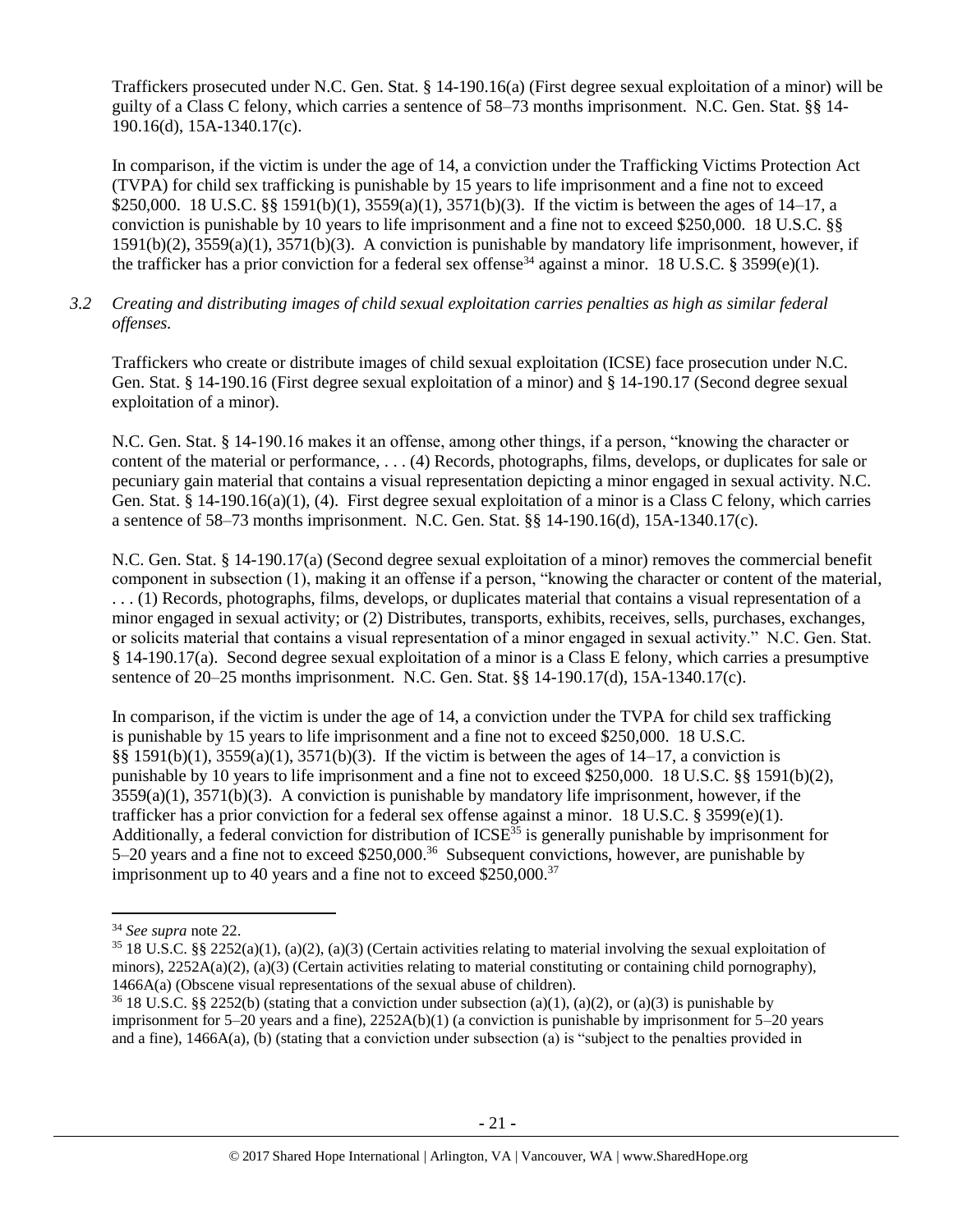- 3.2.1 Recommendation: Amend N.C. Gen. Stat. § 14-190.16 (First degree sexual exploitation of a minor) and § 14-190.17 (Second degree sexual exploitation of a minor) to provide penalties that reflect the seriousness of the offense.
- *3.3 Using the Internet or electronic communications to lure, entice, recruit, or sell commercial sex acts with a minor is a separate crime or results in an enhanced penalty for traffickers.*

While not limited to commercial sex acts, N.C. Gen. Stat. § 14-202.3 (Solicitation of child by computer or certain other electronic devices to commit an unlawful sex act) criminalizes the use of the Internet to solicit commercial sex acts with a minor. N.C. Gen. Stat. § 14-202.3(a). Subsection (a) states in part,

A person is guilty of solicitation of a child by a computer if the person is 16 years of age or older and the person knowingly, with the intent to commit an unlawful sex act, entices, advises, coerces, orders, or commands, by means of a computer or any other device capable of electronic data storage or transmission, a child who is less than 16 years of age and at least five years younger than the defendant, or a person the defendant believes to be a child who is less than 16 years of age and who the defendant believes to be at least five years younger than the defendant, to meet with the defendant or any other person for the purpose of committing an unlawful sex act . . . .

Violation of N.C. Gen. Stat. § 14-202.3 is a Class H felony, which carries a presumptive sentence of 5–6 months imprisonment; however, if "the defendant, or any other person for whom the defendant was arranging the meeting in violation of this section, actually appears at the meeting location," the violation is a Class G felony carrying a presumptive sentence of 10–13 months imprisonment. N.C. Gen. Stat. §§ 14-202.3(c), 15A-1340.17(c).

# *3.4 Financial penalties for traffickers, including asset forfeiture, are sufficiently high.*

 $\overline{\phantom{a}}$ 

Traffickers are subject to forfeiture, restitution, and also may be required to pay financial penalties and fines for violations of North Carolina's laws. Traffickers convicted of criminal charges may be ordered to pay a fine. Pursuant to N.C. Gen. Stat. § 15A-1361, "A person who has been convicted of a criminal offense may be ordered to pay a fine as provided by law."<sup>38</sup>

section 2252A(b)(1)," imprisonment for 5–20 years and a fine, while a conviction under subsection (b) is "subject to the penalties provided in section 2252A(b)(2)," imprisonment up to 10 years, a fine, or both); *see also* 18 U.S.C §§  $3559(a)(1)$  (classifying all of the above listed offenses as felonies),  $3571(b)(3)$  (providing a fine up to \$250,000 for any felony conviction).

 $37\,18$  U.S.C. §§ 2252(b) (stating if a person has a prior conviction under subsection (a)(1), (a)(2), or (a)(3) or a list of other statutes, a conviction is punishable by a fine and imprisonment for  $15-40$  years),  $2252A(b)(1)$  (stating if a person has a prior conviction under subsection (a)(2), (a)(3), or a list of other statutes, a conviction is punishable by a fine and imprisonment for  $15-40$  years),  $1466A(a)$ , (b) (stating that the penalty scheme for section  $2252A(b)$ applies); *see also* 18 U.S.C §§ 3559(a)(1) (classifying all of the above listed offenses as felonies), 3571(b)(3) (providing a fine up to \$250,000 for any felony conviction).

<sup>&</sup>lt;sup>38</sup> Pursuant to N.C. Gen. Stat. § 15A-1340.17(b) (Punishment limits for each class of offense and prior record level), "Any judgment that includes a sentence of imprisonment may also include a fine . . . . Unless otherwise provided, the amount of the fine is in the discretion of the court." To the extent that N.C. Gen. Stat. § 14-43.14 (Unlawful sale, surrender, or purchase of a minor) applies to domestic minor sex trafficking, violation of this provision is a Class F felony, which carries a presumptive sentence of 13–16 months imprisonment and a minimum fine of \$5,000, and "[f]or each subsequent violation, a person is guilty of a Class F felony and shall pay a minimum fine of ten thousand dollars (\$10,000)." N.C. Gen. Stat. §§ 14-43.12(b), 15A 1340.17(c).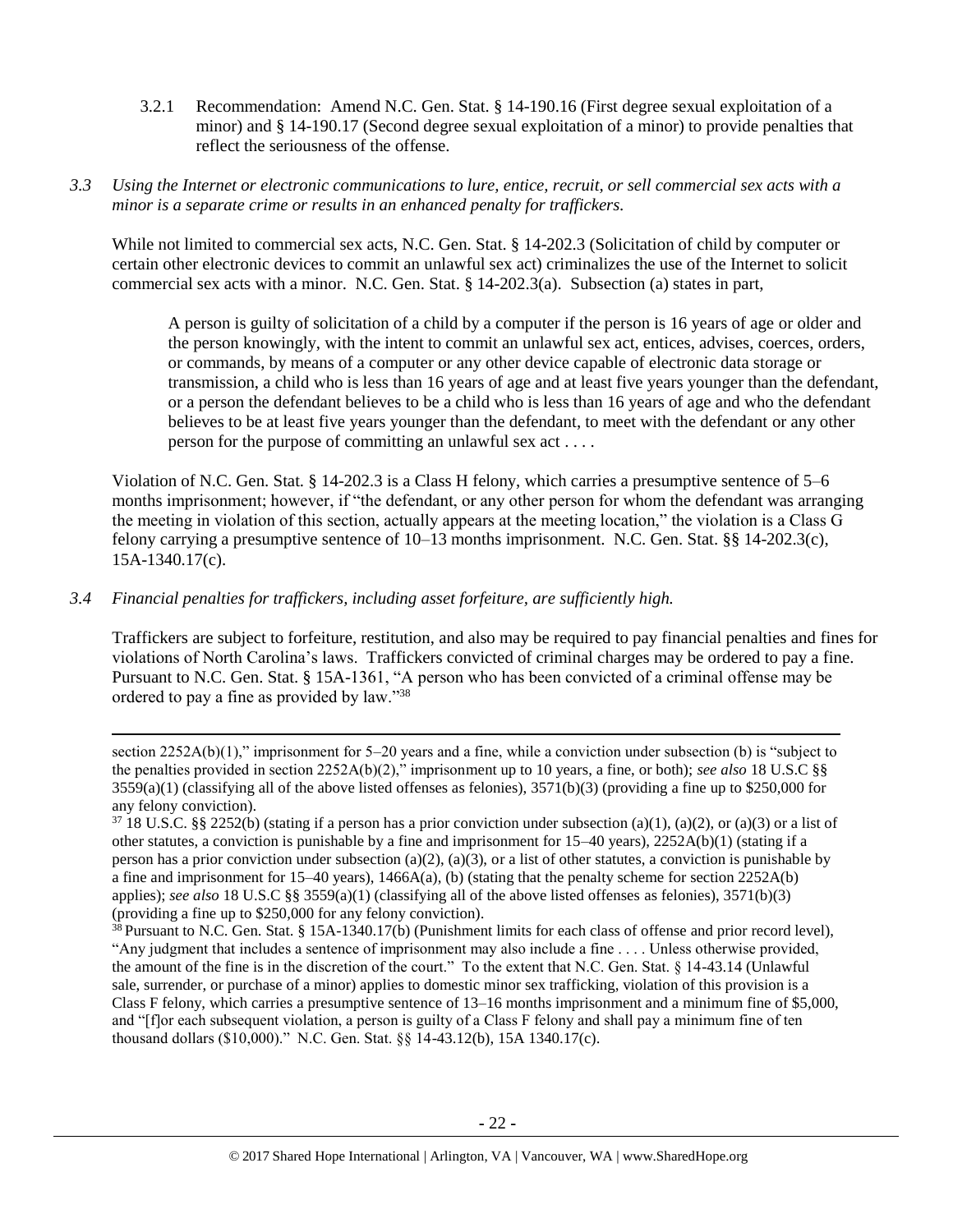Traffickers are subject to mandatory, criminal asset forfeiture following a felony conviction. "A person who commits a violation of G.S. 14-43.11 [Human trafficking], 14-43.12 [Involuntary Servitude] or 14-43.13 [Sexual servitude] is subject to the property forfeiture provisions set forth in G.S. 14-2.3 [Forfeiture of gain acquired through criminal activity]." N.C. Gen. Stat. § 14-43.20(e). Pursuant to N.C. Gen. Stat. § 14-2.3 (Forfeiture of gain acquired through criminal activity), "Except as is otherwise provided in Article 3 of Chapter 31A [Willful and unlawful killing of decedent], in the case of any violation of Article 13A [North Carolina street gang suppression act] of Chapter 14, or a general statute constituting a felony other than a nonwillful homicide, any money or other property or interest in property acquired thereby shall be forfeited to the State of North Carolina, including any profits, gain, remuneration, or compensation directly or indirectly collected by or accruing to any offender." No specific seizure procedure is authorized. The property shall be forfeited directly to the state. N.C. Gen. Stat. §14-2.3.

Traffickers are subject to mandatory restitution in North Carolina. "Victim" is defined in N.C. Gen. Stat. § 14- 43.20(e) (Mandatory restitution victim services; forfeiture) as "a person subjected to the practices set forth in G.S. 14-43.11 [Human trafficking], 14-43.12 [Involuntary Servitude] or 14-43.13 [Sexual servitude]." N.C. Gen. Stat. § 14-43.20(b) provides,

Restitution for a victim is mandatory under this Article. At a minimum, the court shall order restitution in an amount equal to the value of the victim's labor as guaranteed under the Minimum Wage Law and overtime provisions of the Fair Labor Standards Act (FLSA). In addition, the judge may order any other amount of loss identified, including the gross income or value to the defendant of the victim's labor or services.

Additionally, traffickers convicted under N.C. Gen. Stat. § 14-205.3 (Promoting prostitution) could be ordered to pay restitution to the domestic minor sex trafficking victim, as the court is required to consider restitution at sentencing. Pursuant to N.C. Gen. Stat. § 15A-1340.34(a) (Restitution generally), "When sentencing a defendant convicted of a criminal offense, the court shall determine whether the defendant shall be ordered to make restitution to any victim of the offense in question. For purposes of this Article, the term 'victim' means a person directly and proximately harmed as a result of the defendant's commission of the criminal offense." Subsection (b) states, "If the defendant is being sentenced for an offense for which the victim is entitled to restitution under Article 46 of this Chapter, the court shall, in addition to any penalty authorized by law, require that the defendant make restitution to the victim or the victim's estate for any injuries or damages arising directly and proximately out of the offense committed by the defendant." N.C. Gen. Stat. § 15A-834 (Restitution), which is in Article 46, states, "A victim has the right to receive restitution as ordered by the court pursuant to Article 81C of Chapter 15A of the General Statutes."

Pursuant to N.C. Gen. Stat. § 15A-830(a)(7) (Definitions—Crime Victims' Rights Act), a "victim" is defined to include, among others:

<span id="page-22-0"></span>A person against whom there is probable cause to believe one of the following crimes was committed: a. A Class A, B1, B2, C, D, or E felony.<sup>39</sup>

<sup>39</sup> *E.g.*, N.C. Gen. Stat. § 14-43.11 (Human trafficking) (Class B2 felony if victim is a minor); § 14-43.13 (Sexual servitude) (Class C felony if the victim is a minor); § 14-190.16 (First degree sexual exploitation of a minor) (Class C felony); § 14-190.17 (Second degree sexual exploitation of a minor) (Class E felony); § 14-27.2 (First-degree rape) (Class B1 felony); § 14-27.23 (Statutory rape of a child by an adult) (Class B1 felony); § 14-27.26 (Firstdegree forcible sexual offense) (Class B1 felony); and § 14-27.25 (Statutory rape of a person who is 15 years of age or younger) (Class B1 felony). *See supra* note [4.](#page-1-1)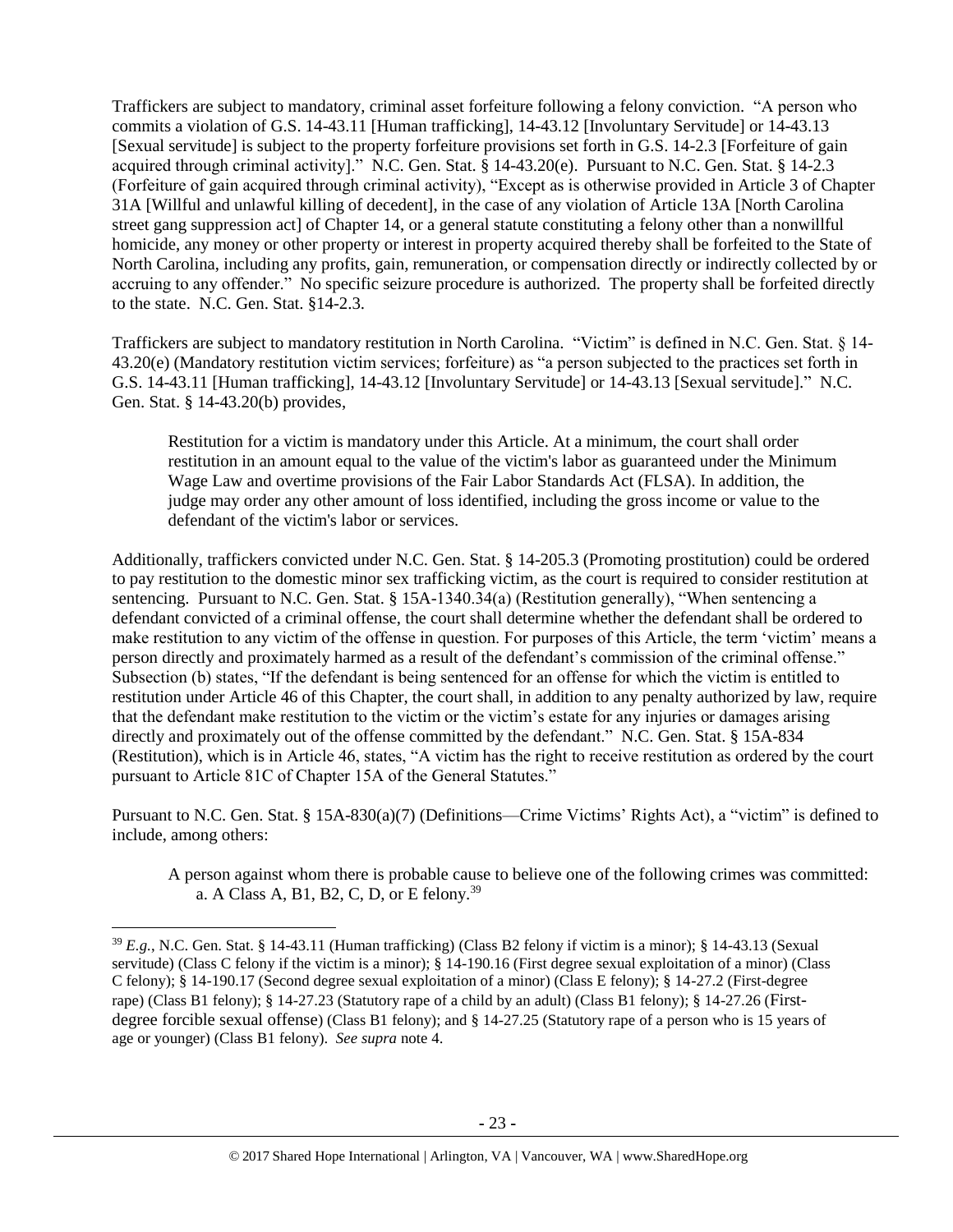b. A Class F felony if it is a violation of one of the following: . . . 14-43.11 [Human trafficking, where the victim is not a minor];  $14-190.17$  [Second degree sexual exploitation of a minor] ...

. . . . e. A Class I felony if it is a violation of . . . 14-190.17A [Third degree sexual exploitation of a minor].

f. An attempt of any of the felonies listed in this subdivision if the attempted felony is punishable as a felony.

Under N.C. Gen. Stat. § 15A-1340.34 (c), "When subsection (b) of this section does not apply, the court may, in addition to any other penalty authorized by law, require that the defendant make restitution to the victim or the victim's estate for any injuries or damages arising directly and proximately out of the offense committed by the defendant."

Traffickers face financial penalties under both civil nuisance laws and the civil RICO statute. Both real and personal property may be declared a nuisance. Under N.C. Gen. Stat. § 19-1.3(3) (Personal property as a nuisance; knowledge of nuisance), "The following are also declared to be nuisances, as personal property used in conducting and maintaining a nuisance under this Chapter: . . . (3) All money or other valuable consideration, vehicles, conveyances, or other property received or used in gambling, prostitution . . . as well as the furniture and movable contents of a place used in connection with such prohibited conduct." Pursuant to N.C. Gen. Stat. § 19-6, "All personal property, including all money and other considerations, declared to be a nuisance under the provisions of G.S. 19-1.3 and other sections of this Article [Abatement of nuisances], are subject to forfeiture to the local government and are recoverable as damages in the county wherein such matter is sold, exhibited or otherwise used." Furthermore, if a court finds under the article that leased premises are used by traffickers for the purpose of prostitution, the lease will be void and "cause the right of possession to revert and vest in" the property's owner. N.C. Gen. Stat. § 19-6.

Traffickers' property may also be subject to civil forfeiture if they violate the civil racketeering statute. Pursuant to N.C. Gen. Stat. § 75D-3(c) (Definitions), "racketeering activity" includes all offenses under Chapter 14 [Criminal Law], unless they are specifically excluded, and offenses described in the federal law at 18 U.S.C. § 1961(1), which includes federal human trafficking offenses. Qualifying Chapter 14 offenses include N.C. Gen. Stat. § 14-39 (Kidnapping), § 14-43.11 (Human trafficking), § 14-43.13 (Sexual servitude), § 14-190.6 (Employing or permitting minor to assist in offense under Article), § 14-190.16 (First degree sexual exploitation of a minor), § 14-190.17 (Second degree sexual exploitation of a minor), and § 14-202.3 (Solicitation of child by computer or certain other electronic devices to commit an unlawful sex act). N.C. Gen. Stat. § 75D-4 (Prohibited activities) states,

(a) No person shall:

 $\overline{\phantom{a}}$ 

. . . .

<span id="page-23-0"></span>(1) Engage in a pattern of racketeering activity<sup>40</sup>or, through a pattern of racketeering activities or through proceeds derived therefrom, acquire or maintain, directly or indirectly, any interest in or control of any enterprise, real property, or personal property of any nature, including money; or (2) Conduct or participate in, directly or indirectly, any enterprise through a pattern of racketeering

<sup>&</sup>lt;sup>40</sup> "Pattern of racketeering activity" is defined as "engaging in at least two incidents of racketeering activity that have the same or similar purposes, results, accomplices, victims, or methods of commission or otherwise are interrelated by distinguishing characteristics and are not isolated and unrelated incidents, provided at least one of such incidents occurred after October 1, 1986, and that at least one other of such incidents occurred within a four-year period of time of the other, excluding any periods of imprisonment, after the commission of a prior incident of racketeering activity." N.C. Gen. Stat. § 75D-3(b).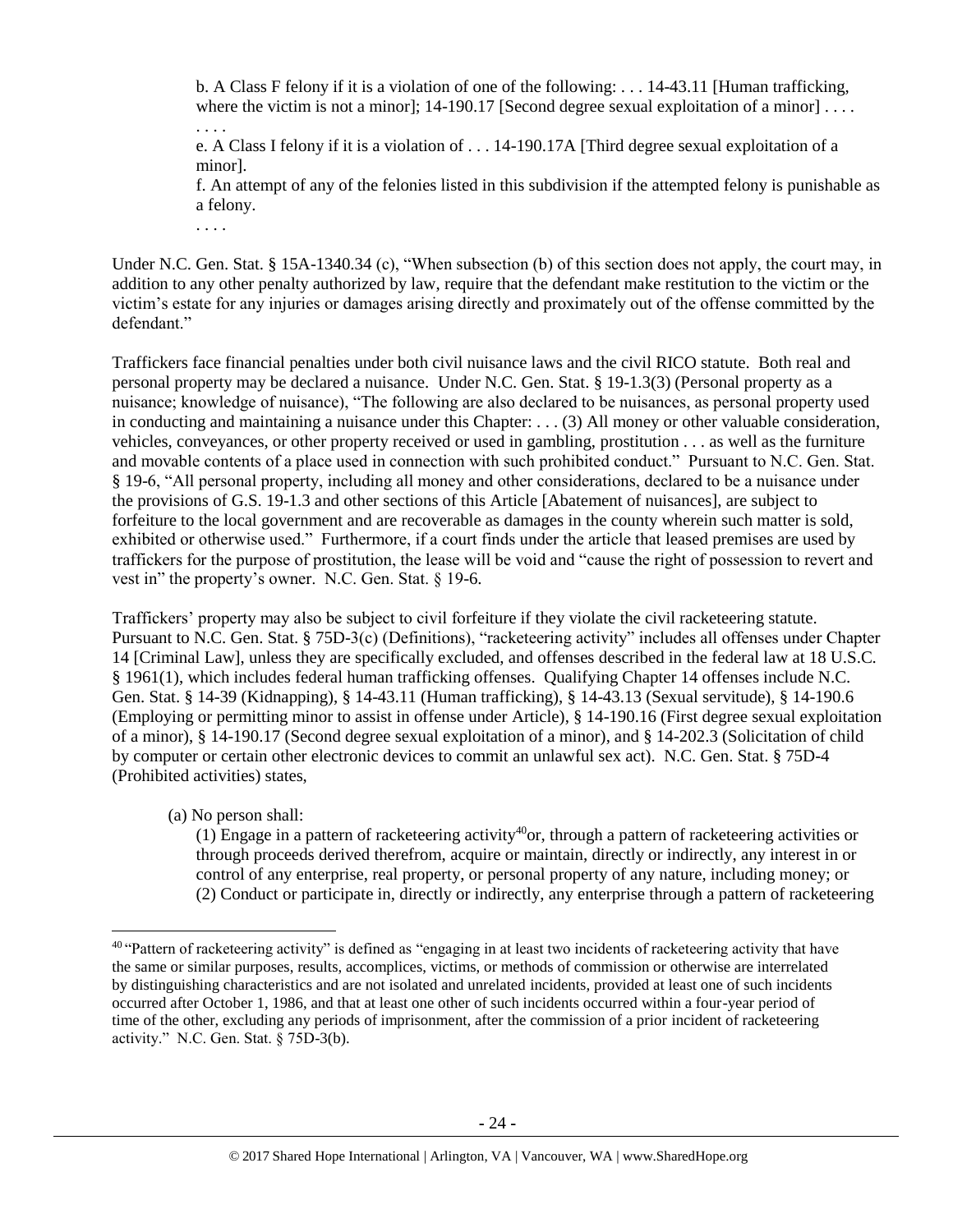activity whether indirectly, or employed by or associated with such enterprise; or (3) Conspire with another or attempt to violate any of the provisions of subdivision (1) or (2) of this subsection.

(b) Violation of this section is inequitable and constitutes a civil offense only and is not a crime, therefore a mens rea or criminal intent is not an essential element of any of the civil offenses set forth in this section.

N.C. Gen. Stat. § 75D-5(a) (RICO civil forfeiture proceedings) provides that "[a]ll property of every kind used or intended for use in the course of, derived from, or realized through a racketeering activity or pattern of racketeering activity is subject to forfeiture to the State."

Under N.C. Gen. Stat. § 75D-8(a) (Available RICO civil remedies),

As part of a final judgment of forfeiture, any judge of the superior court may, after giving reasonable notice to potential innocent claimants, enjoin violations of G.S. 75D-4, by issuing appropriate orders and judgments:

(1) Ordering any defendant to divest himself of any interest in any enterprise, real property, or personal property including property held by the entirety. Where property is held by the entirety and one of the spouses is an innocent person as defined in G.S. 75D-5(i), upon entry of a final judgment of forfeiture of entirety property, the judgment operates, to convert the entirety to a tenancy in common, and only the one-half undivided interest of the offending spouse shall be forfeited according to the provisions of this Chapter;

. . . . (7) Any other equitable remedy appropriate to effect complete forfeiture of property subject to forfeiture, or to prevent future violations of this Chapter.

Furthermore, a trafficker may be required to pay treble damages under N.C. Gen. Stat. § 75D-8(c) (Available RICO civil remedies), which states,

Any innocent person who is injured or damaged in his business or property by reason of any violation of G.S. 75D-4 involving a pattern of racketeering activity shall have a cause of action for three times the actual damages sustained and reasonable attorneys [sic] fees. For purposes of this [provision], "pattern of racketeering activity" shall require that at least one act of racketeering activity be an act of racketeering activity other than (i) an act indictable under 18 U.S.C. § 1341 or U.S.C. § 1343, or (ii) an act which is an offense involving fraud in the sale of securities . . . .

Additionally, any injured person has "a right or claim to forfeited property or to the proceeds derived therefrom superior to any right or claim the State has in the same property or proceeds" so long as the injured person "intervene[s] in the forfeiture proceeding prior to its final disposition." N.C. Gen. Stat. § 75D-8(d).

3.4.1 Recommendation: Amend North Carolina's CSEC laws to include mandatory fines and restitution and to clarify that a person who commits a CSEC offense is subject to the property forfeiture provisions in N.C. Gen. Stat. § 14-2.3 (Forfeiture of gain acquired through criminal activity).

# *3.5 Convicted traffickers are required to register as sex offenders.*

Persons convicted of trafficking, sexual servitude and CSEC offenses must register as a sex offender under Article 27A (Sex Offender and Public Protection Registration Programs) of Chapter 14 (Criminal Law) of the North Carolina General Statutes. N.C. Gen. Stat. §§ 14-208.6 (4), (5), 14-208.7. Pursuant to N.C. Gen. Stat. §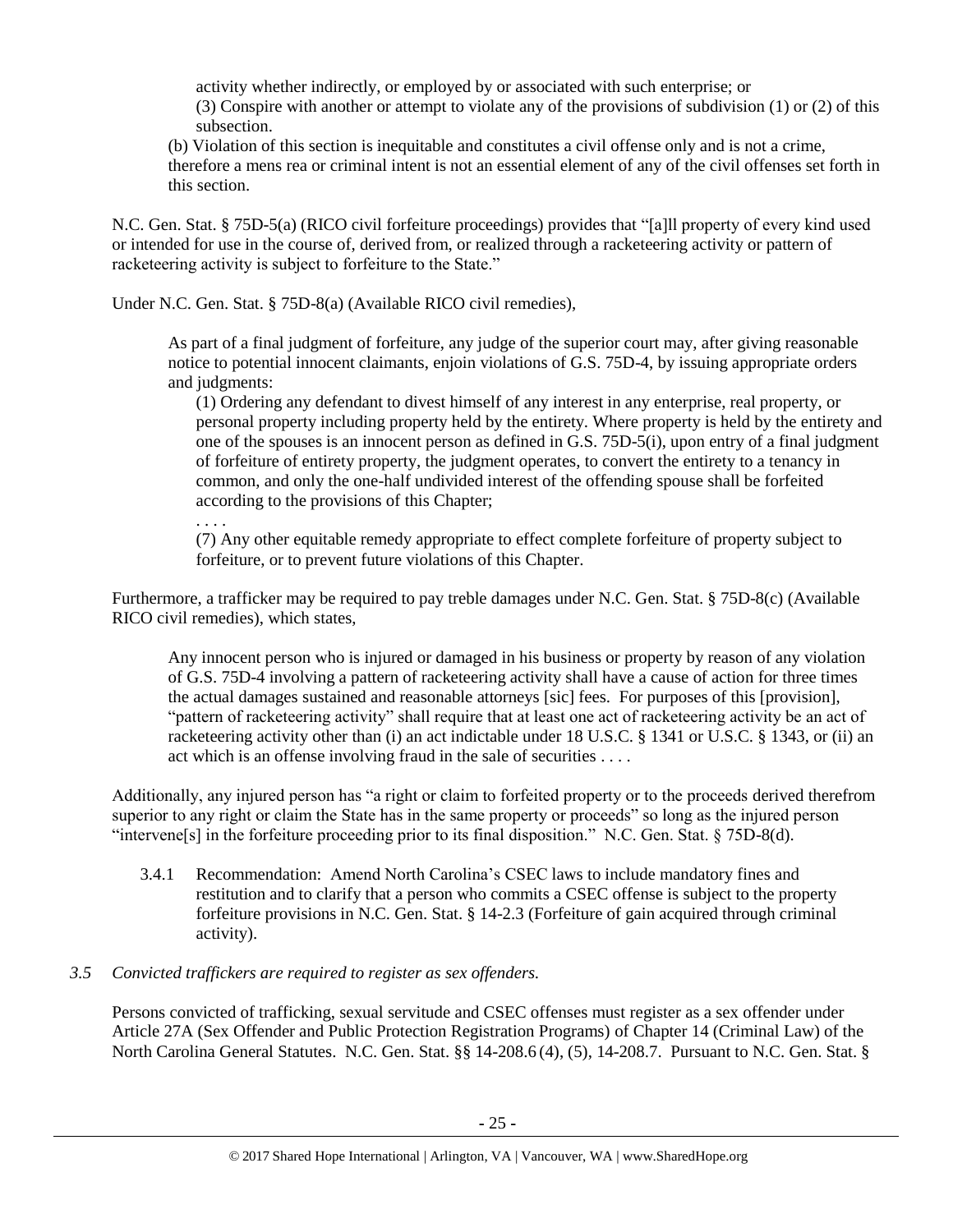14-208.7(a), "A person who is a State resident and who has a reportable conviction shall be required to maintain registration with the sheriff of the county where the person resides."

A "reportable conviction" is defined by N.C. Gen. Stat. § 14-208.6(4) as

a. A final conviction for an offense against a minor, a sexually violent offense, or an attempt to commit any of those offenses . . . .

e. A final conviction for a violation of G.S. 14-43.14 [Unlawful sale, surrender, or purchase of a minor], only if the court sentencing the individual issues an order pursuant to G.S. 14-43.14(e) requiring the individual to register.

The term "sexually violent offense" is defined in N.C. Gen. Stat. §  $14{\text -}208.6(5)^{41}$  as

a violation of former G.S. 14-27.6 (attempted rape or sexual offense), G.S. 14-27.21 (first-degree forcible rape), G.S. 14-27.22 (second-degree forcible rape), G.S. 14-27.23 (statutory rape of a child by an adult), G.S. 14-27.24 (first-degree statutory rape), G.S. 14-27.25(a) (statutory rape of a person who is 15 years of age or younger where the defendant is at least six years older), G.S. 14-27.26 (first-degree forcible sexual offense), G.S. 14-27.27 (second-degree forcible sexual offense), G.S. 14-27.28 (statutory sexual offense with a child by an adult), G.S. 14-27.29 (first-degree statutory sexual offense), G.S. 14-27.30(a) statutory sexual offense with a person who is 15 years of age or younger where the defendant is at least six years older), G.S. 14-27.31 (sexual activity by a substitute parent or custodian), G.S. 14-27.32 (sexual activity with a student), G.S. 14-27.33 (sexual battery), G.S. 14-43.11 (human trafficking) if (i) the offense is committed against a minor who is less than 18 years of age or (ii) the offense is committed against any person with the intent that they be held in sexual servitude, G.S. 14- 43.13 (subjecting or maintaining a person for sexual servitude), . . . G.S. 14-190.6 (employing or permitting minor to assist in offenses against public morality and decency), . . . G.S. 14-190.17 (second degree sexual exploitation of a minor), G.S. 14-190.17A (third degree sexual exploitation of a minor), . . . G.S. 14-202.3 (Solicitation of child by computer or certain other electronic devices to commit an unlawful sex act),  $\dots$  G.S. 14-205.2(c) or (d) (patronizing a prostitute who is a minor or a mentally disabled person), G.S. 14-205.3(b) (promoting prostitution of a minor or a mentally disabled person)...

An "offense against a minor" is defined as "any of the following offenses if the offense is committed against a minor, and the person committing the offense is not the minor's parent: G.S. 14-39 (kidnapping), G.S. 14-41 (abduction of children), and G.S. 14-43.3 (felonious restraint). The term also includes the following if the person convicted of the following is not the minor's parent: a solicitation or conspiracy to commit any of these offenses; aiding and abetting any of these offenses." N.C. Gen. Stat. § 14-208.6(1m).

*3.6 Laws relating to termination of parental rights include sex trafficking or commercial sexual exploitation of children (CSEC) offenses as grounds for termination in order to prevent traffickers from exploiting their parental rights as a form of control.* 

A conviction under N.C. Gen. Stat. § 14-43.11 (Human trafficking) or § 14-43.13 (Sexual servitude) can serve as grounds for terminating parental rights under N.C. Gen. Stat. § 7B-1111(a) (Grounds for terminating parental rights). N.C. Gen. Stat. § 7B-1111(a)(8) states in part that a court can terminate parental rights when "[t]he parent has committed murder or voluntary manslaughter of another child of the parent or other child residing in

 $\overline{\phantom{a}}$ 

.

. . . .

<sup>41</sup> *See supra* note [32.](#page-18-0)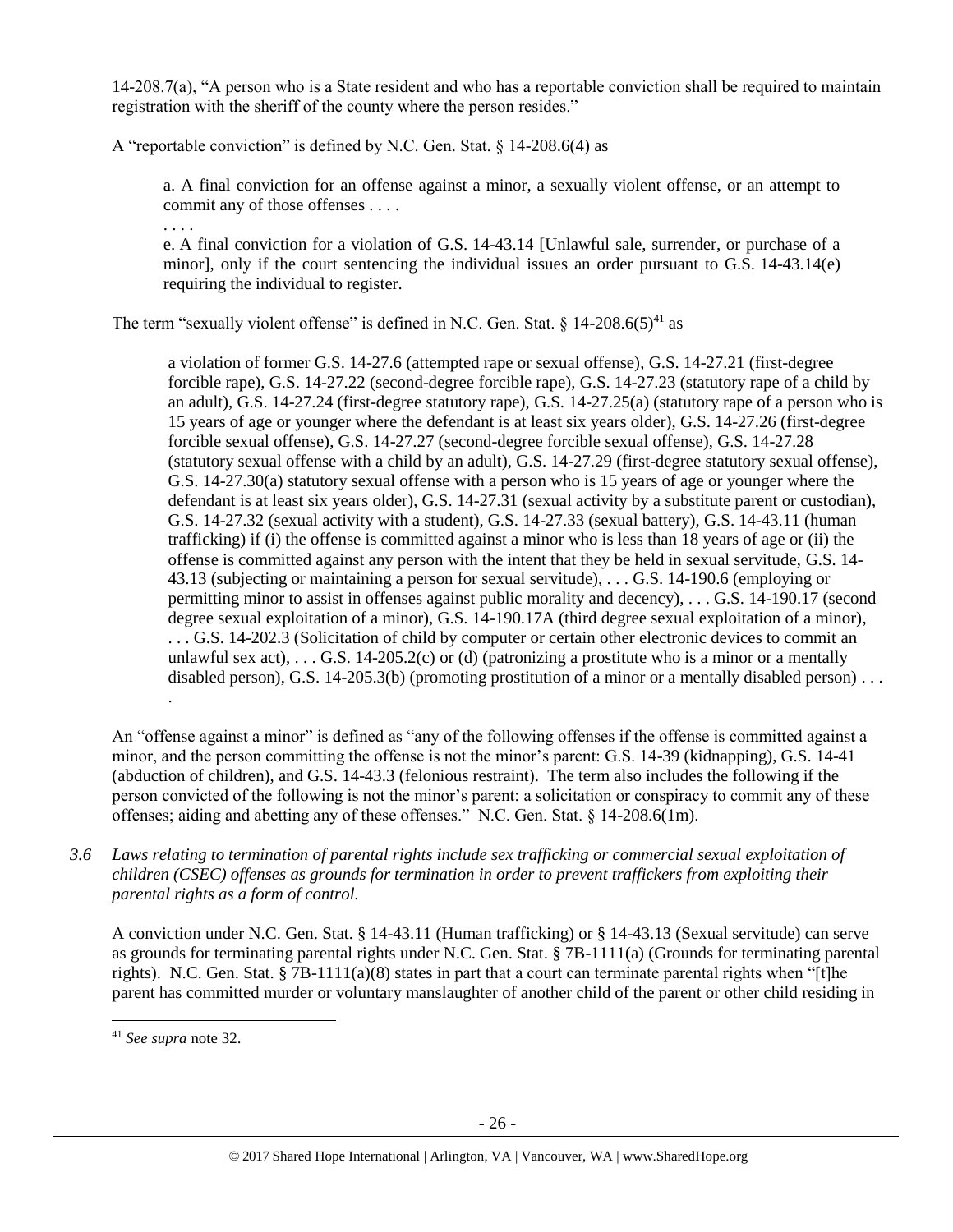the home; has aided, abetted, attempted, conspired, or solicited to commit murder or voluntary manslaughter of the child, another child of the parent, or other child residing in the home; has committed a felony assault that results in serious bodily injury to the child, another child of the parent, or other child residing in the home; or has committed murder or voluntary manslaughter of the other parent of the child." Pursuant to N.C. Gen. Stat. § 7B-1111(a)(1), a parent-trafficker's parental rights could be terminated if the parent has abused or neglected the child, within the meanings of "abused juvenile" and "neglected juvenile" under N.C. Gen. Stat. § 7B-101 (Definitions). Additionally, a parent-trafficker's parental rights could be terminated if "[t]he parent has been convicted of a sexually related offense under Chapter 14 of the General Statutes that resulted in the conception of the juvenile." N.C. Gen. Stat. § 7B-1111(a)(11). Under N.C. Gen. Stat. § 7B-101(1) (Definitions),

Abused juveniles.—Any juvenile less than 18 years of age whose parent, guardian, custodian, or caretaker:

a. Inflicts or allows to be inflicted upon the juvenile a serious physical injury by other than accidental means;

b. Creates or allows to be created a substantial risk of serious physical injury to the juvenile by other than accidental means;

. . . .

d. Commits, permits, or encourages the commission of a violation of the following laws by, with, or upon the juvenile: first-degree forcible rape, as provided in G.S. 14-27.21; second-degree forcible rape as provided in G.S. 14-27.22; statutory rape of a child by an adult as provided in G.S. 14- 27.23; first-degree statutory rape as provided in G.S. 14-27.24; first-degree forcible sex offense as provided in G.S. 14-27.26; second-degree forcible sex offense as provided in G.S. 14-27.27; statutory sexual offense with a child by an adult as provided in G.S. 14-27.28; first-degree statutory sexual offense as provided in G.S. 14-27.29; sexual activity by a substitute parent or custodian as provided in G.S. 14-27.31; sexual activity with a student as provided in G.S. 14-27.32; unlawful sale, surrender, or purchase of a minor, as provided in G.S. 14-43.14; . . . incest, as provided in G.S. 14-178; preparation of obscene photographs, slides, or motion pictures of the juvenile, as provided in G.S. 14-190.5; employing or permitting the juvenile to assist in a violation of the obscenity laws as provided in G.S. 14-190.6; dissemination of obscene material to the juvenile as provided in G.S. 14-190.7 and G.S. 14-190.8; displaying or disseminating material harmful to the juvenile as provided in G.S. 14-190.14 and G.S. 14-190.15; first and second degree sexual exploitation of the juvenile as provided in G.S. 14-190.16 and G.S. 14-190.17; promoting the prostitution of the juvenile as provided in G.S. 14-205.3(b); and taking indecent liberties with the juvenile, as provided in G.S. 14-202.1;

e. Creates or allows to be created serious emotional damage to the juvenile; serious emotional damage is evidenced by a juvenile's severe anxiety, depression, withdrawal, or aggressive behavior toward himself or others;

f. Encourages, directs, or approves of delinquent acts involving moral turpitude committed by the juvenile; or

g. Commits or allows to be committed an offense under G.S. 14-43.11 (Human trafficking), G.S. 14-43.12 (Involuntary servitude), or G.S. 14-43.13 (Sexual servitude) against the child.

Under N.C. Gen. Stat. § 7B-101(15) (Definitions), a child is considered a "neglected juvenile" when the child "does not receive proper care, supervision, or discipline from the juvenile's parent, guardian, custodian, or caretaker; or who has been abandoned; or who is not provided necessary medical care; or who is not provided necessary remedial care; or who lives in an environment injurious to the juvenile's welfare; or the custody of whom has been unlawfully transferred under G.S. 14-321.2 [Prohibit unlawful transfer of custody of minor child]; or who has been placed for care or adoption in violation of law. In determining whether a juvenile is a neglected juvenile, it is relevant whether that juvenile lives in a home where another juvenile has died as a result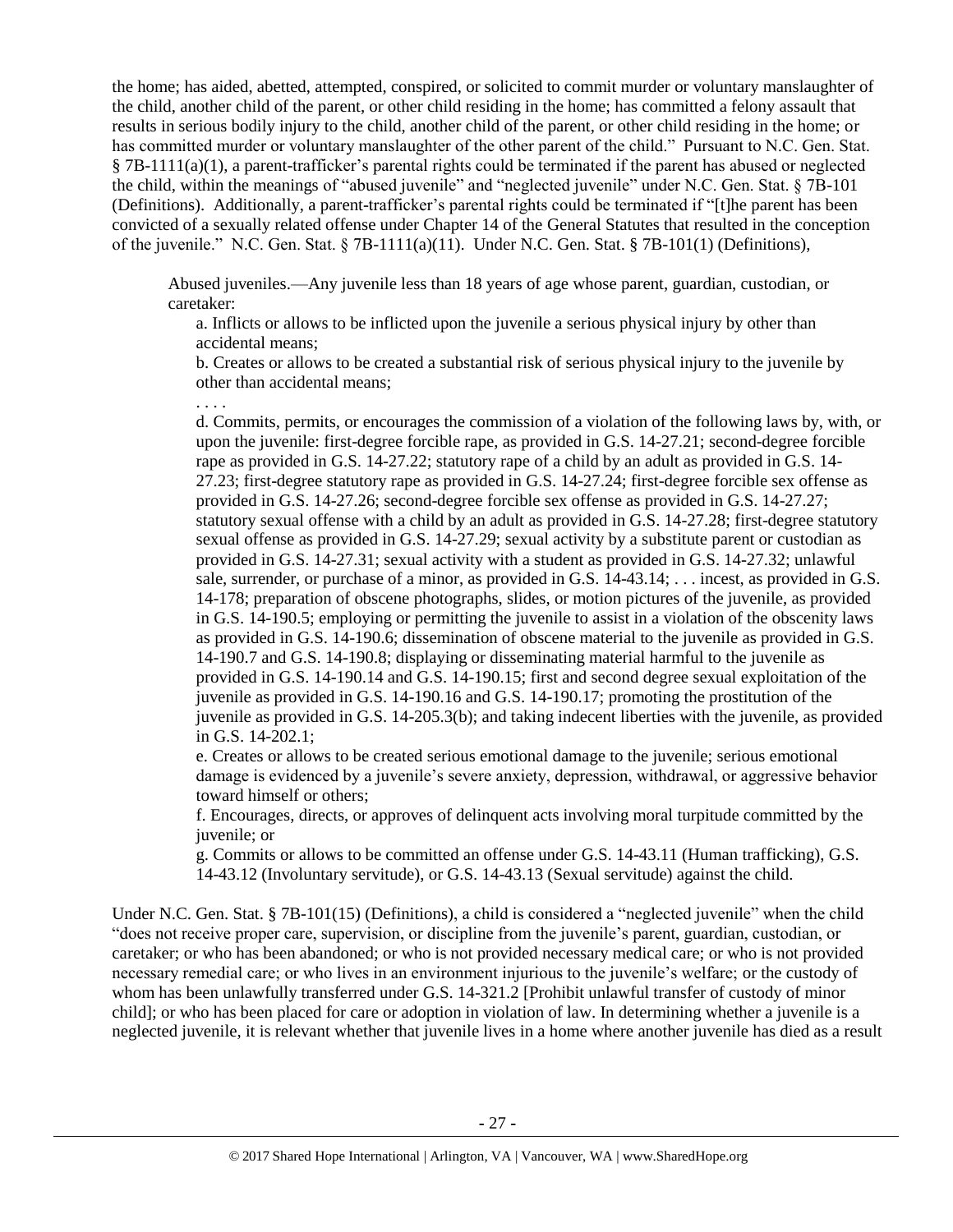of suspected abuse or neglect or lives in a home where another juvenile has been subjected to abuse or neglect by an adult who regularly lives in the home."

**-** 28 **-**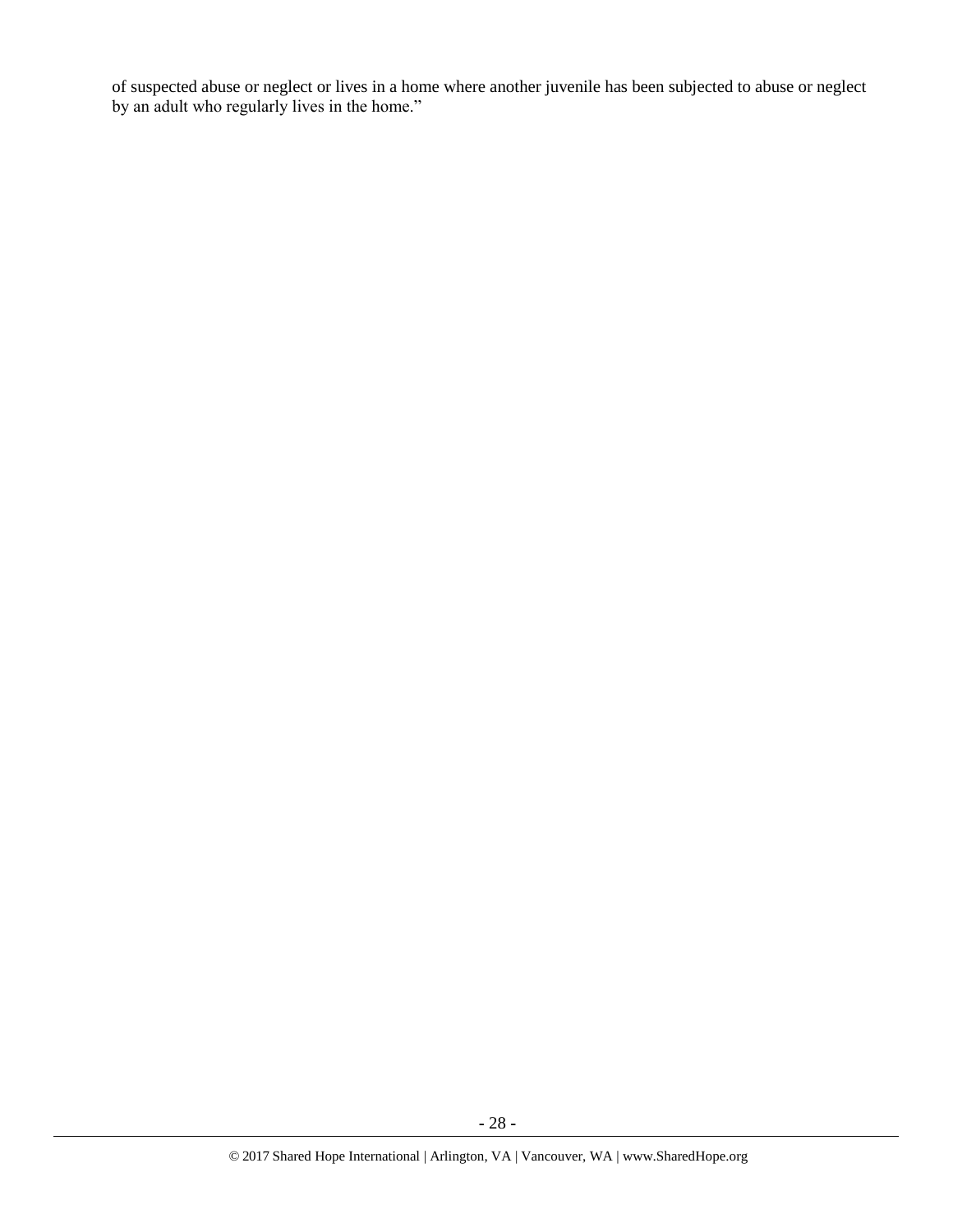#### FRAMEWORK ISSUE 4: CRIMINAL PROVISIONS FOR FACILITATORS

#### *Legal Components:*

- *4.1 The acts of assisting, enabling, or financially benefitting from child sex trafficking are included as criminal offenses in the state sex trafficking statute.*
- *4.2 Financial penalties, including asset forfeiture laws, are in place for those who benefit financially from or aid and assist in committing domestic minor sex trafficking.*
- *4.3 Promoting and selling child sex tourism is illegal.*
- *4.4 Promoting and selling images of child sexual exploitation carries penalties as high as similar federal offenses. \_\_\_\_\_\_\_\_\_\_\_\_\_\_\_\_\_\_\_\_\_\_\_\_\_\_\_\_\_\_\_\_\_\_\_\_\_\_\_\_\_\_\_\_\_\_\_\_\_\_\_\_\_\_\_\_\_\_\_\_\_\_\_\_\_\_\_\_\_\_\_\_\_\_\_\_\_\_\_\_\_\_\_\_\_\_\_\_\_\_\_\_\_\_*

### *Legal Analysis:*

*4.1 The acts of assisting, enabling, or financially benefitting from child sex trafficking are included as criminal offenses in the state sex trafficking statute.*

Under N.C. Gen. Stat. § 14-43.11, (Human trafficking),

A person commits the offense of human trafficking when that person

(i) knowingly or in reckless disregard of the consequences of the action recruits, entices, harbors, transports, provides, or obtains by any means another person with the intent that the other person be held in involuntary servitude or sexual servitude or

(ii) willfully or in reckless disregard of the consequences of the action causes a minor to be held in involuntary servitude or sexual servitude.

While this applies to some facilitators, it does not apply to those who knowingly benefit from trafficking. N.C. Gen. Stat. § 14-43.13(a) (Sexual servitude) also does not apply to those who knowingly benefit, since it only covers an individual who "knowingly or in reckless disregard of the consequences of the action subjects or maintains another in sexual servitude."

However, facilitators could be held culpable under N.C. Gen. Stat. § 14-205.3 (Promoting prostitution), which states,

Any person who willfully performs any of the following acts commits promoting prostitution:

- (1) Advances prostitution as defined in G.S. 14-203 [Definition of terms].
- (2) Profits from prostitution by doing any of the following:
	- a. Compelling a person to become a prostitute.

b. Receiving a portion of the earnings from a prostitute for arranging or offering to arrange a situation in which the person may practice prostitution.

c. Any means other than those described in sub-subdivisions a. and b. of this subdivision, including from a person who patronizes a prostitute.

"Advance prostitution" is defined in N.C. Gen. Stat.  $\S$  14-203(1) (Definition of terms)<sup>42</sup> to include:

<sup>42</sup> *See supra* note [11.](#page-3-0)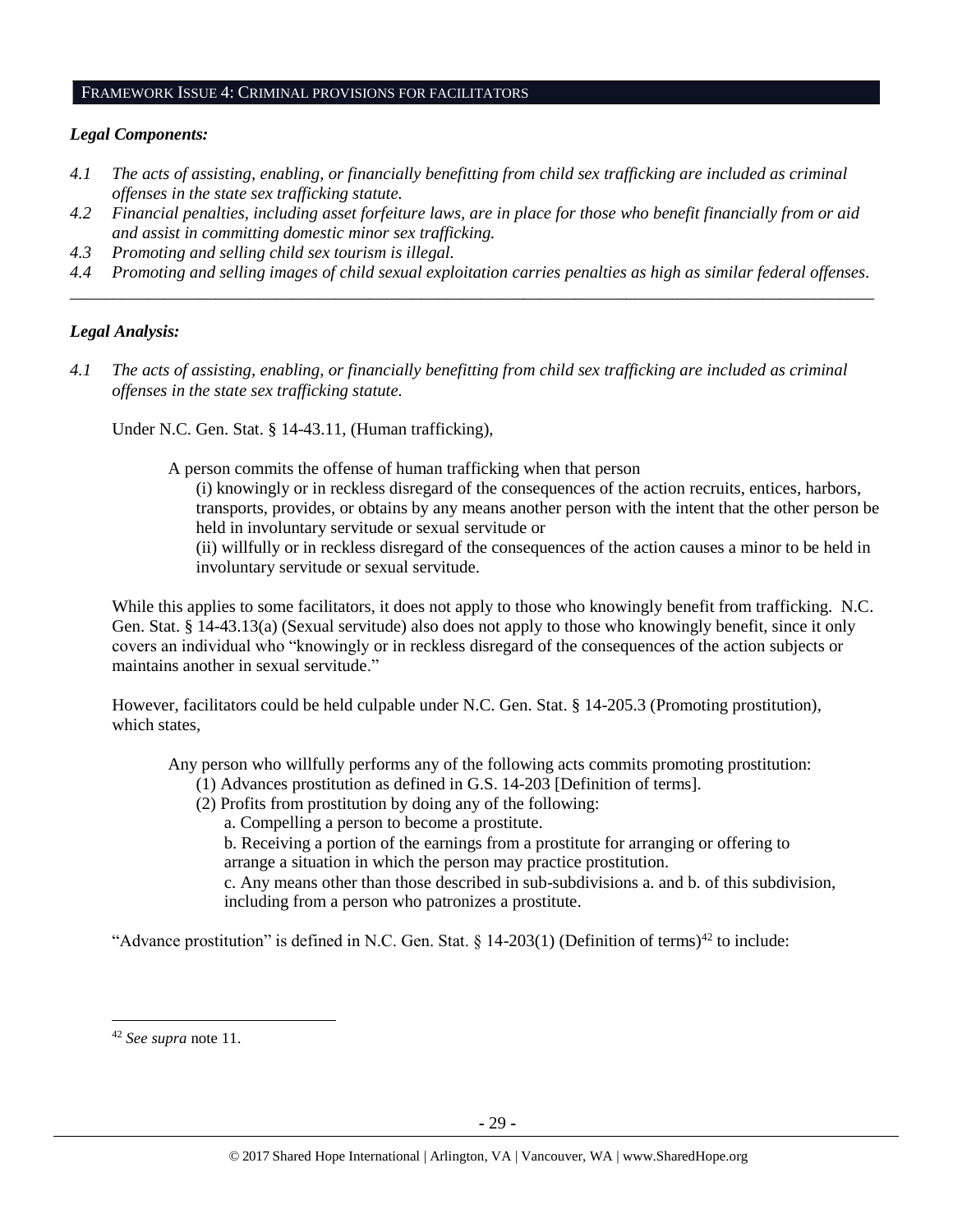a. Soliciting for a prostitute by performing any of the following acts when acting as other than a prostitute or a patron of a prostitute:

1. Soliciting another for the purpose of prostitution.

- 2. Arranging or offering to arrange a meeting of persons for the purpose of prostitution.
- 3. Directing another to a place knowing the direction is for the purpose of prostitution.

4. Using the Internet, including any social media Web site, to solicit another for the purpose of prostitution.

b. Keeping a place of prostitution by controlling or exercising control over the use of any place that could offer seclusion or shelter for the practice of prostitution and performing any of the following acts when acting as other than a prostitute or a patron of a prostitute:

1. Knowingly granting or permitting the use of the place for the purpose of prostitution. 2. Granting or permitting the use of the place under circumstances from which the person should reasonably know that the place is used or is to be used for purposes of prostitution. 3. Permitting the continued use of the place after becoming aware of facts or circumstances from which the person should know that the place is being used for the purpose of prostitution.

4.1.1 Recommendation: Amend N.C. Gen. Stat. § 14-43.11 (Human trafficking) and § 14-43.13 (Sexual servitude) to prohibit knowingly or recklessly benefiting from the offenses of human trafficking and sexual servitude.

# *4.2 Financial penalties, including asset forfeiture laws, are in place for those who benefit financially from or aid and assist in committing domestic minor sex trafficking.*

Facilitators convicted of criminal charges may be ordered to pay a fine. Pursuant to N.C. Gen. Stat. § 15A-1361, "A person who has been convicted of a criminal offense may be ordered to pay a fine as provided by  $law.$ <sup>\*43</sup>

Facilitators are subject to mandatory, criminal asset forfeiture. "A person who commits a violation of G.S. 14- 43.11 [Human trafficking], 14-43.12 [Involuntary Servitude] or 14-43.13 [Sexual servitude] is subject to the property forfeiture provisions set forth in G.S. 14-2.3 [Forfeiture of gain acquired through criminal activity]." N.C. Gen. Stat. § 14-43.20(e). Pursuant to N.C. Gen. Stat. § 14-2.3 (Forfeiture of gain acquired through criminal activity), "Except as is otherwise provided in Article 3 of Chapter 31A [Willful and unlawful killing of decedent], in the case of any violation of Article 13A [North Carolina street gang suppression act] of Chapter 14, or a general statute constituting a felony other than a nonwillful homicide, any money or other property or interest in property acquired thereby shall be forfeited to the State of North Carolina, including any profits, gain, remuneration, or compensation directly or indirectly collected by or accruing to any offender." There is no specified procedure in the statute. The property is forfeited directly to the state. N.C. Gen. Stat. §14-2.3.

 $^{43}$  Pursuant to N.C. Gen. Stat. § 15A-1340.17(b) (Punishment limits for each class of offense and prior record level), "Any judgment that includes a sentence of imprisonment may also include a fine . . . . Unless otherwise provided, the amount of the fine is in the discretion of the court." To the extent that N.C. Gen. Stat. § 14-43.14 (Unlawful sale, surrender, or purchase of a minor) applies to domestic minor sex trafficking, violation of this provision is a Class F felony, which carries a presumptive sentence of 13–16 months' imprisonment and a minimum fine of \$5,000, and "[f]or each subsequent violation, a person is guilty of a Class F felony and shall pay a minimum fine of ten thousand dollars (\$10,000)." N.C. Gen. Stat. §§ 14-43.12(b), 15A 1340.17(c).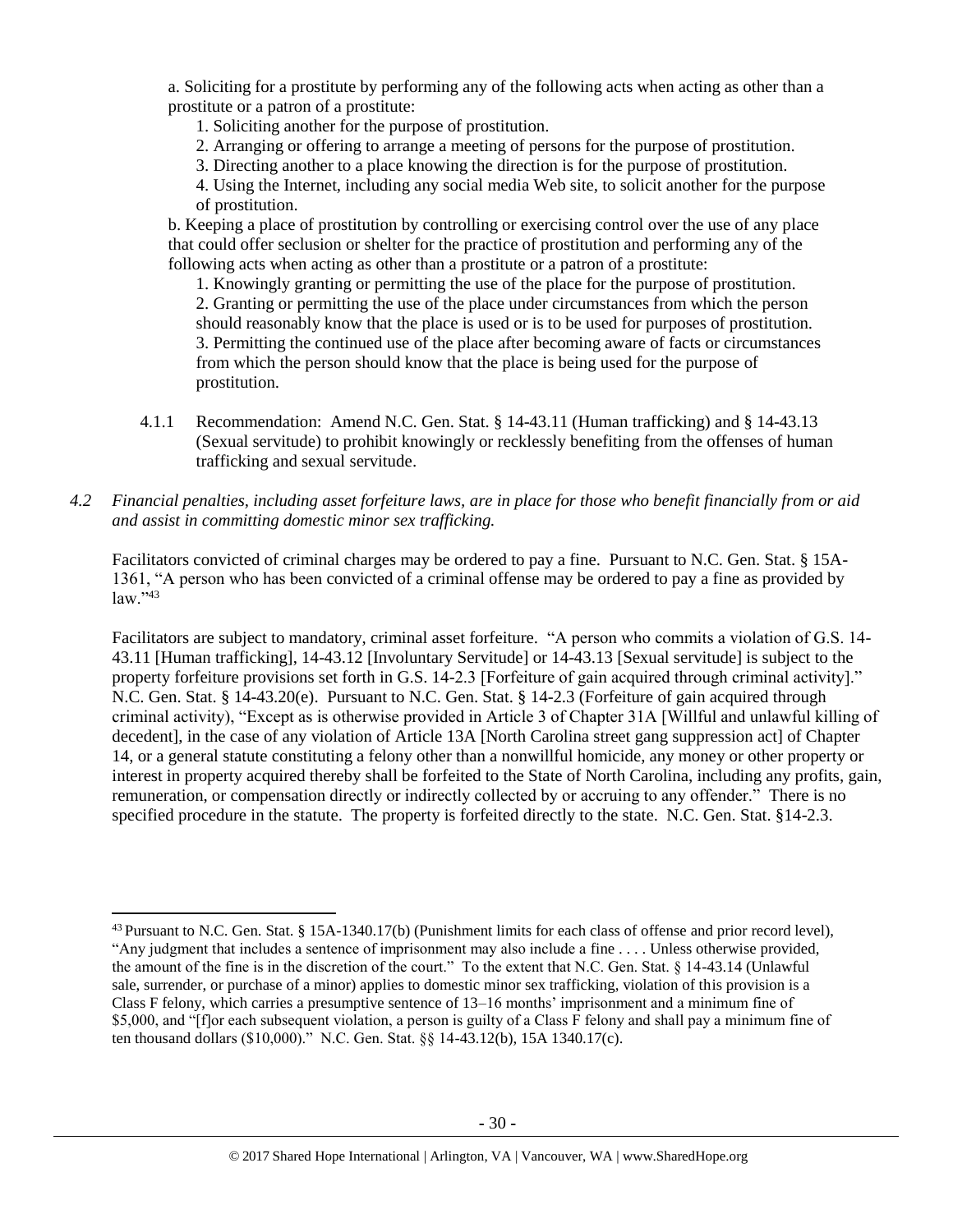Special forfeiture provisions would apply in the event that a facilitator was convicted under N.C. Gen. Stat. § 14-7.20 (Continuing criminal enterprise). Under N.C. Gen. Stat. § 14-7.20(b) (Continuing criminal enterprise), a person convicted of engaging in a continuing criminal enterprise is required to forfeit

1. The profits obtained by the person in the enterprise, and

2. Any of the person's interest in, claim against, or property or contractual rights of any kind affording a source of influence over, such enterprise.

Some facilitators are subject to mandatory restitution in North Carolina. "Victim" is defined in N.C. Gen. Stat. § 14-43.20(e) (Mandatory restitution victim services; forfeiture) as "a person subjected to the practices set forth in G.S. 14-43.11 [Human trafficking], 14-43.12 [Involuntary Servitude] or 14-43.13 [Sexual servitude]." N.C. Gen. Stat. § 14-43.20(b) provides that

Restitution for a victim is mandatory under this Article. At a minimum, the court shall order restitution in an amount equal to the value of the victim's labor as guaranteed under the Minimum Wage Law and overtime provisions of the Fair Labor Standards Act (FLSA). In addition, the judge may order any other amount of loss identified, including the gross income or value to the defendant of the victim's labor or services.

Facilitators also could be ordered to pay restitution to the domestic minor sex trafficking victim, as the court is required to consider an order of restitution at sentencing. Pursuant to N.C. Gen. Stat. § 15A-1340.34(a) (Restitution generally), "When sentencing a defendant convicted of a criminal offense, the court shall determine whether the defendant shall be ordered to make restitution to any victim of the offense in question. For purposes of this Article, the term 'victim' means a person directly and proximately harmed as a result of the defendant's commission of the criminal offense." Subsection (b) states, "If the defendant is being sentenced for an offense for which the victim is entitled to restitution under Article 46 of this Chapter, the court shall, in addition to any penalty authorized by law, require that the defendant make restitution to the victim or the victim's estate for any injuries or damages arising directly and proximately out of the offense committed by the defendant." N.C. Gen. Stat. § 15A-834 (Restitution), which is in Article 46, states, "A victim has the right to receive restitution as ordered by the court pursuant to Article 81C of Chapter 15A of the General Statutes."

Pursuant to N.C. Gen. Stat. § 15A-830(a)(7) (Definitions—Crime Victims' Rights Act), a "victim" is defined to include, among others:

A person against whom there is probable cause to believe one of the following crimes was committed: a. A Class A, B1, B2, C, D, or E felony.<sup>44</sup>

b. A Class F felony if it is a violation of one of the following: . . . 14-43.11 [Human trafficking, where the victim is not a minor];  $14-190.17$  [Second degree sexual exploitation of a minor] ...

. . . .

e. A Class I felony if it is a violation of . . . 14-190.17A [Third degree sexual exploitation of a minor].

f. An attempt of any of the felonies listed in this subdivision if the attempted felony is punishable as a felony.

. . . .

Under N.C. Gen. Stat. § 15A-1340.34 (c), "When subsection (b) of this section does not apply, the court may, in addition to any other penalty authorized by law, require that the defendant make restitution to the victim or the

<sup>44</sup> *See supra* note [39.](#page-22-0)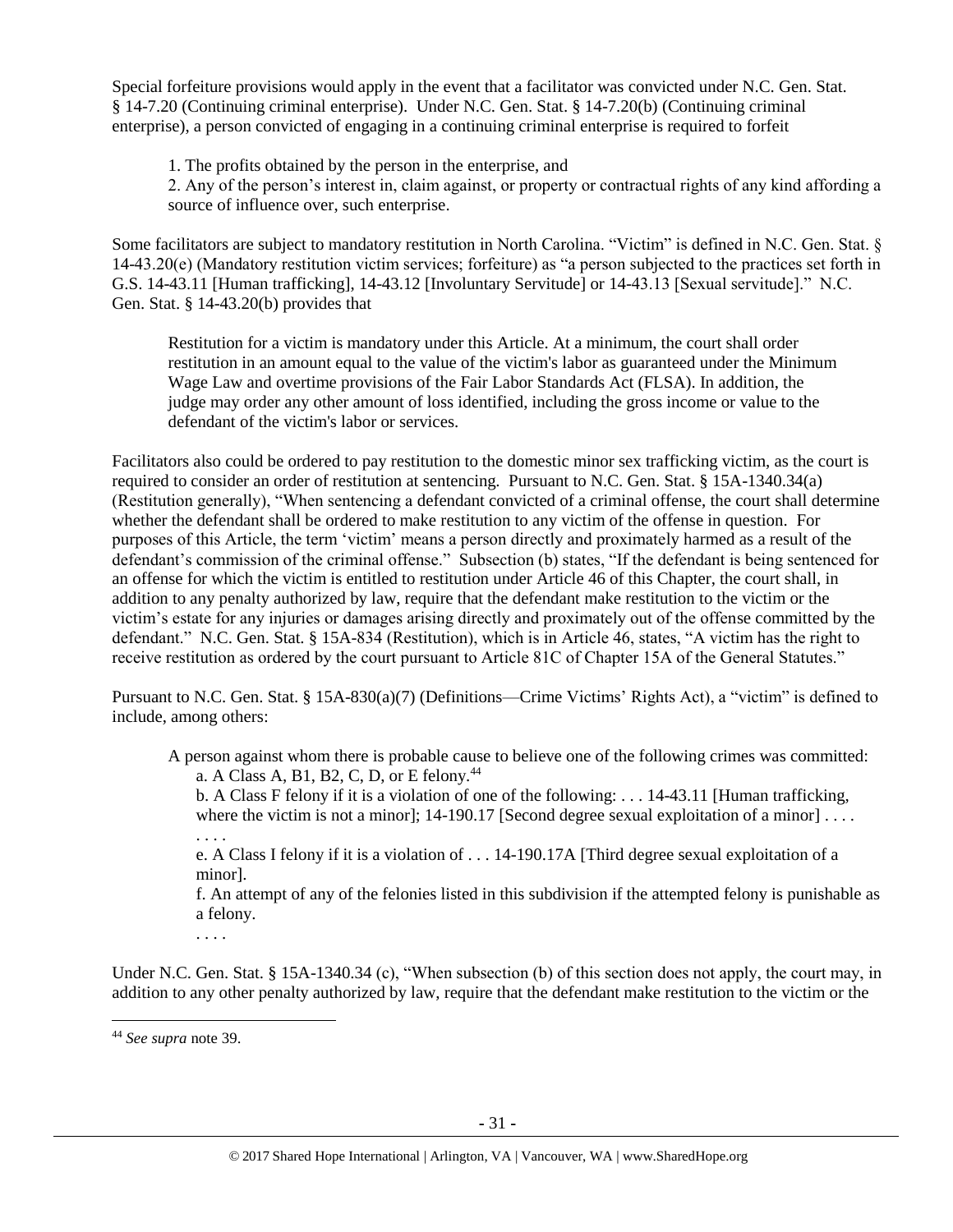victim's estate for any injuries or damages arising directly and proximately out of the offense committed by the defendant."

Facilitators may also be subject to civil financial penalties under the civil nuisance laws and civil RICO statute. To the extent that a facilitator engages in activity or owns property that is deemed a nuisance under N.C. Gen. Stat. § 19-1(a) (What are nuisances under this Chapter) and N.C. Gen. Stat. § 19-1.3(3) (Personal property as a nuisance; knowledge of nuisance), the facilitator could be required to forfeit assets. Under N.C. Gen. Stat. § 19- 1(a), "The erection, establishment, continuance, maintenance, use, ownership or leasing of any building or place for the purpose of assignation [or] prostitution . . . shall constitute a nuisance. The activity sought to be abated need not be the sole purpose of the building or place in order for it to constitute a nuisance under this Chapter."

Under N.C. Gen. Stat. § 19-1.3(3) (Personal property as a nuisance; knowledge of nuisance), "The following are also declared to be nuisances, as personal property used in conducting and maintaining a nuisance under this Chapter: . . . (3) All money or other valuable consideration, vehicles, conveyances, or other property received or used in gambling, prostitution . . . as well as the furniture and movable contents of a place used in connection with such prohibited conduct." Pursuant to N.C. Gen. Stat. § 19-6, "All personal property, including all money and other considerations, declared to be a nuisance under the provisions of G.S. 19-1.3 and other sections of this Article, are subject to forfeiture to the local government and are recoverable as damages in the county wherein such matter is sold, exhibited or otherwise used." Furthermore, the use of leased premises by traffickers for the purpose of prostitution will make the lease void and "causes the right of possession to revert and vest in" the property's owner. N.C. Gen. Stat. § 19-6.

Facilitators may also be liable under the North Carolina Racketeer Influenced and Corrupt Organizations Act (RICO), N.C. Gen. Stat. Chap. 75D, if they engage in a "pattern of racketeering activity."<sup>45</sup> Pursuant to N.C. Gen. Stat. § 75D-3(c) (Definitions), racketeering activity includes all offenses under Chapter 14 [Criminal Law], unless they are specifically excluded. Qualifying Chapter 14 offenses include N.C. Gen. Stat. § 14-39 (Kidnapping), § 14-43.11 (Human trafficking), § 14-43.13 (Sexual servitude), § 14-190.6 (Employing or permitting minor to assist in offense under Article), § 14-190.16 (First degree sexual exploitation of a minor), § 14-190.17 (Second degree sexual exploitation of a minor), § 14-7.20 (Continuing criminal enterprise), and § 14-202.3 (Solicitation of child by computer or certain other electronic devices to commit an unlawful sex act).

N.C. Gen. Stat. § 75D-4 (Prohibited activities) states,

(a) No person shall:

(1) Engage in a pattern of racketeering activity or, through a pattern of racketeering activities or through proceeds derived therefrom, acquire or maintain, directly or indirectly, any interest in or control of any enterprise, real property, or personal property of any nature, including money; or (2) Conduct or participate in, directly or indirectly, any enterprise through a pattern of racketeering activity whether indirectly, or employed by or associated with such enterprise; or

(3) Conspire with another or attempt to violate any of the provisions of subdivision (1) or (2) of this subsection.

(b) Violation of this section is inequitable and constitutes a civil offense only and is not a crime, therefore a mens rea or criminal intent is not an essential element of any of the civil offenses set forth in this section.

N.C. Gen. Stat. § 75D-5(a) (RICO civil forfeiture proceedings) provides that "[a]ll property of every kind used or intended for use in the course of, derived from, or realized through a racketeering activity or pattern of

<sup>45</sup> *See supra* note [40.](#page-23-0)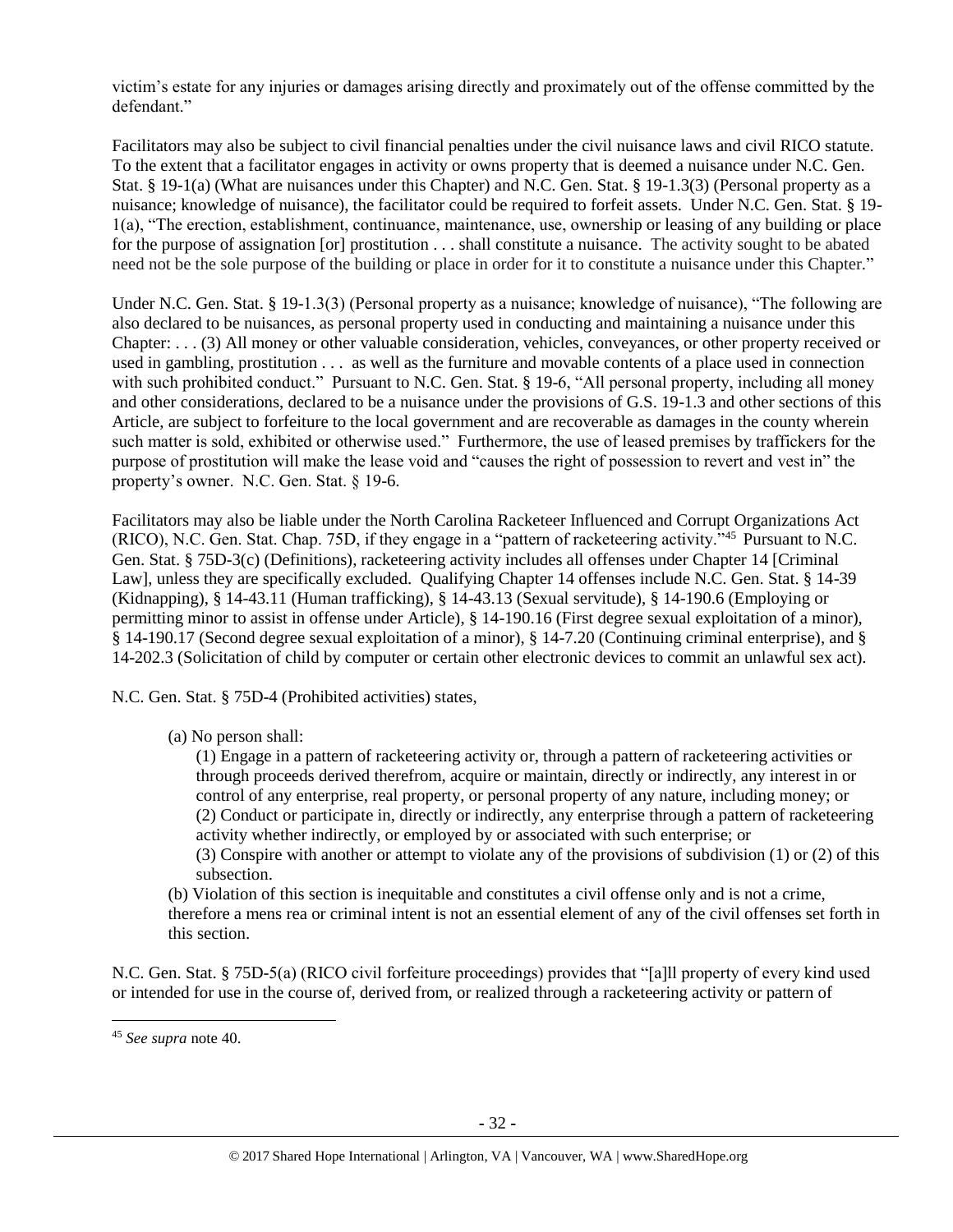racketeering activity is subject to forfeiture to the State." Under N.C. Gen. Stat. § 75D-8(a) (Available RICO civil remedies),

(a) As part of a final judgment of forfeiture, any judge of the superior court may, after giving reasonable notice to potential innocent claimants, enjoin violations of G.S. 75D-4, by issuing appropriate orders and judgments:

(1) Ordering any defendant to divest himself of any interest in any enterprise, real property, or personal property including property held by the entirety. Where property is held by the entirety and one of the spouses is an innocent person as defined in G.S. 75D-5(i), upon entry of a final judgment of forfeiture of entirety property, the judgment operates, to convert the entirety to a tenancy in common, and only the one-half undivided interest of the offending spouse shall be forfeited according to the provisions of this Chapter;

. . . .

(7) Any other equitable remedy appropriate to effect complete forfeiture of property subject to forfeiture, or to prevent future violations of this Chapter.

*4.3 Promoting and selling child sex tourism is illegal*.

There is no specific provision under North Carolina's laws prohibiting child sex tourism.

- 4.3.1 Recommendation: Enact a law that prohibits selling or offering to sell travel services that include or facilitate travel for the purpose of engaging in commercial sexual exploitation of a minor or prostitution of a minor, if the travel is occurring in North Carolina.
- *4.4 Promoting and selling images of child sexual exploitation carries penalties as high as similar federal offenses.*

N.C. Gen. Stat. § 14-190.16 (First degree sexual exploitation of a minor) makes it an offense, among other things, if a person, while "knowing the character or content of the material or performance, . . . (1) Uses, employs, induces, coerces, encourages, or facilitates a minor to engage in or assist others to engage in sexual activity for a live performance or for the purpose of producing material that contains a visual representation depicting this activity; or . . . (3) Transports or finances the transportation of a minor through or across this State with the intent that the minor engage in sexual activity for a live performance or for the purpose of producing material that contains a visual representation depicting this activity; or (4) Records, photographs, films, develops, or duplicates for sale or pecuniary gain material that contains a visual representation depicting a minor engaged in sexual activity." First degree sexual exploitation of a minor is a Class C felony, which carries a presumptive sentence of 58–73 months imprisonment. N.C. Gen. Stat. §§ 14-190.16(d), 15A-1340.17(c).

N.C. Gen. Stat. § 14-190.17 (Second degree sexual exploitation of a minor) makes it an offense if a person, "knowing the character or content of the material, . . . (1) Records, photographs, films, develops, or duplicates material that contains a visual representation of a minor engaged in sexual activity; or (2) Distributes, transports, exhibits, receives, sells, purchases, exchanges, or solicits material that contains a visual representation of a minor engaged in sexual activity." Second degree sexual exploitation of a minor is a Class E felony, which carries a sentence of 20–25 months imprisonment. N.C. Gen. Stat. §§ 14-190.17(d), 15A-1340.17(c).

4.4.1 Recommendation: Amend N.C. Gen. Stat. § 14-190.16 (First degree sexual exploitation of a minor) and § 14-190.17 (Second degree sexual exploitation of a minor) to provide penalties that reflect the seriousness of the offense.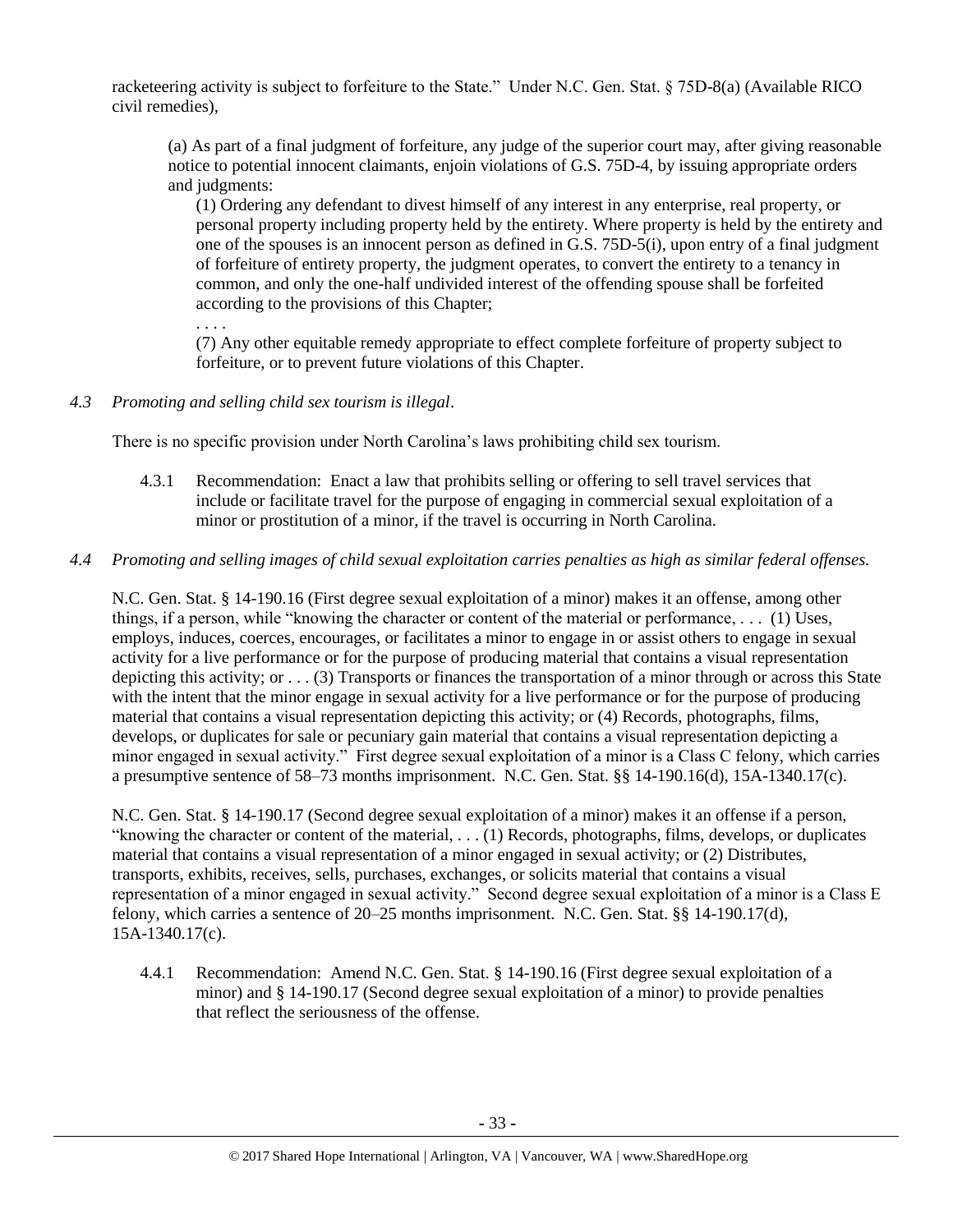#### FRAMEWORK ISSUE 5: PROTECTIVE PROVISIONS FOR THE CHILD VICTIMS

#### *Legal Components:*

- *5.1 Victims under the core child sex trafficking offense include all commercially sexually exploited children.*
- *5.2 The state sex trafficking statute expressly prohibits a defendant from asserting a defense based on the willingness of a minor under 18 to engage in the commercial sex act.*
- *5.3 State law prohibits the criminalization of minors under 18 for prostitution offenses.*
- *5.4 State law provides a non-punitive avenue to specialized services through one or more points of entry.*
- *5.5 Child sex trafficking is identified as a type of abuse and neglect within child protection statutes.*
- *5.6 The definition of "caregiver" or another related term in the child welfare statutes is not a barrier to a sex trafficked child accessing the protection of child welfare.*
- *5.7 Crime victims' compensation is specifically available to a child victim of sex trafficking or commercial sexual exploitation of children (CSEC).*
- *5.8 Victim-friendly procedures and protections are provided in the trial process for minors under 18.*
- *5.9 Child sex trafficking victims may vacate delinquency adjudications and expunge related records for prostitution and other offenses arising from trafficking victimization, without a waiting period.*
- *5.10 Victim restitution and civil remedies for victims of domestic minor sex trafficking or commercial sexual exploitation of children (CSEC) are authorized by law.*
- *5.11 Statutes of limitations for civil and criminal actions for child sex trafficking or commercial sexual exploitation of children (CSEC) offenses are eliminated or lengthened to allow prosecutors and victims a realistic opportunity to pursue criminal action and legal remedies.*

*\_\_\_\_\_\_\_\_\_\_\_\_\_\_\_\_\_\_\_\_\_\_\_\_\_\_\_\_\_\_\_\_\_\_\_\_\_\_\_\_\_\_\_\_\_\_\_\_\_\_\_\_\_\_\_\_\_\_\_\_\_\_\_\_\_\_\_\_\_\_\_\_\_\_\_\_\_\_\_\_\_\_\_\_\_\_\_\_\_\_\_\_\_*

### *Legal Analysis:*

 $\overline{\phantom{a}}$ 

*5.1 Victims under the core child sex trafficking offense include all commercially sexually exploited children.* 46

Pursuant to North Carolina's core sex trafficking statute, all commercially sexually exploited children are recognized as sex trafficking victims. Under N.C. Gen. Stat. § 14-43.11(a) (Human trafficking), when the victim is a minor, means of force, fraud, or coercion are not required.<sup>47</sup> In addition, both N.C. Gen. Stat. § 14-43.11(a) and § 14-43.13 (Sexual servitude) apply to buyers; thus, buying commercial sex with a person who is under the age of eighteen constitutes human trafficking.<sup>48</sup> Finally, the offense of human trafficking under N.C. Gen. Stat. § 14-43.11(a) does not require that a trafficker or controlling third party be identified. Resultantly, North Carolina's human trafficking offense includes any child who is bought for sex, regardless of whether force, fraud, or coercion is used, regardless of whether a buyer exploited the youth without a trafficker's involvement, and regardless of whether the victim identifies a trafficker. N.C. Gen. Stat. § 14-43.11.

<sup>46</sup> *See generally* SHARED HOPE INTERNATIONAL, "Eliminating the Third Party Control Barrier to Identifying Juvenile Sex Trafficking Victims," JuST Response Policy Paper (2015), [http://sharedhope.org/wp](http://sharedhope.org/wp-content/uploads/2015/08/Policy-Paper_Eliminating-Third-Party-Control_Final1.pdf)[content/uploads/2015/08/Policy-Paper\\_Eliminating-Third-Party-Control\\_Final1.pdf](http://sharedhope.org/wp-content/uploads/2015/08/Policy-Paper_Eliminating-Third-Party-Control_Final1.pdf) (discussing need to include buyer conduct in core sex trafficking offense regardless of whether victim is under control of a third party and explaining negative impact on victims and victim-identification when buyers are excluded as sex trafficking offenders).

<sup>47</sup> *See supra* Component 1.1.

<sup>48</sup> *See supra* discussion of buyer applicability in Component 2.1.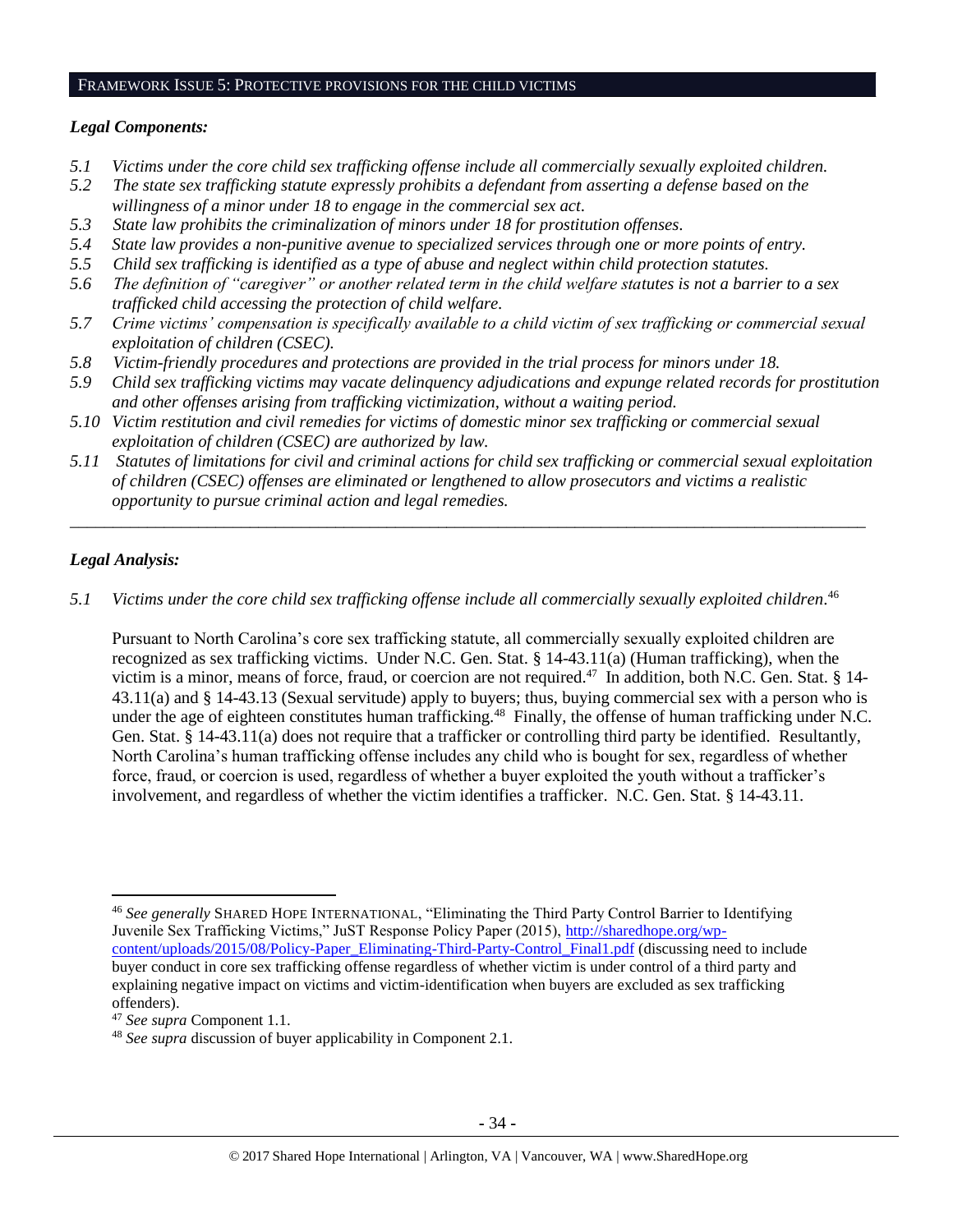*5.2 The state sex trafficking statute expressly prohibits a defendant from asserting a defense based on the willingness of a minor under 18 to engage in the commercial sex act.*

North Carolina specifically prohibits a defendant from raising a minor's willingness to engage in the commercial sex act as a defense under each of N.C. Gen. Stat. § 14-43.11 (Human trafficking), § 14-43.12 (Involuntary servitude), and § 14-43.13 (Sexual servitude), stating that "consent of a minor is not a defense to prosecution under this section." N.C. Gen. Stat. §§ 14-43.11(c1), § 14-43.12(c1), § 14-43.13(b1).

## *5.3 State law prohibits the criminalization of minors under 18 for prostitution offenses. 49*

N.C. Gen. Stat. §§ 14-204 (Prostitution) and 14-205.1 (Solicitation of prostitution) eliminate criminal liability under the prostitution law for children under 18. N.C. Gen. Stat. § 14-204(c) (Prostitution) provides,

Notwithstanding any other provision of this section, if it is determined, after a reasonable detention for investigative purposes, that a person suspected of or charged with a violation of this section is a minor, that person shall be immune from prosecution under this section and instead shall be taken into temporary protective custody as an undisciplined juvenile pursuant to Article 19 of Chapter 7B of the General Statutes. Pursuant to the provisions of G.S. 7B-301 [Duty to report abuse, neglect, dependency, or death due to maltreatment], a law enforcement officer who takes a minor into custody under this section shall immediately report an allegation of a violation of G.S. 14-43.11 [Human trafficking] and G.S. 14-43.13 [Sexual servitude] to the director of the department of social services in the county where the minor resides or is found, as appropriate, which shall commence an initial investigation into child abuse or child neglect within 24 hours pursuant to G.S. 7B-301 [Duty to report abuse, neglect, dependency, or death due to maltreatment] and G.S. 7B-302 [Assessment by director].

### N.C. Gen. Stat. § 14-205.1(b) also provides,

Notwithstanding any other provision of this section, if it is determined, after a reasonable detention for investigative purposes, that a person suspected of or charged with a violation of this section is a minor who is soliciting as a prostitute, that person shall be immune from prosecution under this section and instead shall be taken into temporary protective custody as an undisciplined juvenile pursuant to Article 19 of Chapter 7B of the General Statutes. Pursuant to the provisions of G.S. 7B-301, a law enforcement officer who takes a minor into custody under this section shall immediately report an allegation of a violation of G.S. 14-43.11 and G.S. 14-43.13 to the director of the department of social services in the county where the minor resides or is found, as appropriate, which shall commence an initial investigation into child abuse or child neglect within 24 hours pursuant to G.S. 7B-301 and G.S. 7B-302.

*5.4 State law provides a non-punitive avenue to specialized services through one or more points of entry.*

### **System response to child engaged in commercial sex act**

 $\overline{\phantom{a}}$ 

Under N.C. Gen. Stat. § 14-204(c) (Prostitution), a law enforcement officer must report an allegation of juvenile sex trafficking and sexual servitude to the department of social services (DSS) upon detaining a child engaged

<sup>&</sup>lt;sup>49</sup> For more information regarding recent federal legislation impacting this component see: http://go.sharedhope.org/stateimpactmemo.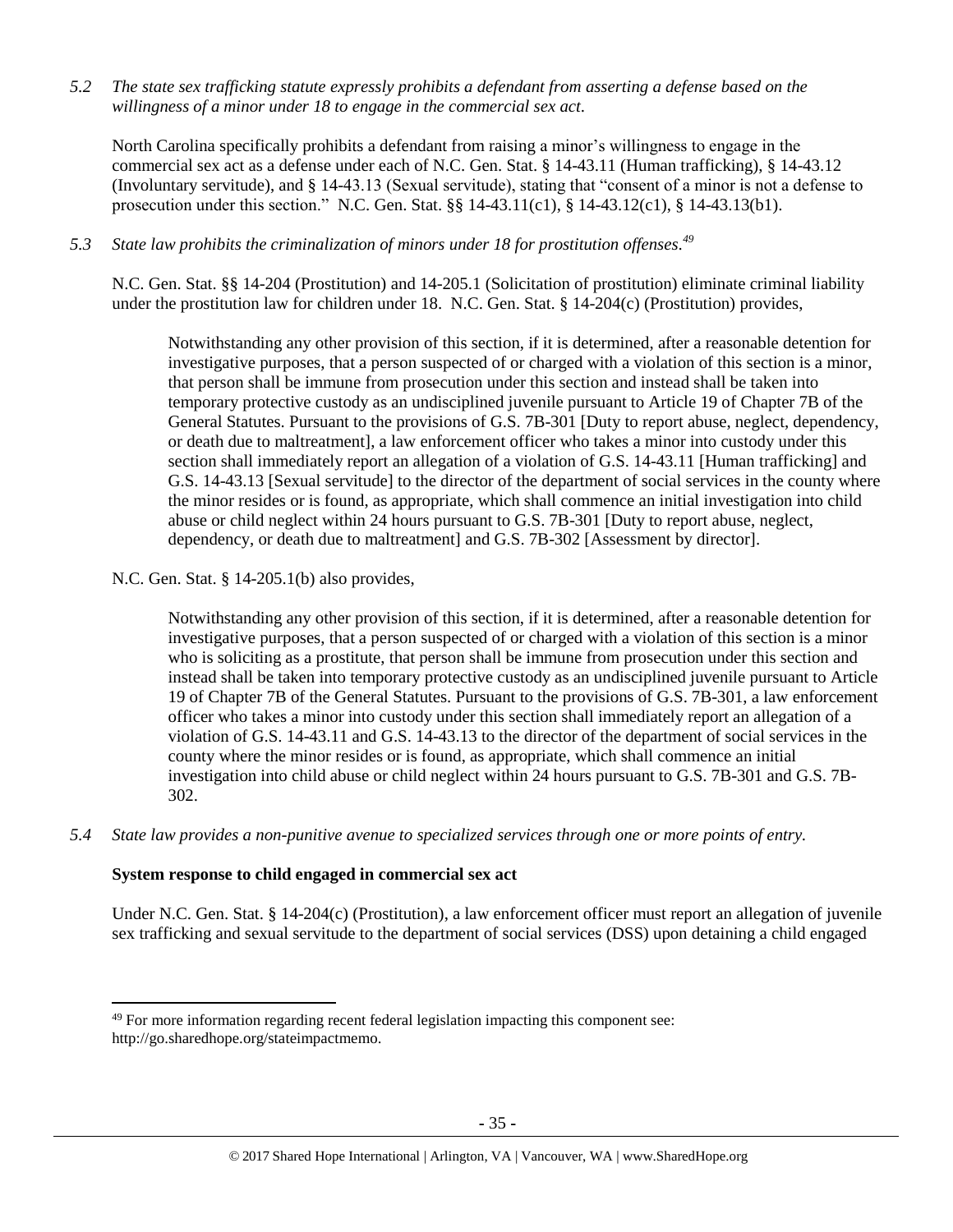in prostitution. The child may be taken into temporary protective custody as an undisciplined juvenile<sup>50</sup> even though the child is immune from prosecution for prostitution. Specifically, N.C. Gen. Stat. § 14-204(c) states,

Notwithstanding any other provision of this section, if it is determined, after a reasonable detention for investigative purposes, that a person suspected of or charged with a violation of this section is a minor, that person shall be immune from prosecution under this section and instead shall be taken into temporary protective custody as an undisciplined juvenile pursuant to Article 19 of Chapter 7B of the General Statutes. Pursuant to the provisions of G.S. 7B-301 [Duty to report abuse, neglect, dependency, or death due to maltreatment], a law enforcement officer who takes a minor into custody under this section shall immediately report an allegation of a violation of G.S. 14-43.11 [Human trafficking] and G.S. 14-43.13 [Sexual servitude] to the director of the department of social services in the county where the minor resides or is found, as appropriate, which shall commence an initial investigation into child abuse or child neglect within 24 hours pursuant to G.S. 7B-301 [Duty to report abuse, neglect, dependency, or death due to maltreatment] and G.S. 7B-302 [Assessment by director].

Similarly, N.C. Gen. Stat. § 14-205.1(b) (Solicitation of prostitution) states,

Notwithstanding any other provision of this section, if it is determined, after a reasonable detention for investigative purposes, that a person suspected of or charged with a violation of this section is a minor who is soliciting as a prostitute, that person shall be immune from prosecution under this section and instead shall be taken into temporary protective custody as an undisciplined juvenile pursuant to Article 19 of Chapter 7B of the General Statutes. Pursuant to provisions of G.S. 7B-301, a law enforcement officer who takes a minor into custody under this section shall immediately report an allegation of a violation of G.S. 14-43.11 and G.S. 14-43.13 to the director of the department of social services in the county where the minor resides or is found, as appropriate, which shall commence an initial investigation into child abuse or child neglect within 24 hours pursuant to G.S. 7B-301 and G.S. 7B-302.

Upon referral from law enforcement, DSS shall conduct an assessment in accordance with N.C. Gen. Stat. § 7B- $302(a)^{51}$  (Assessment by director; access to confidential information; notification of person making the report) to determine whether protective services are necessary.

#### **Summary**

 $\overline{\phantom{a}}$ 

Although North Carolina law provides for the non-criminalization of minors for prostitution and solicitation offenses and mandates referral of juvenile sex trafficking victims to DSS, provision of specialized services is not required.

<sup>50</sup> N.C. Gen. Stat. § 7B-1501(27) (Definitions) defines "undisciplined juvenile" as

<sup>51</sup> The text of N.C. Gen. Stat. § 7B-302 cited here and elsewhere in this report includes amendments made by the enactment of House Bill 229 during the 2017–2018 Session of the North Carolina Legislature (effective July 12, 2017).

a. A juvenile who, while less than 16 years of age but at least 6 years of age, is unlawfully absent from school; or is regularly disobedient to and beyond the disciplinary control of the juvenile's parent, guardian, or custodian; or is regularly found in places where it is unlawful for a juvenile to be; or has run away from home for a period of more than 24 hours; or

b. A juvenile who is 16 or 17 years of age and who is regularly disobedient to and beyond the disciplinary control of the juvenile's parent, guardian, or custodian; or is regularly found in places where it is unlawful for a juvenile to be; or has run away from home for a period of more than 24 hours.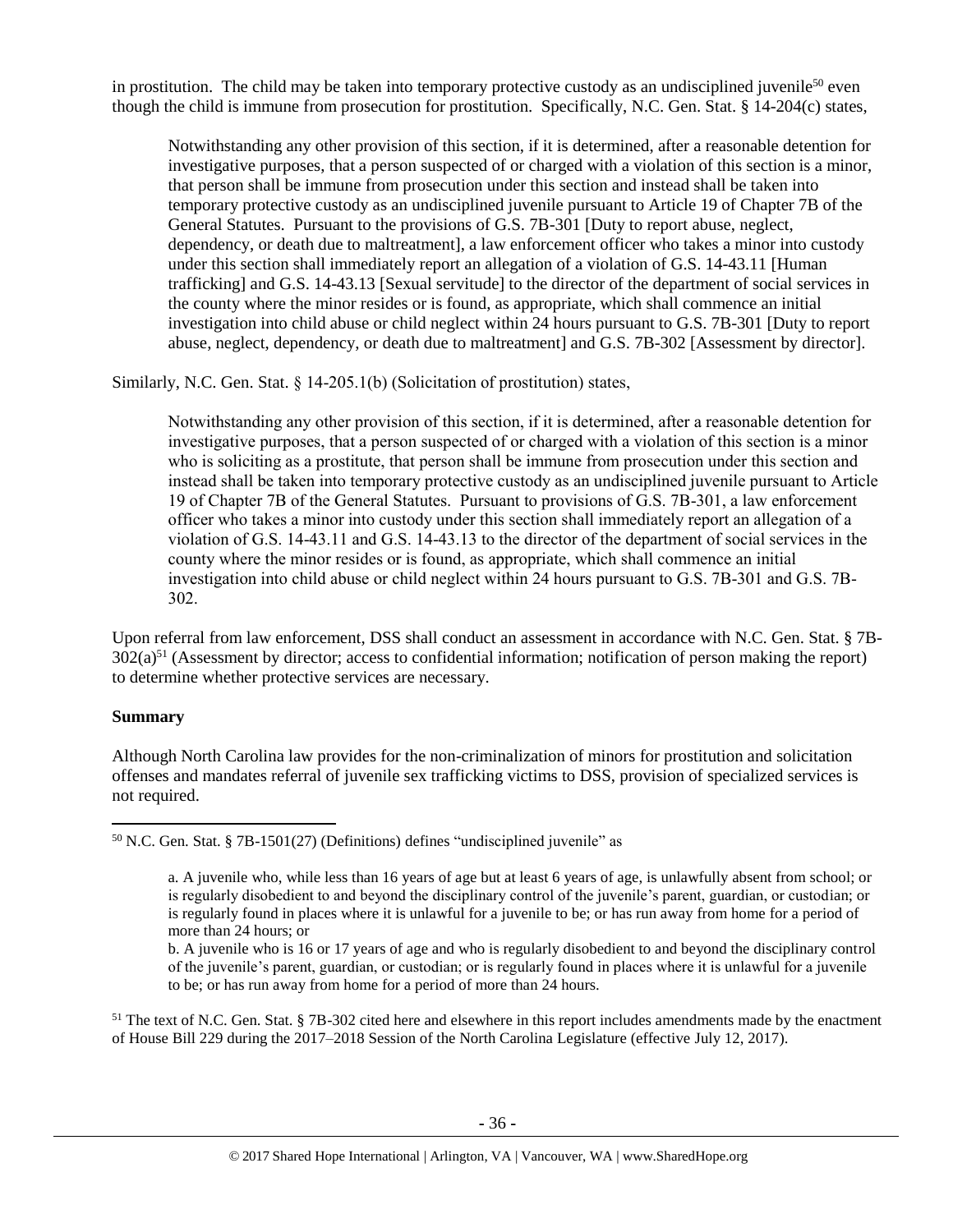- 5.4.1 Recommendation: Amend North Carolina's protective response for juvenile sex trafficking victims to require access to specialized services.
- *5.5 Child sex trafficking is identified as a type of abuse and neglect within child protection statutes.<sup>52</sup>*

. . . .

 $\overline{\phantom{a}}$ 

Child victims of sex trafficking and commercial sexual exploitation are identifiable as "abused" under N.C. Gen. Stat. § 7B-101(1) (Definitions). Under N.C. Gen. Stat. § 7B-101(1),

Abused juveniles.—Any juvenile less than 18 years of age whose parent, guardian, custodian, or caretaker:

d. Commits, permits, or encourages the commission of a violation of the following laws by, with, or upon the juvenile: first-degree forcible rape, as provided in G.S. 14-27.21; second-degree forcible rape as provided in G.S. 14-27.22; statutory rape of a child by an adult as provided in G.S. 14- 27.23; first-degree statutory rape as provided in G.S. 14-27.24; first-degree forcible sex offense as provided in G.S. 14-27.26; second-degree forcible sex offense as provided in G.S. 14-27.27; statutory sexual offense with a child by an adult as provided in G.S. 14-27.28; first-degree statutory sexual offense as provided in G.S. 14-27.29; sexual activity by a substitute parent or custodian as provided in G.S. 14-27.31; sexual activity with a student as provided in G.S. 14-27.32; unlawful sale, surrender, or purchase of a minor, as provided in G.S. 14-43.14 . . . preparation of obscene photographs, slides, or motion pictures of the juvenile, as provided in G.S. 14-190.5; employing or permitting the juvenile to assist in a violation of the obscenity laws as provided in G.S. 14-190.6; dissemination of obscene material to the juvenile as provided in G.S. 14-190.7 and G.S. 14-190.8; displaying or disseminating material harmful to the juvenile as provided in G.S. 14-190.14 and G.S. 14-190.15; first and second degree sexual exploitation of the juvenile as provided in G.S. 14-190.16 and G.S. 14-190.17; promoting the prostitution of the juvenile as provided in G.S. 14-205.3(b); and taking indecent liberties with the juvenile, as provided in G.S. 14-202.1; . . . .

g. Commits or allows to be committed an offense under G.S. 14-43.11 [Human trafficking], G.S. 14-43.12 [Involuntary servitude], or G.S. 14-43.13 [Sexual servitude] against the child.

Additionally, N.C. Gen. Stat. §§ 14-204(c) (Prostitution) and 14-205.1(b) (Solicitation of prostitution) require that juvenile sex trafficking victims be "taken into temporary protective custody" and "a law enforcement officer who takes a minor into custody under this section shall immediately report an allegation of a violation of G.S. 14-43.11 and G.S. 14-43.13 to the director of the department of social services in the county where the minor resides or is found, as appropriate, which shall commence an initial investigation into child abuse or child neglect within 24 hours . . . ."

Pursuant to N.C. Gen. Stat. § 7B-101(15) (Definitions), a "neglected juvenile" is defined more generally as

[a] juvenile who does not receive proper care, supervision, or discipline from the juvenile's parent, guardian, custodian, or caretaker; or who has been abandoned; or who is not provided necessary medical care; . . . or who lives in an environment injurious to the juvenile's welfare; or the custody of whom has been unlawfully transferred under G.S. 14-321.2 [Prohibit unlawful transfer of custody of minor child]; or who has been placed for care or adoption in violation of law. In determining whether a

 $52$  For more information regarding recent federal legislation impacting this component see: http://go.sharedhope.org/stateimpactmemo.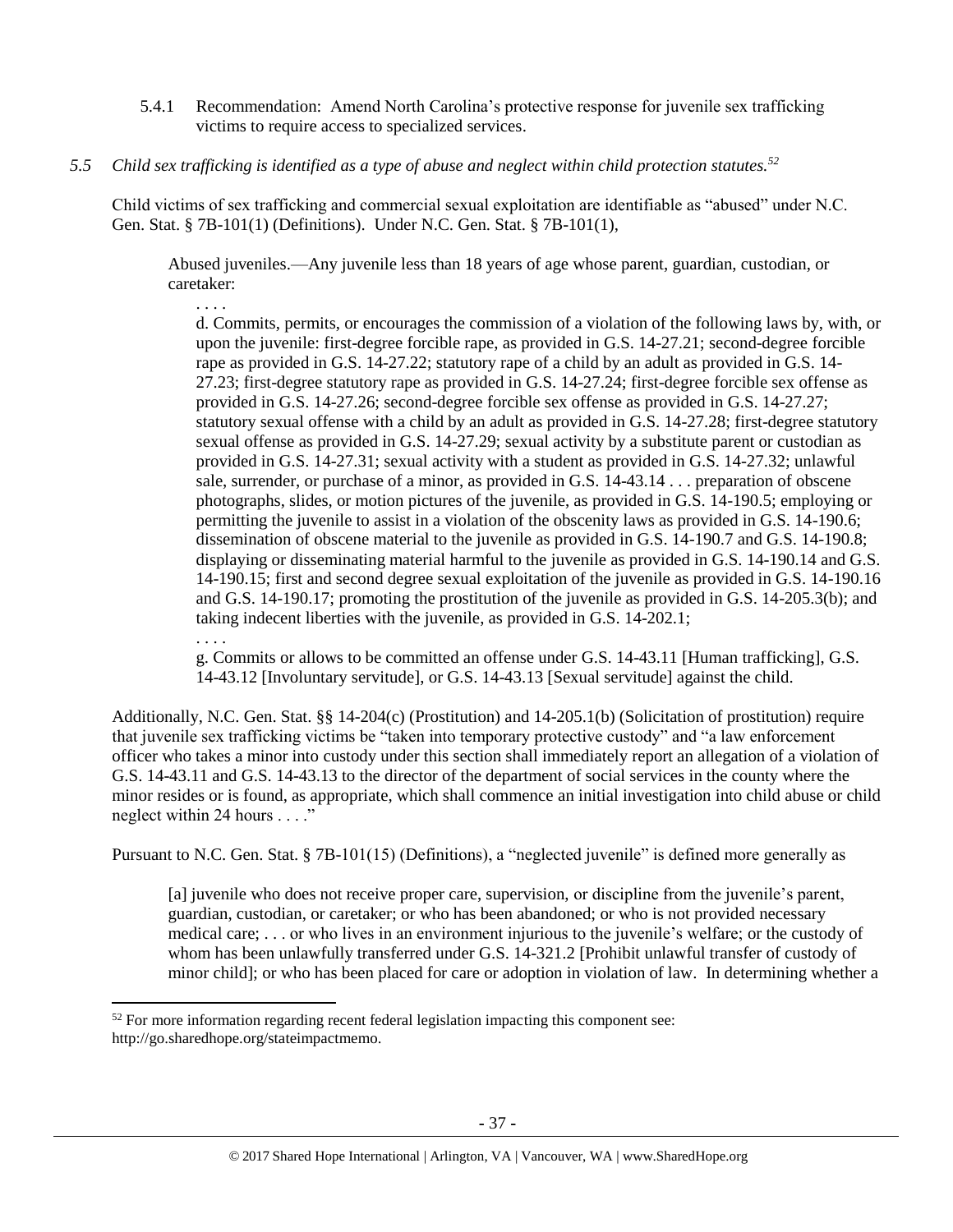juvenile is a neglected juvenile, it is relevant whether that juvenile lives in a home where another juvenile has died as a result of suspected abuse or neglect or lives in a home where another juvenile has been subjected to abuse or neglect by an adult who regularly lives in the home.

Lastly, N.C. Gen. Stat. § 14-43.14(c) provides, "A minor whose parent, guardian, or custodian has sold or attempted to sell a minor in violation of [Article 10A]<sup>53</sup> is an abused juvenile as defined by G.S. 7B–101(1). The court may place the minor in the custody of the Department of Social Services or with such other person as is in the best interest of the minor."

*5.6 The definition of "caregiver" or another related term in the child welfare statutes is not a barrier to a sex trafficked child accessing the protection of child welfare.*

Pursuant to N.C. Gen. Stat. § 7B-101(1) (Definitions), the definition of "abused juveniles" is limited to minors who have been subjected to abuse<sup>54</sup> by a "parent, guardian, custodian, or caretaker." N.C. Gen. Stat. § 7B-101(8) (Definitions) defines "custodian" as "[t]he person or agency that has been awarded legal custody of a juvenile by a court," which appears to limit the ability of child welfare to intervene on behalf of a child exploited by a person who is not family member or legal guardian. While N.C. Gen. Stat. §§ 14-204(c) (Prostitution) and 14-205.1(b) require that juvenile sex trafficking victims be "taken into temporary protective custody" and "a law enforcement officer who takes a minor into custody under this section shall immediately report an allegation of a violation of G.S. 14-43.11 and G.S. 14-43.13 to the director of the department of social services in the county where the minor resides or is found, as appropriate, which shall commence an initial investigation into child abuse or child neglect within 24 hours . . . ," this does not appear to remove the limitation on child welfare's ability to intervene in non-familial trafficking cases.

5.6.1 Recommendation: Amend N.C. Gen. Stat. § 7B-101 (Definitions) to allow child welfare protection for juvenile sex trafficking victims irrespective of the perpetrator of the abuse.

 $\overline{a}$ 

<sup>53</sup> The following offenses are included under Article 10A: § 14-43.11 (Human trafficking), § 14-43.12 (Involuntary servitude), § 14-43.13 (Sexual servitude), and § 14-43.14 (Unlawful sale, surrender, or purchase of a minor). <sup>54</sup> According to N.C. Gen. Stat. § 7B-101 (Definitions), abuse and neglect may result from treatment by a "caretaker," which is defined within N.C. Gen. Stat. § 7B-101(3) as

Any person other than a parent, guardian, or custodian who has responsibility for the health and welfare of a juvenile in a residential setting. A person responsible for a juvenile's health and welfare means a stepparent, foster parent, an adult member of the juvenile's household, an adult relative entrusted with the juvenile's care, any person such as a house parent or cottage parent who has primary responsibility for supervising a juvenile's health and welfare in a residential child care facility or residential educational facility, or any employee or volunteer of a division, institution, or school operated by the Department of Health and Human Services. "Caretaker" also means any person who has the responsibility for the care of a juvenile in a child care facility as defined in Article 7 of Chapter 110 of the General Statutes and includes any person who has the approval of the care provider to assume responsibility for the juveniles under the care of the care provider. Nothing in this subdivision shall be construed to impose a legal duty of support under Chapter 50 or Chapter 110 of the General Statutes. The duty imposed on a caretaker as defined in this subdivision shall be for the purpose of this Subchapter only.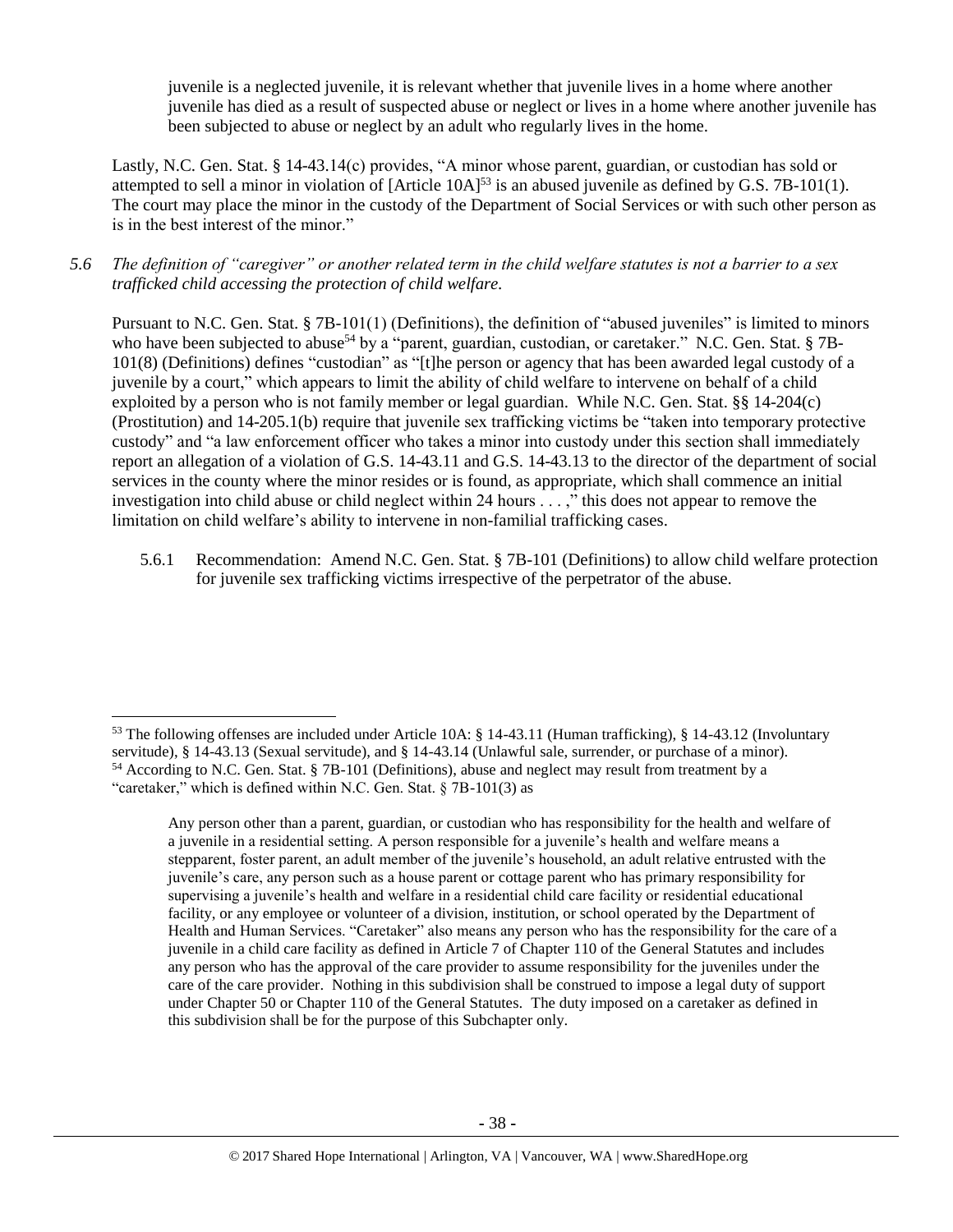# *5.7 Crime victims' compensation is specifically available to a child victim of sex trafficking or commercial sexual exploitation of children (CSEC).*

A victim of child sex trafficking is an eligible claimant for Crime Victim's Compensation pursuant to N.C. Gen. Stat. § 15B-2(2)(a). A "victim" is defined as "[a] person who suffers personal injury or death proximately caused by criminally injurious conduct" and a "claimant" is defined to include "a person who was convicted of a first offense under G.S. 14-204 [Prostitution] and whose participation in the offense was a result of having been a trafficking victim under G.S. 14-43.11 [Human trafficking] or G.S. 14-43.13 [Sexual servitude] or a victim of a severe form of trafficking under the federal Trafficking Victims Protection Act (22 U.S.C. § 7102(13). N.C. Gen. Stat. § 15B-2(13), (2)(e). "Criminally injurious conduct" is defined as including "[c]onduct that by its nature poses a substantial threat of personal injury or death, and is punishable by fine or imprisonment or death, or would be so punishable but for the fact that the person engaging in the conduct lacked the capacity to commit the crime under the laws of this State." N.C. Gen. Stat. § 15B-2(5). Since domestic minor sex trafficking encompasses "conduct that by its nature poses a substantial threat of personal injury or death," and the applicable crimes are punishable by imprisonment, a domestic minor sex trafficking victim falls under the definition of victim for the purposes of Crime Victim's Compensation. N.C. Gen. Stat. §  $15B-2(5)$ .

However, under N.C. Gen. Stat. § 15B-4(a) (Award of compensation), "Compensation shall only be paid for economic loss<sup>55</sup> and not for noneconomic detriment."

Even if domestic minor sex trafficking victims can recover funds, certain ineligibility factors and award reduction factors present special difficulties for domestic minor sex trafficking victims. For example, a claimant's application for an award under N.C. Gen. Stat. Chapter 15B (Crime Victims Compensation Act) can be denied if not filed "within two years after the date of the criminally injurious conduct that caused the injury or death for which the claimant seeks the award," where "[t]he criminally injurious conduct was not reported to a law enforcement officer or agency within 72 hours of its occurrence, and there was no good cause for the delay," or if "[t]he victim was participating in a felony at or about the time that the victim's injury occurred." N.C. Gen. Stat. § 15B-11(a)(1), (3), (6). An award may also be denied or reduced if it is found "that the claimant or victim, without good cause, has not fully cooperated with appropriate law enforcement agencies or in the prosecution of criminal cases with regard to the criminally injurious conduct that is the basis for the award." N.C. Gen. Stat. § 15B-11(c).

In addition, an award may be reduced if "[t]he victim was participating in a nontraffic misdemeanor at or about the time that the victim's injury occurred" or the victim "engaged in contributory misconduct." N.C. Gen. Stat. § 15B-11(b). Under subsection (b1), however, "The Commission or Director, whichever has the authority to decide a claim under G.S. 15B-10, shall exercise discretion in determining whether to deny a claim under subsection (b) of this section. In exercising discretion, the Commission or Director shall consider whether any proximate cause exists between the injury and the misdemeanor or contributory misconduct, when applicable. The Director or Commission shall deny claims upon a finding that there was contributory misconduct that is a proximate cause of becoming a victim. However, contributory misconduct that is not a proximate cause of becoming a victim shall not lead to an automatic denial of a claim."

<sup>55</sup> Pursuant to N.C. Gen. Stat. § 15B-2(10), "economic loss" is defined as "[e]conomic detriment consisting only of allowable expense, work loss, replacement services loss, and household support loss. If criminally injurious conduct causes death, economic loss includes a dependent's economic loss and a dependent's replacement service loss. Noneconomic detriment is not economic loss, but economic loss may be caused by pain and suffering or physical impairment."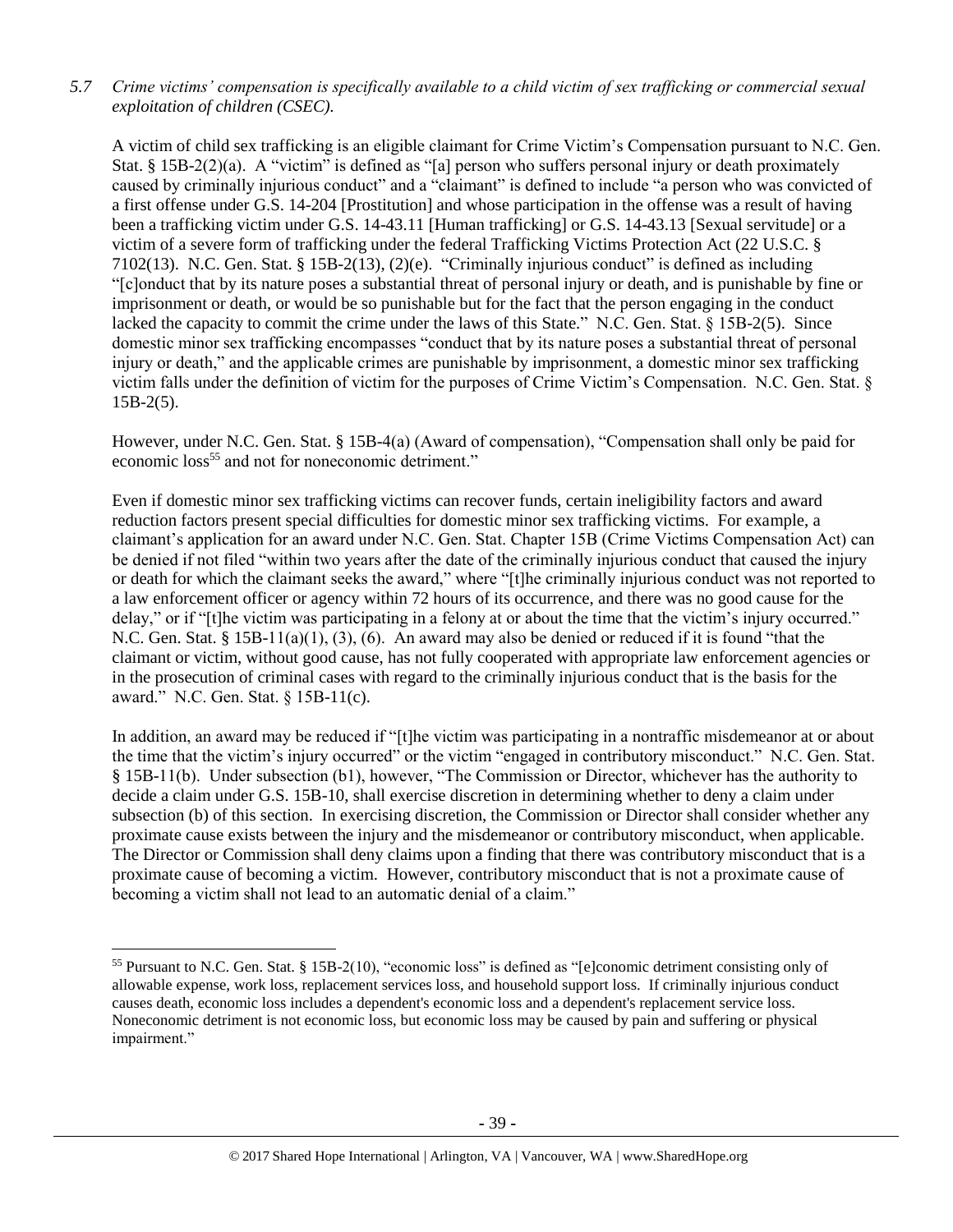5.7.1 Recommendation: Amend N.C. Gen. Stat. § 15B-11(a), (b) (Grounds for denial of claim or reduction of award) to establish exceptions for victims of domestic minor sex trafficking.

## *5.8 Victim-friendly procedures and protections are provided in the trial process for minors under 18.*

In a trial for rape or sexual offenses<sup>56</sup> or attempts to commit either, "the trial judge may, during the taking of the testimony of the prosecutrix, exclude from the courtroom all persons except the officers of the court, the defendant and those engaged in the trial of the case." N.C. Gen. Stat. § 15-166.

Pursuant to N.C. Gen. Stat. § 8C-1, Rule 412 (Rape or sex offense cases; relevance of victim's past behavior), the use of reputation or opinion evidence of the past sexual behavior<sup>57</sup> of a victim of rape or a sexual offense is limited, and past sexual behavior of the victim is not to be considered during the prosecution unless certain circumstances apply. N.C. Gen. Stat. § 8C-1, Rule 412(b)–(d) states in part,

(b) Notwithstanding any other provision of law, the sexual behavior of the complainant is irrelevant to any issue in the prosecution unless such behavior:

(1) Was between the complainant and the defendant; or

(2) Is evidence of specific instances of sexual behavior offered for the purpose of showing that the act or acts charged were not committed by the defendant; or

(3) Is evidence of a pattern of sexual behavior so distinctive and so closely resembling the defendant's version of the alleged encounter with the complainant as to tend to prove that such complainant consented to the act or acts charged or behaved in such a manner as to lead the defendant reasonably to believe that the complainant consented; or

(4) Is evidence of sexual behavior offered as the basis of expert psychological or psychiatric opinion that the complainant fantasized or invented the act or acts charged.

(c) Sexual behavior otherwise admissible under this rule may not be proved by reputation or opinion. (d) Notwithstanding any other provision of law, unless and until the court determines that evidence of sexual behavior is relevant under subdivision (b), no reference to this behavior may be made in the presence of the jury and no evidence of this behavior may be introduced at any time during the trial of:

(1) A charge of rape or a lesser included offense of rape;

(2) A charge of a sex offense or a lesser included offense of a sex offense; or

(3) An offense being tried jointly with a charge of rape or a sex offense, or with a lesser included offense of rape or a sex offense.

. . . .

 $\overline{\phantom{a}}$ 

Witness remote testimony may be authorized for a child under 16 pursuant to N.C. Gen. Stat. § 15A-1225.1, which states in subsection (b), "In a criminal proceeding, a child witness who has been found competent to testify may testify, under oath or affirmation, other than in an open forum when the court determines: (1) That the child witness would suffer serious emotional distress, not by the open forum in general, but by testifying in the defendant's presence, and (2) That the child's ability to communicate with the trier of fact would be impaired." N.C. Gen. Stat.  $\S 15A-1225.1(a)(1)$ , (b). Additionally, while a judge may, upon motion of a party, exclude witnesses from the courtroom during a trial, "when a minor child is called as a witness the parent or

<sup>56</sup> "Sexual offenses" are not defined for the purpose of this statute. However, presumably it applies to N.C. Chapter 14, Article 7A (Rape and other sex offenses), which does not include N.C. Gen. Stat. § 14-43.11 (Human

trafficking), § 14-43.13 (Sexual servitude), § 14-190.16 (First degree sexual exploitation of a minor), § 14-190.17 (Second degree sexual exploitation of a minor), or § 14-190.17A (Third degree sexual exploitation of a minor). <sup>57</sup> "As used in this rule, the term 'sexual behavior' means sexual activity of the complainant other than the sexual act which is at issue in the indictment on trial." N.C. Gen. Stat.  $\&8C-1$ , Rule 412(a).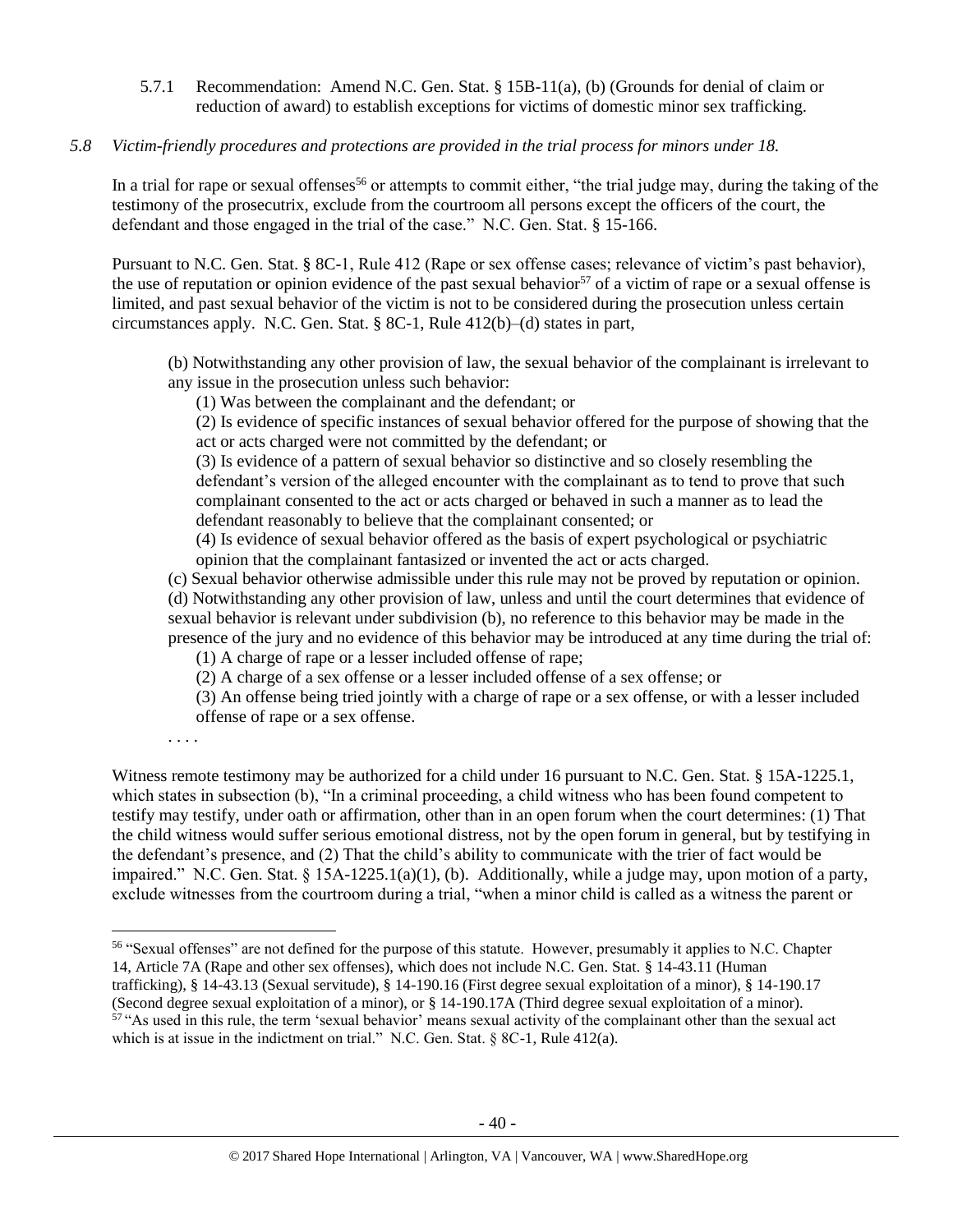guardian may be present while the child is testifying even though his parent or guardian is to be called subsequently." N.C. Gen. Stat. § 15A-1225.

- 5.8.1 Recommendation: Amend N.C. Gen. Stat. § 8C-1, Rule 412(d) to clarify the inclusion of N.C. Gen. Stat. § 14-43.11 (Human trafficking) and the CSEC offenses under N.C. Gen. Stat. § 14-205.1 (Solicitation of prostitution), § 14-205.2 (Patronizing a prostitute), § 14-205.3 (Promoting prostitution) and § 14-43.13 (Sexual servitude) as "sex offenses" for which reputation or opinion evidence of past sexual behavior for victim witnesses is inadmissible in trials.
- *5.9 Child sex trafficking victims may vacate delinquency adjudications and expunge related records for prostitution and other offenses arising from trafficking victimization, without a waiting period.*

North Carolina law does not provide a mechanism for minors to vacate delinquency adjudications related to trafficking victimization, and juvenile records may only be expunged after a waiting period.

N.C. Gen. Stat. § 7B-3200 (Expunction of records of juveniles alleged or adjudicated delinquent and undisciplined) provides a general avenue to juvenile record expungement once the minor turns 18 if at least 18 months have elapsed. N.C. Gen. Stat. § 7B-3200 states,

(a) Any person who has attained the age of 18 years may file a petition in the court where the person was adjudicated undisciplined for expunction of all records of that adjudication.

(b) Any person who has attained the age of 18 years may file a petition in the court where the person was adjudicated delinquent for expunction of all records of that adjudication provided:

(1) The offense for which the person was adjudicated would have been a crime other than a Class A, B1, B2, C, D, or E felony if committed by an adult.

(2) At least 18 months have elapsed since the person was released from juvenile court jurisdiction, and the person has not subsequently been adjudicated delinquent or convicted as an adult of any felony or misdemeanor other than a traffic violation under the laws of the United States or the laws of this State or any other state.

Records relating to an adjudication for an offense that would be a Class A, B1, B2, C, D, or E felony if committed by an adult shall not be expunged.

. . . .

North Carolina law also contains several trafficking-specific provisions. Pursuant to N.C. Gen. Stat. § 15A-1415(b)(10) (Grounds for appropriate relief which may be asserted by defendant after verdict; limitation as to time), a victim of human trafficking may seek to have a conviction vacated if:

The defendant was convicted of a first offense of prostitution under G.S. 14-204, and the court did not discharge the defendant and dismiss the charge pursuant to G.S. 14-204(b); the defendant's participation in the offense was a result of having been a victim of human trafficking under G.S. 14-43.11, sexual servitude under G.S. 14-43.13, or the federal Trafficking Victims Protection Act (22 U.S.C. § 7102(13)); and the defendant seeks to have the conviction vacated.

The petition must be made in accordance with N.C. Gen. Stat. § 15A-1416.1 (Motion by the defendant to vacate prostitution convictions for sex trafficking victim), which states,

(a) A motion for appropriate relief seeking to vacate a conviction for prostitution based on the grounds set out in G.S. 15A-1415(b)(10) shall be filed in the court where the conviction occurred.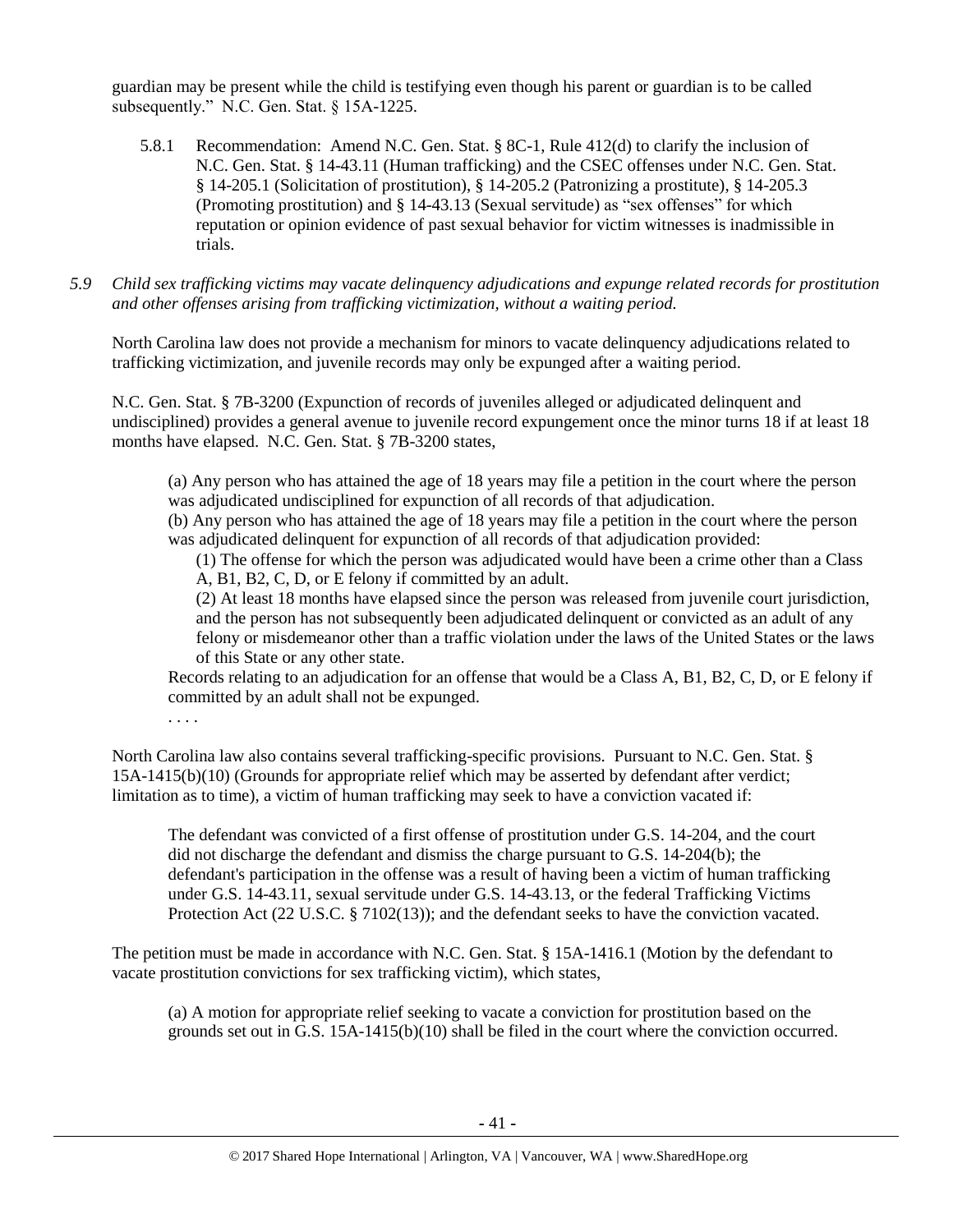The motion may be filed at any time following the entry of a verdict or finding of guilty under G.S. 14-204 [Prostitution] . . . .

(b) The court may grant the motion if, in the discretion of the court, the violation was a result of the defendant having been a victim of human trafficking or sexual servitude . . . .

(c) If the court grants a motion under this section, the court must vacate the conviction and may take such additional action as is appropriate in the circumstances.

However, N.C. Gen. Stat. § 15A-1415 and § 15A-1416.1 apply specifically to "convictions," and N.C. Gen. Stat. § 7B-2412 (Legal effect of adjudication of delinquency) states, "An adjudication that a juvenile is delinquent . . . shall neither be considered conviction of any criminal offense nor cause the juvenile to forfeit any citizenship right." Accordingly, delinquency adjudications are ineligible for vacatur under these laws.

Further, N.C. Gen. Stat. § 15A-1415 and § 15A-1416.1 apply only to violations of North Carolina's prostitution offense, foreclosing these laws' applicability to other offenses related to trafficking victimization. Additionally, record expungement is not automatic upon granting vacatur, making separate proceedings necessary to obtain both forms of relief.

Victims of human trafficking may petition to have prostitution-related records expunged under N.C. Gen. Stat. §  $15A-145.6(b)$ <sup>58</sup> (Expunctions for certain defendants convicted of prostitution), which states,

A person who has been convicted of a prostitution offense<sup>59</sup> may file a petition in the court of the county where the person was convicted for expunction of the prostitution offense from the person's criminal record provided that all of the following criteria are met:

(1) The person has not previously been convicted of any violent felony or violent misdemeanor under the laws of the United States or the laws of this State or any other state. (2) The person satisfies any one of the following criteria:

a. The person's participation in the prostitution offense was a result of having been a trafficking victim under G.S. 14-43.11 (human trafficking) or G.S. 14-43.13 (sexual servitude) or a victim of a severe form of trafficking under the federal Trafficking Victims Protection Act (22 U.S.C. § 7102(13).

b. The person has no prior convictions for a prostitution offense and at least three years have passed since the date of conviction or the completion of any active sentence, period of probation, and post-release supervision, whichever occurs later.

. . . .

 $\overline{\phantom{a}}$ 

As with the vacatur law, however, N.C. Gen. Stat. § 15A-145.6(b) applies specifically to "convictions," not delinquency adjudications. Further, N.C. Gen. Stat. § 15A-145.6(b) applies only to violations of North Carolina's prostitution statute and mandates a minimum 3 year waiting period. In addition, prosecutors still have access to these records, which "may be used to calculate prior record level if the

<sup>58</sup> The text of N.C. Gen. Stat. § 15A-145.6 cited here and elsewhere in this report includes amendments made by the enactment of Senate Bill 445 during the 2017–2018 Session of the North Carolina Legislature (effective December 1, 2017).

<sup>59</sup> "Prostitution offense" is defined as "[a] conviction for (i) violation of G.S. 14-204 [Prostitution] [Repealed] or (ii) engaging in prostitution in violation of G.S.14-204(7) for an offense that occurred prior to October 1, 2013."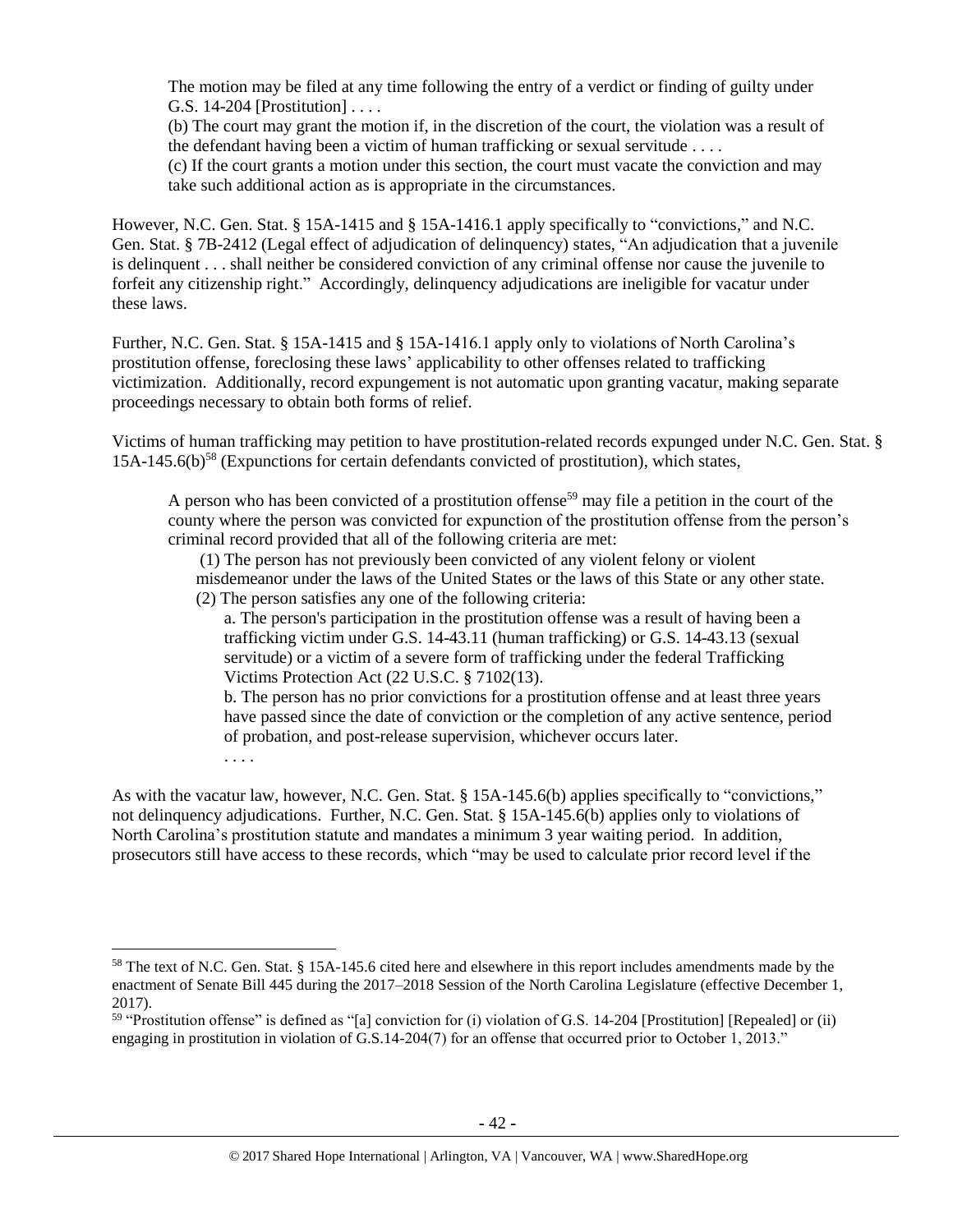named person is convicted of a subsequent criminal offense." N.C. Gen. Stat.  $\S 15A-151.5(b)^{60}$ (Prosecutor access to expunged files).

5.9.1 Recommendation: Amend N.C. Gen. Stat. § 15A-1415(b)(10) (Grounds for appropriate relief which may be asserted by defendant after verdict; limitation as to time) and § 15A-1416.1 (Motion by the defendant to vacate prostitution convictions for sex trafficking victim) to allow child sex trafficking victims to vacate delinquency adjudications and expunge related records for prostitution and other offenses arising from trafficking victimization, without a waiting period.

### *5.10 Victim restitution and civil remedies for victims of domestic minor sex trafficking or commercial sexual exploitation of children (CSEC) are authorized by law.*

Child sex trafficking victims are entitled to mandatory restitution. N.C. Gen. Stat. § 14-43.20(a) (Mandatory restitution; victim services; forfeiture) defines "victim" as a "person subject to the practices set forth in G.S. 14- 43.11 [Human trafficking], 14-43.12 [Involuntary servitude], or 14-43.13 [Sexual servitude]." N.C. Gen. Stat. § 14-43.20(b) provides that

Restitution for a victim is mandatory under this Article. At a minimum, the court shall order restitution in an amount equal to the value of the victim's labor as guaranteed under the Minimum Wage Law and overtime provisions of the Fair Labor Standards Act (FLSA). In addition, the judge may order any other amount of loss identified, including the gross income or value to the defendant of the victim's labor or services.

Additionally, a court must consider restitution following any conviction. Pursuant to N.C. Gen. Stat. § 15A-1340.34(a) (Restitution generally), "When sentencing a defendant convicted of a criminal offense, the court shall determine whether the defendant shall be ordered to make restitution to any victim of the offense in question. For purposes of this Article, the term 'victim' means a person directly and proximately harmed as a result of the defendant's commission of the criminal offense."

Subsection (b) states, "If the defendant is being sentenced for an offense for which the victim is entitled to restitution under Article 46 of this Chapter, the court shall, in addition to any penalty authorized by law, require that the defendant make restitution to the victim or the victim's estate for any injuries or damages arising directly and proximately out of the offense committed by the defendant." N.C. Gen. Stat. § 15A-834 (Restitution), which is in Article 46, states, "A victim has the right to receive restitution as ordered by the court pursuant to Article 81C of Chapter 15A of the General Statutes."

Pursuant to N.C. Gen. Stat. § 15A-830(a)(7) (Definitions—Crime Victims' Rights Act), a "victim" is defined to include, among others:

A person against whom there is probable cause to believe one of the following crimes was committed: a. A Class A, B1, B2, C, D, or E felony.<sup>61</sup>

b. A Class F felony if it is a violation of one of the following: . . . 14-43.11 [Human trafficking, where the victim is not a minor];  $14-190.17$  [Second degree sexual exploitation of a minor] ... . . . .

l

 $60$  The text of N.C. Gen. Stat. § 15A-151.5 cited here and elsewhere in this report includes amendments made by the enactment of Senate Bill 445 during the 2017–2018 Session of the North Carolina Legislature (effective December 1, 2017).

<sup>61</sup> *See supra* note [39.](#page-22-0)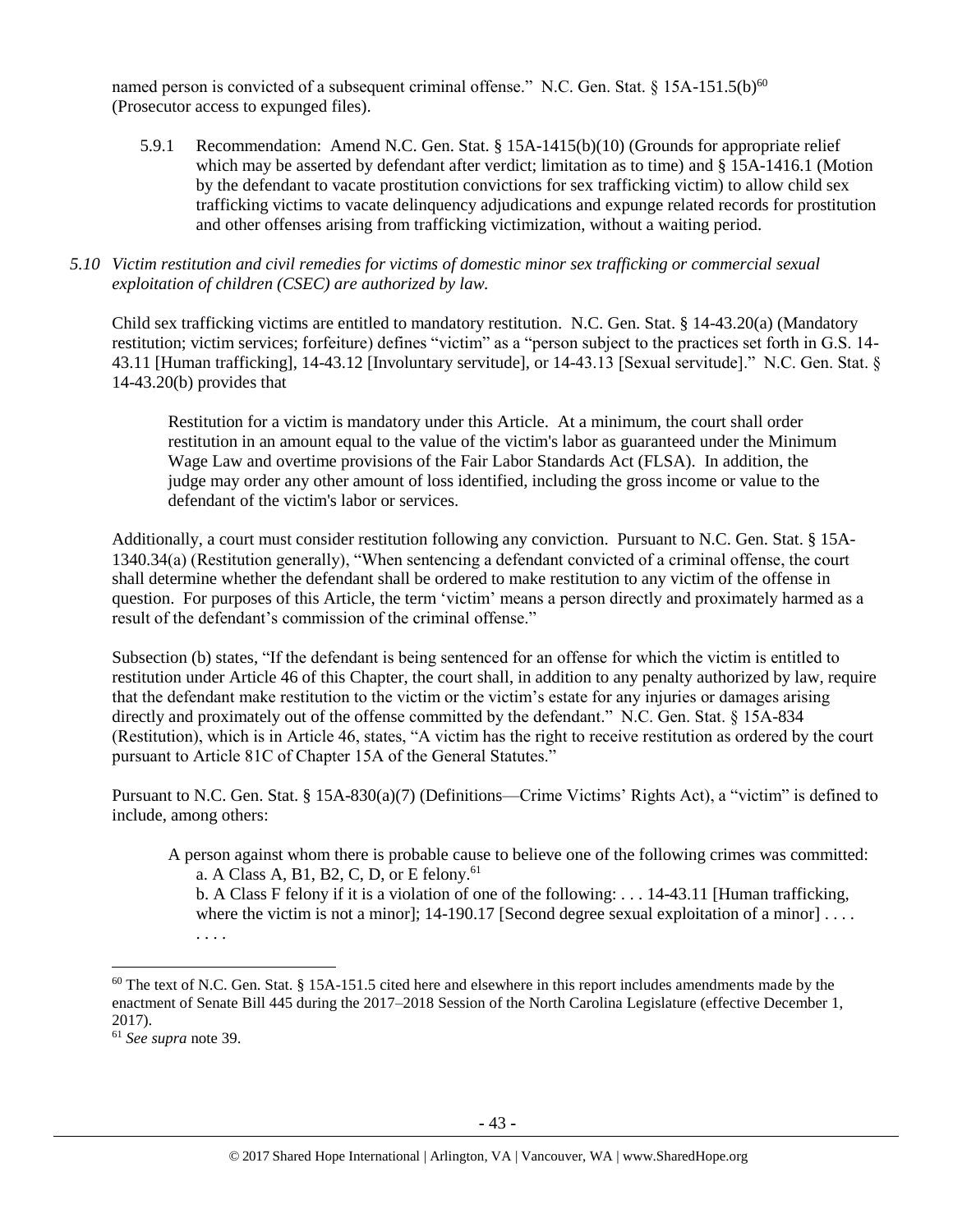e. A Class I felony if it is a violation of . . . 14-190.17A [Third degree sexual exploitation of a minor].

f. An attempt of any of the felonies listed in this subdivision if the attempted felony is punishable as a felony.

. . . .

 $\overline{\phantom{a}}$ 

Pursuant to N.C. Gen. Stat. § 15A-1340.35(a)(1) (Basis for restitution), "In determining the amount of restitution, the court shall consider," among other things, "(1) In the case of an offense resulting in bodily injury to a victim: a. The cost of necessary medical and related professional services and devices or equipment relating to physical, psychiatric, and psychological care required by the victim; b. The cost of necessary physical and occupational therapy and rehabilitation required by the victim; and c. Income lost by the victim as a result of the offense."

In addition, domestic minor sex trafficking victims may be able to pursue civil remedies under the Crime Victims Financial Recovery Assistance Act, codified at N.C. Gen. Stat. Chapter 15B Article 2. N.C. Gen. Stat. § 15B-30 (Declaration of policy and purpose) recognizes that "[n]o person who commits a crime should thereafter gain monetary profit as the result of committing the crime." N.C. Gen. Stat. § 15B-34 (Civil action to recover profits or funds; responsibilities of the Commission), codified in The Crime Victims Financial Recovery Assistance Act, authorizes a victim of a crime for which the offender was convicted, and certain other specified "eligible person[s]," to bring a civil action against the offender "for damages arising out of the offense for which the offender was convicted," subject to a three year statute of limitations. N.C. Gen. Stat. §§ 15B-30(1),  $15B-34(a)$ .

Furthermore, a trafficker may be required to pay damages due to a civil suit under the civil racketeering statute. A defendant is liable for triple damages under N.C. Gen. Stat. § 75D-8(c) (Available RICO civil remedies), which states,

Any innocent person who is injured or damaged in his business or property by reason of any violation of G.S. 75D-4 involving a pattern of racketeering activity shall have a cause of action for three times the actual damages sustained and reasonable attorneys [sic] fees. For purposes of this [provision], "pattern of racketeering activity" shall require that at least one act of racketeering activity be an act of racketeering activity other than (i) an act indictable under 18 U.S.C. § 1341 or U.S.C. § 1343, or (ii) an act which is an offense involving fraud in the sale of securities . . . .

Additionally, any injured person has "a right or claim to forfeited property or to the proceeds derived therefrom superior to any right or claim the State has in the same property or proceeds" so long as the injured person "intervene[s] in the forfeiture proceeding prior to its final disposition." N.C. Gen. Stat. § 75D-8(d).

*5.11 Statutes of limitations for civil and criminal actions for child sex trafficking or commercial sexual exploitation of children (CSEC) offenses are eliminated or lengthened to allow prosecutors and victims a realistic opportunity to pursue criminal action and legal remedies.*

North Carolina does not have any statute of limitations for felony prosecutions.<sup>62</sup> Under N.C. Gen. Stat. § 1-52 (Three years), the following actions are included in the list of those with a 3-year limitation: "(5) For criminal conversation, or for any other injury to the person or rights of another, not arising on contract and not hereafter enumerated . . . (19) For assault, battery, or false imprisonment." Subsection (16) states, however, "Unless

 $62$  State v. Hardin, 75 (N.C. Ct. App. 1973) ("In North Carolina, there is no statute of limitations barring the prosecution of a felony.")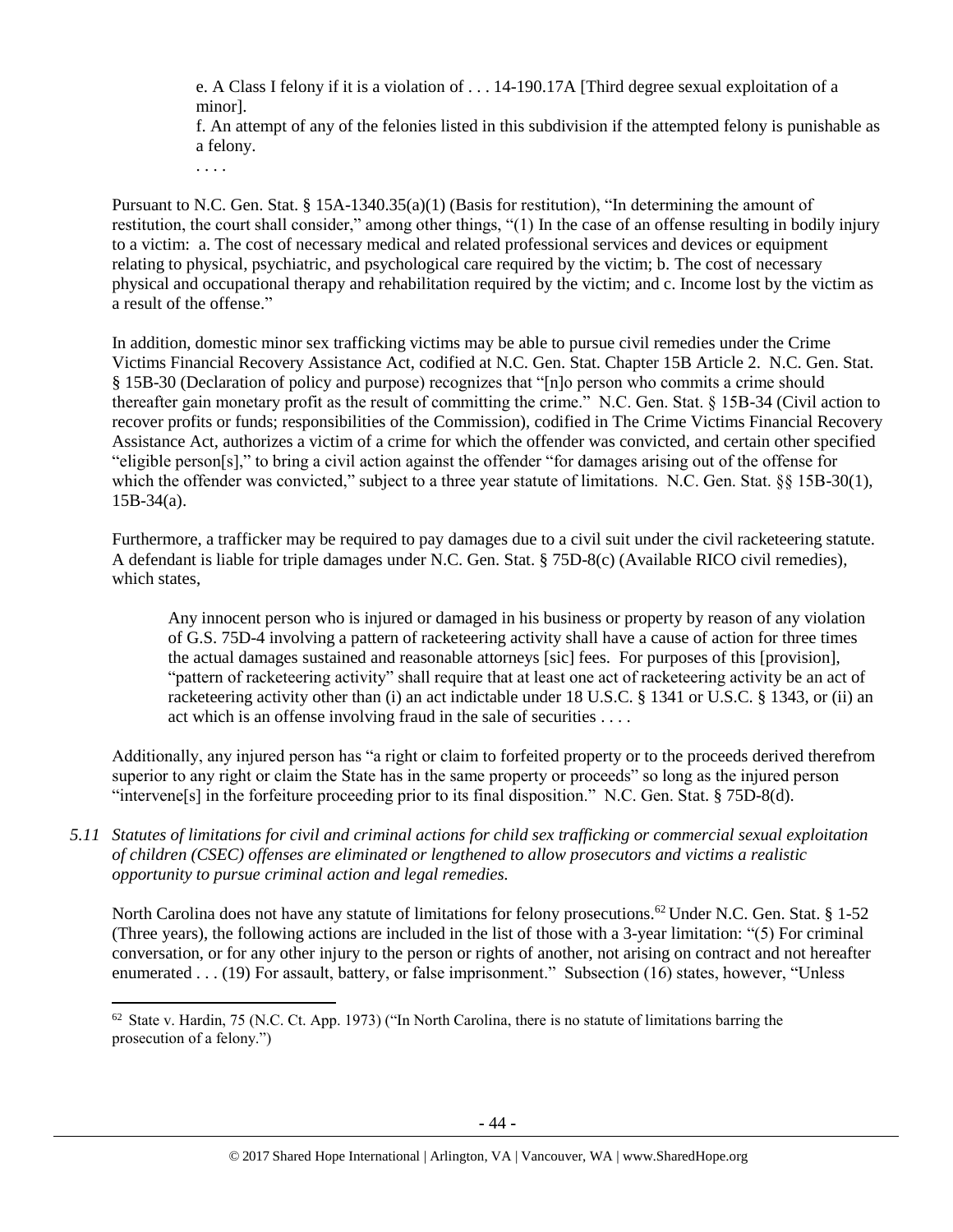otherwise provided by law, for personal injury or physical damage to claimant's property, the cause of action, except in causes of actions referred to in G.S. 1-15(c), shall not accrue until bodily harm to the claimant or physical damage to his property becomes apparent or ought reasonably to have become apparent to the claimant, whichever event first occurs. Except as provided in G.S. 130A-26.3, no cause of action shall accrue more than 10 years from the last act or omission of the defendant giving rise to the cause of action." N.C. Gen. Stat. § 1-52(16). Pursuant to N.C. Gen. Stat. § 1-56 (All other actions, 10 years), "An action for relief not otherwise limited by this subchapter may not be commenced more than 10 years after the cause of action has accrued."

However, pursuant to N.C. Gen. Stat. §1-15.1(a) (Statutes of limitation and repose for civil actions seeking to recover damages arising out of a criminal act),

Notwithstanding any other provision of law, if a defendant is convicted of a criminal offense and is ordered by the court to pay restitution or restitution is imposed as a condition of probation, special probation, work release, or parole, then all applicable statutes of limitation and statutes of repose, except as established herein, are tolled for the period set forth in this subsection for purposes of any civil action brought by an aggrieved party against that defendant for damages arising out of the offense for which the defendant was convicted. Any statute of limitation or repose applicable in the civil action shall be tolled from the time of entry of the court order

- (1) Requiring that restitution be made,
- (2) Making restitution a condition of probation or special probation, or

(3) Recommending that restitution be made a condition of work release or parole,

and until the defendant has paid in full the amount of restitution ordered or imposed. Except as provided in G.S. 15B-34, an action to recover damages arising out of the criminal offense shall not be commenced more than 10 years from the last act of the defendant giving rise to the cause of action.

Additionally, N.C. Gen. Stat. § 1-17(a) (Disabilities) states in part, "A person entitled to commence an action who is under a disability at the time the cause of action accrued may bring his or her action within the time limited in this Subchapter, after the disability is removed, except in an action for the recovery of real property, or to make an entry or defense founded on the title to real property, or to rents and services out of the real property, when the person must commence his or her action, or make the entry, within three years next after the removal of the disability, and at no time thereafter." Section (a) further states that "[f]or the purpose of this section" a person "within the age of 18 years" is considered to be "under a disability."

Civil actions brought under North Carolina's RICO statutes are subject to a five year statute of limitations, starting from the time that "the conduct in violation of a provision of this Chapter [RICO] terminates or the claim for relief accrues, whichever is later." N.C. Gen. Stat. § 75D-9 (Period of limitations as to civil proceedings under this chapter). However, "If a civil action is brought by the State for forfeiture or to prevent any violation of the Chapter, then the running of this period of limitations with respect to any innocent person's claim for relief which is based upon any matter complained of in such action by the State, shall be suspended during the pendency of the action by the State and for two years thereafter." N.C. Gen. Stat. § 75D-9.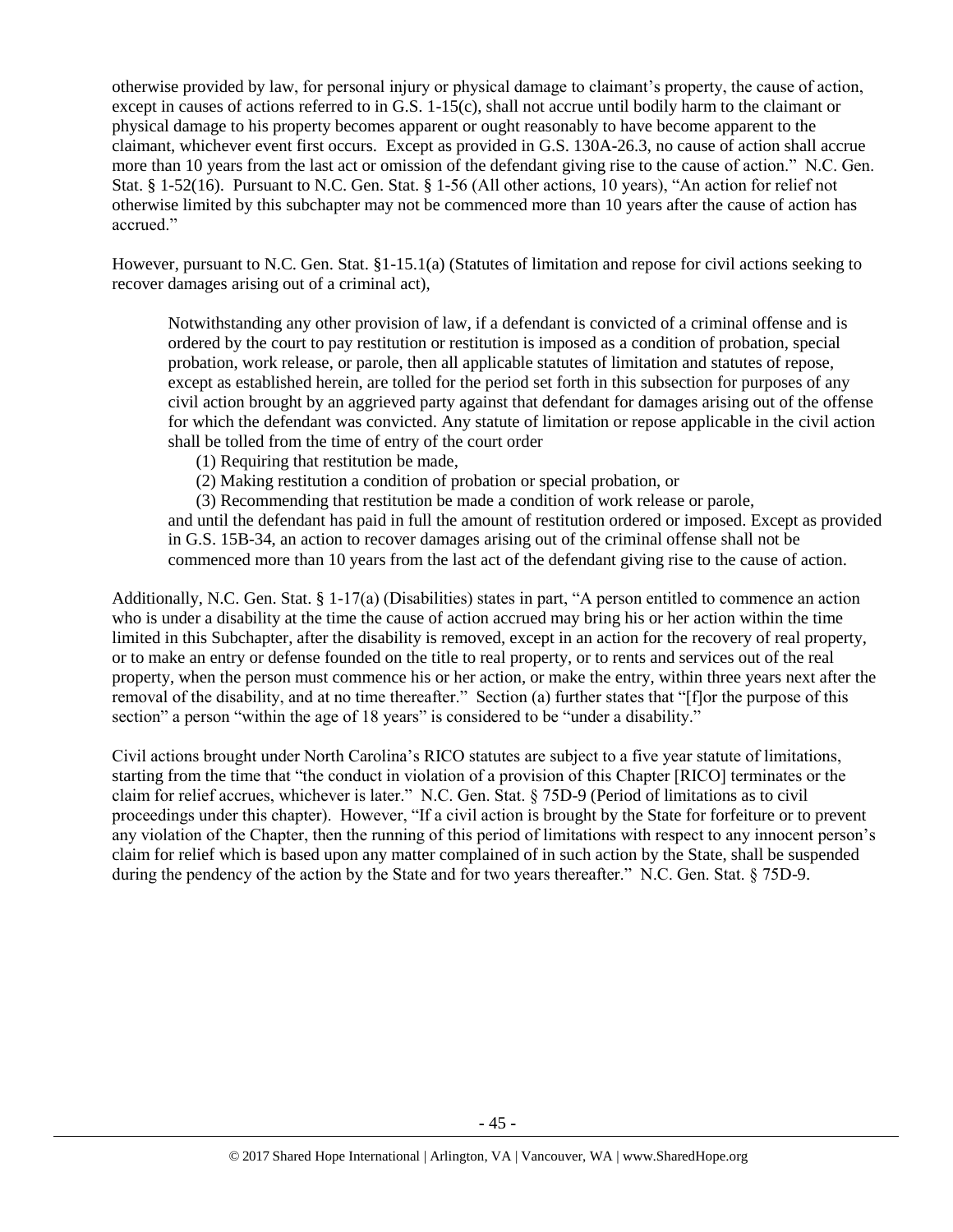#### FRAMEWORK ISSUE 6: CRIMINAL JUSTICE TOOLS FOR INVESTIGATION AND PROSECUTIONS

### *Legal Components:*

- *6.1 Training on human trafficking and domestic minor sex trafficking for law enforcement is statutorily mandated or authorized.*
- *6.2 Single party consent to audiotaping is permitted in law enforcement investigations.*
- *6.3 Wiretapping is an available tool to investigate domestic minor sex trafficking and commercial sexual exploitation of children (CSEC).*
- *6.4 Using a law enforcement decoy posing as a minor to investigate buying or selling of commercial sex acts is not a defense to soliciting, purchasing, or selling sex with a minor.*

*\_\_\_\_\_\_\_\_\_\_\_\_\_\_\_\_\_\_\_\_\_\_\_\_\_\_\_\_\_\_\_\_\_\_\_\_\_\_\_\_\_\_\_\_\_\_\_\_\_\_\_\_\_\_\_\_\_\_\_\_\_\_\_\_\_\_\_\_\_\_\_\_\_\_\_\_\_\_\_\_\_\_\_\_\_\_\_\_\_\_\_\_\_\_*

- *6.5 Using the Internet or electronic communications to investigate buyers and traffickers is a permissible investigative technique.*
- *6.6 State law requires reporting of missing children and recovered missing children.*

# *Legal Analysis:*

l

*6.1 Training on human trafficking and domestic minor sex trafficking for law enforcement is statutorily mandated or authorized.*

Law enforcement training on human trafficking is authorized in North Carolina. Pursuant to 2007 Sess. Laws 547, sec. 11,<sup>63</sup> North Carolina law directs the North Carolina Justice Academy to

[E]stablish protocols suitable for the training of State and local law enforcement officers. The protocols shall be made available to all State and local law enforcement agencies so that the agencies may conduct training on:

(1) The phenomenon of human trafficking and State and federal laws on human trafficking. (2) How to recognize and identify victims of one or more of the practices set forth in G.S. 14-43.11 [Human trafficking], G.S. 14-43.12 [Involuntary servitude], or G.S. 14-43.13 [Sexual servitude]. (3) Methods for protecting trafficking victims and possible trafficking victims, and advising them of their rights.

(4) Procedures and techniques for handling specialized needs of victims who may face cultural, language, and other barriers that impede ability to request and obtain available services.

Nothing in this section shall be construed to require the North Carolina Justice Academy to conduct training of State or local law enforcement officers.

*6.2 Single party consent to audiotaping is permitted in law enforcement investigations.*

Single party consent to audiotaping is allowed in North Carolina. Under N.C. Gen. Stat. §15A-287(a) (Interception and disclosure of wire, oral, or electronic communications prohibited), the use of audiotaping and other methods of intercepting an oral communication is only prohibited if occurring "without the consent of at least one party to the communication."

 $63$  This provision is listed in the editor's notes to N.C. Gen. Stat. § 14-43.11, but does not appear to be codified in the North Carolina General Statutes. However, the North Carolina Justice Academy does appear to offer web-based training courses on human trafficking. North Carolina Justice Academy Online, Course Catalog, [http://ncja.ncdoj.gov/Course-Offerings-\(A-Z\).aspx#E-H,](http://ncja.ncdoj.gov/Course-Offerings-(A-Z).aspx#E-H) (last visited July 28, 2016).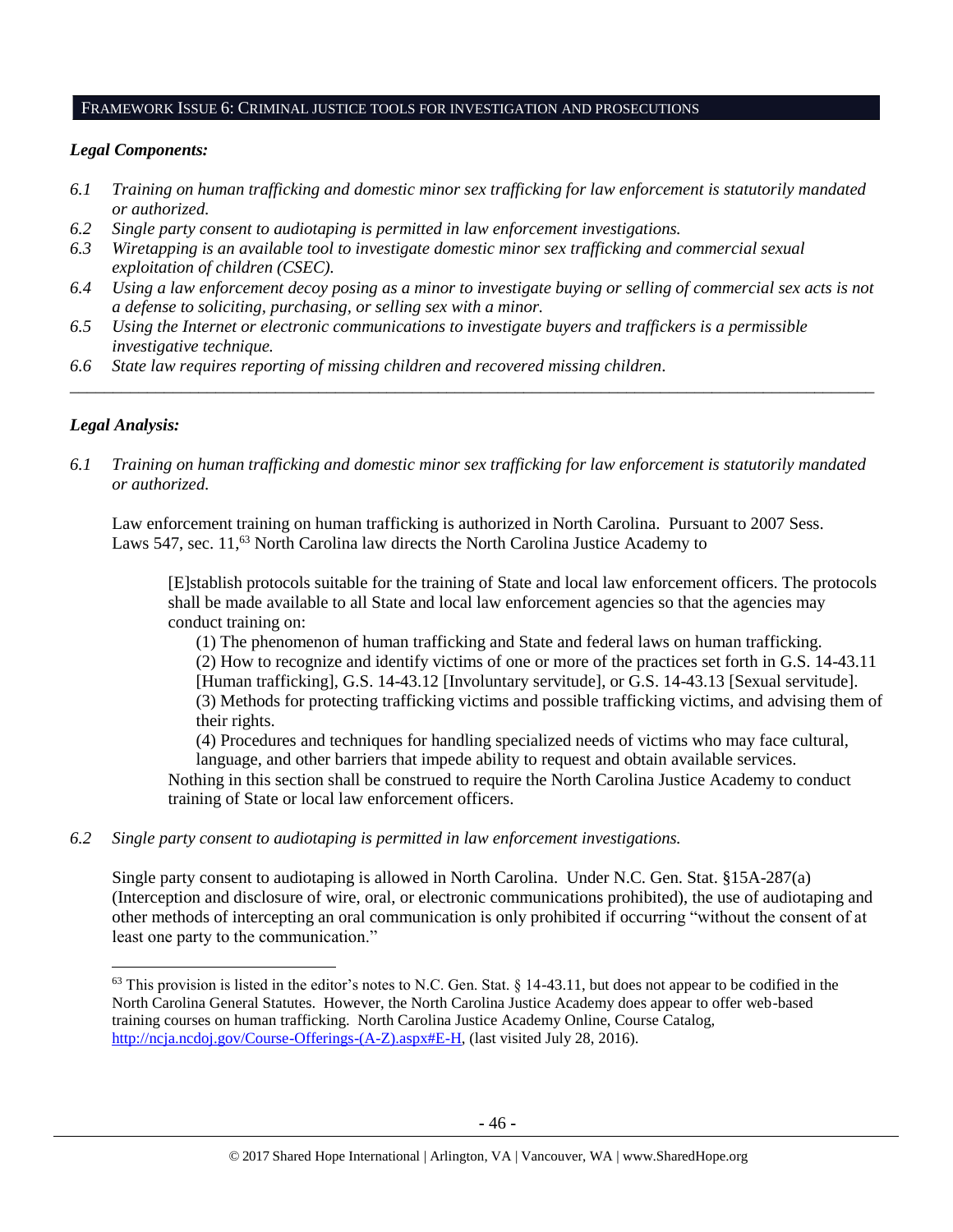*6.3 Wiretapping is an available tool to investigate domestic minor sex trafficking and commercial sexual exploitation of children (CSEC).* 

Pursuant to N.C. Gen. Stat. §15A-290(c)(1) (Offenses for which orders for electronic surveillance may be granted),

Orders authorizing or approving the interception of wire, oral, or electronic communications may be granted, subject to the provisions of this Article and Chapter 119 of the United States Code, when the interception may provide, or has provided, evidence of any of the following offenses, or any conspiracy to commit these offenses, or when the interception may expedite the apprehension of persons indicted for the commission of these offenses:

(1) Any felony offense against a minor, including any violation of G.S. 14-27.31 (Sexual activity by a substitute parent or custodian), G.S. 14-27.32 (Sexual activity with a student), G.S. 14-41 (Abduction of children), G.S. 14-43.11 (Human trafficking), G.S. 14-43.12 (Involuntary servitude), G.S. 14-43.13 (Sexual servitude), G.S. 14-190.16 (First degree sexual exploitation of a minor), G.S. 14-190.17 (Second degree sexual exploitation of a minor), or G.S. 14-202.1 (Taking indecent liberties with children), G.S. 14-205.2(c) or (d) (Patronizing a prostitute who is a minor or a mentally disabled person), or G.S. 14-205.3(b) (Promoting prostitution of a minor or a mentally disabled person).

In addition, "Orders authorizing or approving the interception of wire, oral, or electronic communications may be granted, subject to the provisions of this Article and Chapter 119 of the United States Code, when the interception may provide, or has provided, evidence of any offense that involves the commission of, or any conspiracy to commit, murder, kidnapping, hostage taking, robbery, extortion, bribery, rape, or any sexual offense, or when the interception may expedite the apprehension of persons indicted for the commission of these offenses." N.C. Gen. Stat. §15A-290(b).

If an emergency situation exists, N.C. Gen. Stat. § 15A-291(b) (Application for electronic surveillance order; judicial review panel) provides in part, "A judicial review panel is hereby authorized to grant orders valid throughout the State for the interception of wire, oral, or electronic communications. Applications for such orders may be made by the Attorney General or the Attorney General's designee. The Attorney General or the Attorney General's designee in applying for such orders, and a judicial review panel in granting such orders, shall comply with all procedural requirements of section 2518 of Chapter 119 of the United States Code. The Attorney General or the Attorney General's designee may make emergency applications as provided by section 2518 of Chapter 119 of the United States Code." Pursuant to 18 U.S.C. § 2518(7),

Notwithstanding any other provision of this chapter, any investigative or law enforcement officer, specially designated by the Attorney General, the Deputy Attorney General, the Associate Attorney General, or by the principal prosecuting attorney of any State or subdivision thereof acting pursuant to a statute of that State, who reasonably determines that—

(a) an emergency situation exists that involves—

- (i) immediate danger of death or serious physical injury to any person,
- (ii) conspiratorial activities threatening the national security interest, or
- (iii) conspiratorial activities characteristic of organized crime,

that requires a wire, oral, or electronic communication to be intercepted before an order authorizing such interception can, with due diligence, be obtained, and

(b) there are grounds upon which an order could be entered under this chapter to authorize such interception,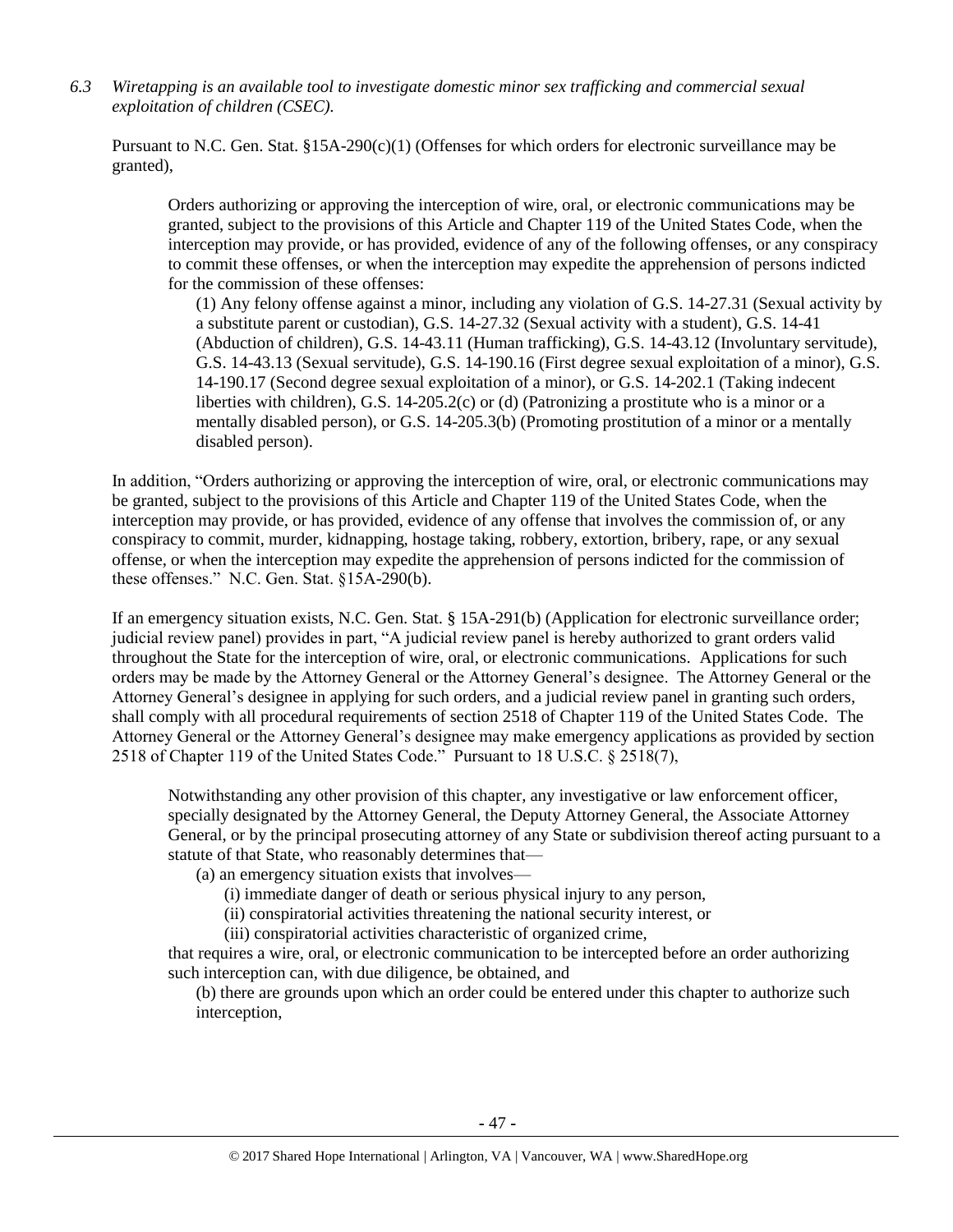may intercept such wire, oral, or electronic communication if an application for an order approving the interception is made in accordance with this section within forty-eight hours after the interception has occurred, or begins to occur. In the absence of an order, such interception shall immediately terminate when the communication sought is obtained or when the application for the order is denied, whichever is earlier. In the event such application for approval is denied, or in any other case where the interception is terminated without an order having been issued, the contents of any wire, oral, or electronic communication intercepted shall be treated as having been obtained in violation of this chapter, and an inventory shall be served as provided for in subsection (d) of this section on the person named in the application.

*6.4 Using a law enforcement decoy posing as a minor to investigate buying or selling of commercial sex acts is not a defense to soliciting, purchasing, or selling sex with a minor.*

North Carolina's human trafficking and CSEC laws do not expressly prohibit a defense based on the use of a law enforcement decoy posing as a minor during reverse sting operations, which are the most likely situations in which a defendant would try to assert such a defense. However, N.C. Gen. Stat. § 14-202.3(a) (Solicitation of child by computer or certain other electronic devices to commit an unlawful sex act), a non-CSEC offense, uses the phrase "believes to be a child," indicating that decoys can be used in investigating that crime.

- 6.4.1 Recommendation: Amend N.C. Gen. Stat. § 14-43.11(a) (Human trafficking) and § 14-43.13(a) (Sexual servitude) to specifically prohibit a defense based on the use of a law enforcement decoy posing as a minor to investigate the buying and selling of commercial sex acts with a minor.
- *6.5 Using the Internet or electronic communications to investigate buyers and traffickers is a permissible investigative technique.*

While not specifically related to the commercial sexual exploitation of a child, N.C. Gen. Stat. § 14-202.3(a) (Solicitation of child by computer or certain other electronic devices to commit an unlawful sex act) criminalizes the use of a computer by a person at least 16 who

knowingly, with the intent to commit an unlawful sex act, entices, advises, coerces, orders, or commands, by means of a computer or any other device capable of electronic data storage or transmission, a child who is less than 16 years of age and at least five years younger than the defendant, or a person the defendant believes to be a child who is less than 16 years of age and who the defendant believes to be at least five years younger than the defendant, to meet with the defendant or any other person for the purpose of committing an unlawful sex act . . . .

Therefore, the statutory language, "believes to be a child who is less than 16 years of age and who the defendant believes to be at least five years younger than the defendant," appears to allow for the use of the Internet to investigate domestic minor sex trafficking cases in this statute. N.C. Gen. Stat. § 14-202.3.<sup>64</sup>

l

<sup>64</sup> In *State v. Morse*, 671 S.E. 2d 538 (N.C. Ct. App. 2009), the defendant unsuccessfully attempted to assert an entrapment defense when the defendant chatted via the Internet with a person he believed to be a 14-year-old girl and initiated conversation about engaging in sexual activity with the person he believed to be 14 when in fact the "girl" was a law enforcement officer. *Id.* at 539–41.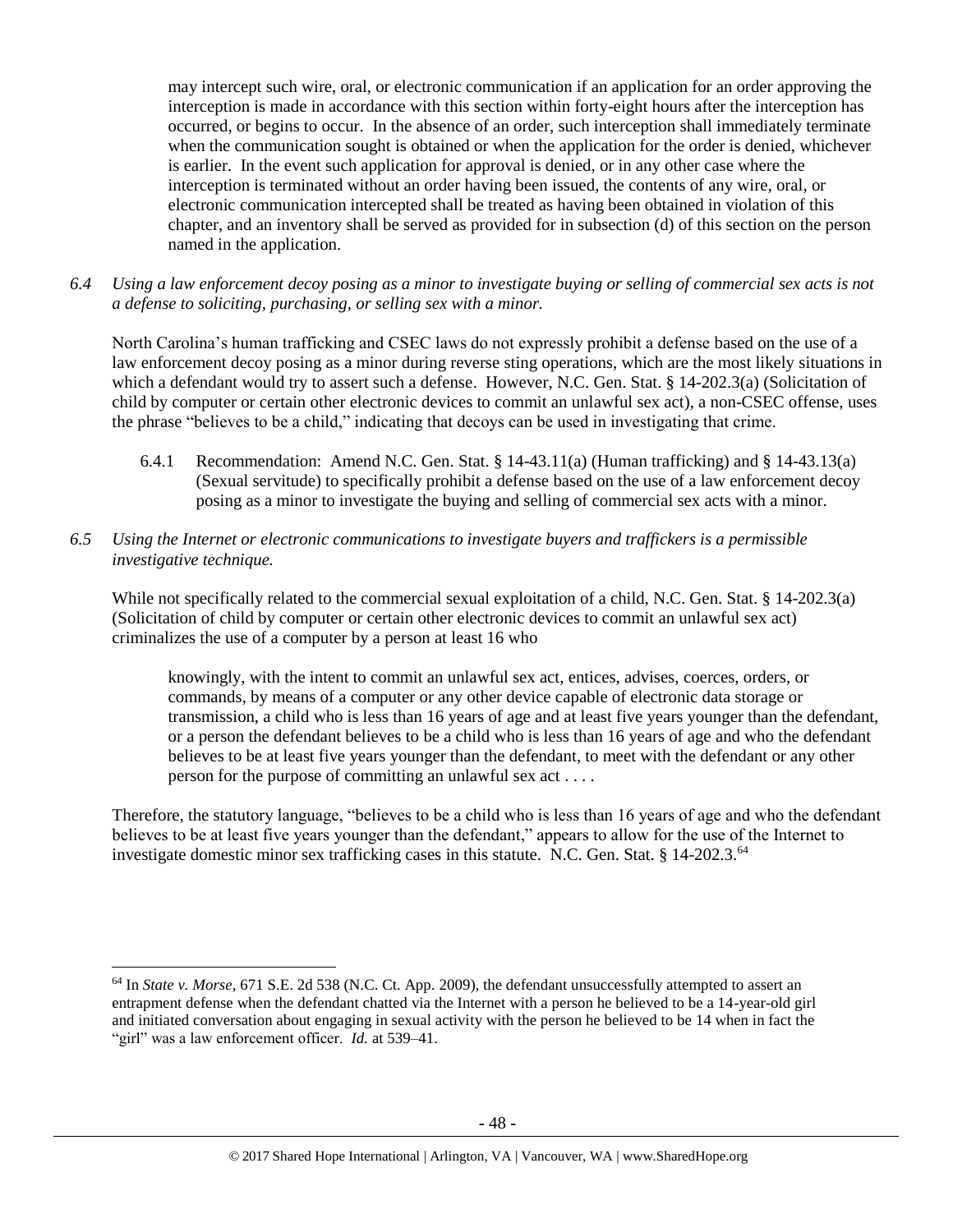### *6.6 State law requires reporting of missing children and recovered missing children.*

Failure to report the disappearance of a child is a crime in North Carolina. Pursuant to N.C. Gen. Stat, § 14-318.5(b), (c) (Failure to report the disappearance of a child to law enforcement; immunity of person reporting in good faith),

(b) A parent or any other person providing care to or supervision of a child<sup>65</sup> who knowingly or wantonly fails to report the disappearance of a child<sup>66</sup> to law enforcement is in violation of this subsection.

(c) Any person who reasonably suspects the disappearance of a child and who reasonably suspects that the child may be in danger shall report those suspicions to law enforcement within a reasonable time.

A violation of N.C. Gen. Stat. § 14-318.5(b) is a Class I felony, which carries a presumptive sentence of 4–6 months imprisonment. A violation of N.C. Gen. Stat. § 14-318.5(c) is a Class 1 misdemeanor and punishable by 1–45 days imprisonment. N.C. Gen. Stat. §§ 14-318.5(b), (c), § 15A-1340.17(c), § 15A-1340.23(c)(2).

North Carolina has established the North Carolina Center for Missing Persons to serve as a "central repository for information regarding missing persons and missing children, with special emphasis on missing children." N.C. Gen. Stat. § 143B-1010. N.C. Gen. Stat. §143B-1015 requires that upon receiving a missing persons report, a law enforcement agency shall,

immediately make arrangements for the entry of data about the missing person or missing child into the national missing persons file in accordance with criteria set forth by the FBI/NCIC, immediately inform all of its on-duty law-enforcement officers of the missing person report, initiate a statewide broadcast to all appropriate law-enforcement agencies to be on the lookout for the individual, and transmit a copy of the report to the Center [North Carolina Center for Missing Persons].

North Carolina laws directs the AMBER Alert System to "make every effort to disseminate information" on missing children if the missing child is 17 or younger, not known or suspected to be abducted by the child's parent, unless the child's life is believed to be in danger of injury or death, not voluntarily missing or a runaway, if the child is believed to have been abducted or to be in danger, and the abduction is reported to and investigated by law enforcement. N.C. Gen. Stat. §143B-1021 (North Carolina AMBER Alert System established).

N.C. Gen. Stat, § 143B-1017 (Duty of individuals to notify Center and law-enforcement agency when missing person has been located) requires "[a]ny parent, spouse, guardian, legal custodian, or person responsible for the supervision of the missing individual who submits a missing person report to a law-enforcement agency or to the Center" to immediately report finding the missing child to the law enforcement agency and the North Carolina Center for Missing Persons. "The Center shall confirm the deletion of the individual's records from the FBI/NCIC's missing person file, as long as there are no grounds for criminal prosecution, and follow up with the local law-enforcement agency having jurisdiction of the records." N.C. Gen. Stat. § 143B-1017.

<sup>&</sup>lt;sup>65</sup> "Child" is defined for purposes of this subsection as "any person who is less than 16 years of age." N.C. Gen. Stat, § 14-318.5(a)(1).

<sup>&</sup>lt;sup>66</sup> "Disappearance of a child" is defined as "When the parent or other person providing supervision of a child does not know the location of the child and has not had contact with the child for a 24-hour period." N.C. Gen. Stat, § 14-318.5(a)(2).